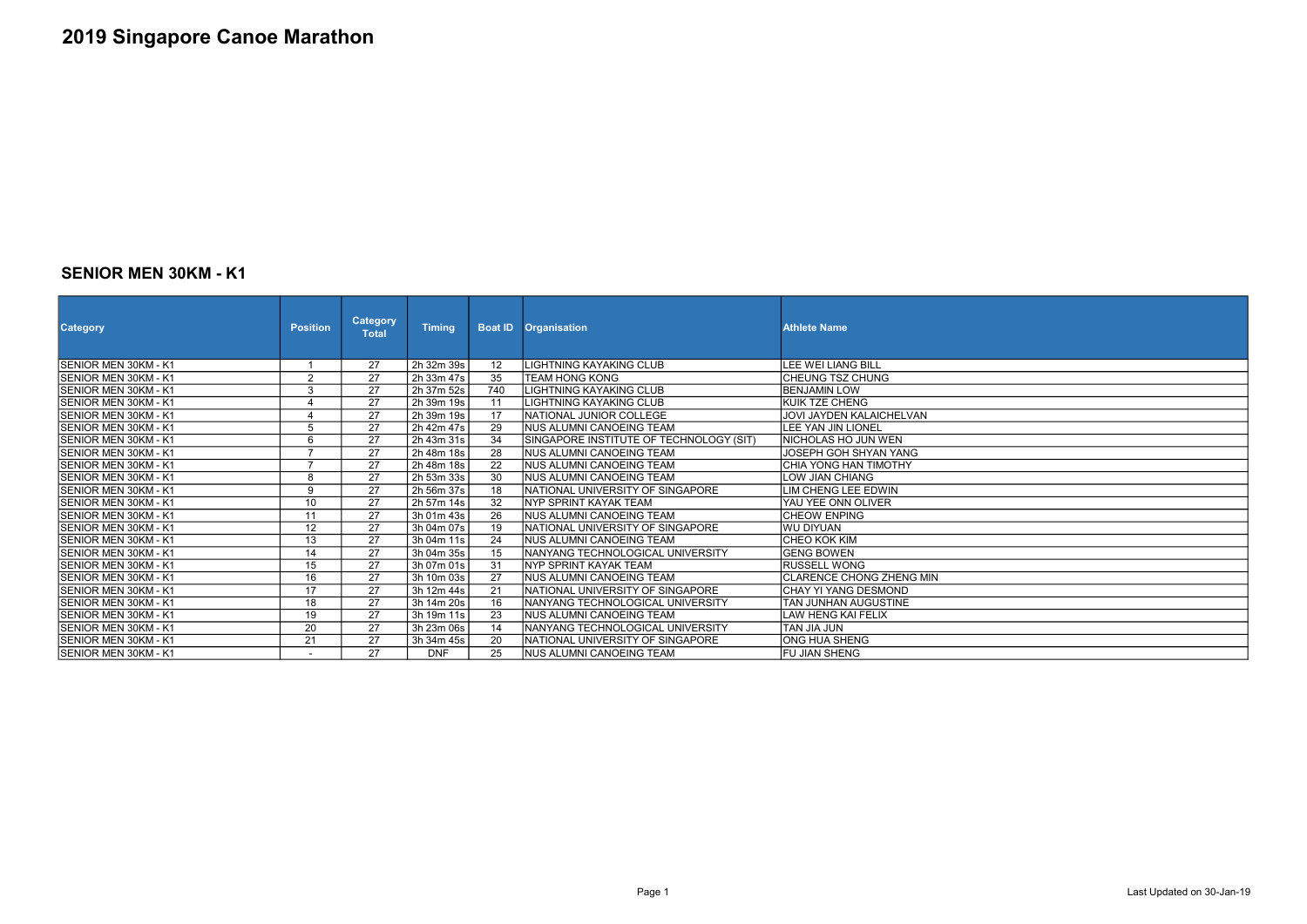### SENIOR MEN 30KM - K2

| <b>Category</b>              | <b>Position</b> | <b>Category</b><br><b>Total</b> | <b>Timing</b> | <b>Boat ID</b> | <b>Organisation</b>                      | <b>Athlete Name</b>                            |
|------------------------------|-----------------|---------------------------------|---------------|----------------|------------------------------------------|------------------------------------------------|
| <b>ISENIOR MEN 30KM - K2</b> |                 | 10                              | 2h 34m 05s l  | 41             | INATIONAL UNIVERSITY OF SINGAPORE        | <b>ITEO WEI JIE SHAUN # TIMOTHY FOO ZHI EN</b> |
| <b>ISENIOR MEN 30KM - K2</b> |                 | 10                              | 2h 35m 14s    | 42             | INATIONAL UNIVERSITY OF SINGAPORE        | LECK WEI SHENG IAN # NGUYEN CHI HAI            |
| <b>ISENIOR MEN 30KM - K2</b> |                 | 10                              | 2h 36m 25s l  | 46             | ISINGAPORE PADDLE CLUB                   | <b>IDENES SZASZAK # HO YUAN SENG</b>           |
| <b>ISENIOR MEN 30KM - K2</b> |                 | 10                              | 2h 39m 58s    | 37             | <b>INANYANG TECHNOLOGICAL UNIVERSITY</b> | <b>IMERVYN HONG JUN # CHAN CHI HIN</b>         |
| <b>ISENIOR MEN 30KM - K2</b> |                 | 10                              | 2h 40m 43s    | 43             | INATIONAL UNIVERSITY OF SINGAPORE        | ITOH RONG CHUIN # SEOW MING WEI                |
| <b>ISENIOR MEN 30KM - K2</b> |                 | 10                              | 2h 43m 16s    | 38             | <b>INANYANG TECHNOLOGICAL UNIVERSITY</b> | CHIA XUN ZHI MARCUS # YEOH YI SHENG            |
| <b>ISENIOR MEN 30KM - K2</b> |                 | 10                              | 2h 59m 20s    | 45             | ISINGAPORE INSTITUTE OF MANAGEMENT       | <b>IBRYAN CHAN HONG RUI # PAY JING JIE</b>     |
| <b>ISENIOR MEN 30KM - K2</b> |                 | 10                              | 3h 30m 25s l  | 44             | INGEE ANN POLYTECHNIC                    | IJERICK HONG YANG JUN # LEE KYUNG HOON SEAN    |

Page 2 **Last Updated on 30-Jan-19**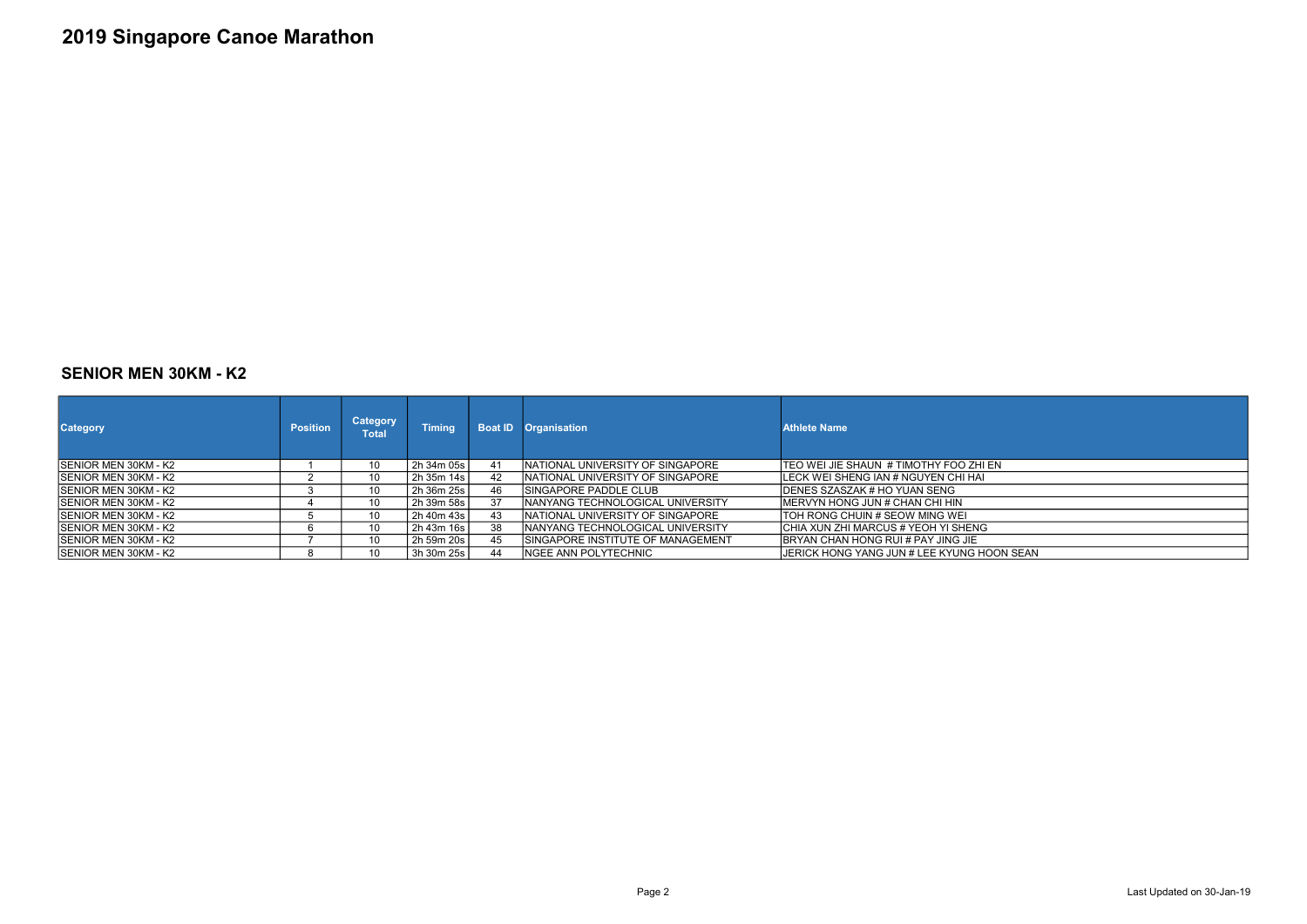### SENIOR WOMEN 24KM - K1

| <b>Category</b>               | <b>Position</b>          | <b>Category</b><br><b>Total</b> | <b>Timing</b> | <b>Boat ID</b> | <b>Organisation</b>                      | <b>Athlete Name</b>          |
|-------------------------------|--------------------------|---------------------------------|---------------|----------------|------------------------------------------|------------------------------|
| ISENIOR WOMEN 24KM - K1       |                          | 23                              | 2h 16m 42s    | 53             | INANYANG TECHNOLOGICAL UNIVERSITY        | IANGELICA SEE RUI XIAO       |
| ISENIOR WOMEN 24KM - K1       | $\overline{2}$           | $\overline{23}$                 | 2h 17m 47s    | 48             | İLIGHTNING KAYAKING CLUB                 | IDANIELLA BARBARA LAWTHER    |
| ISENIOR WOMEN 24KM - K1       | 3                        | 23                              | 2h 18m 43s    | 58             | INATIONAL UNIVERSITY OF SINGAPORE        | IANGELIA TAN LIAN KEE        |
| ISENIOR WOMEN 24KM - K1       | $\overline{4}$           | 23                              | 2h 18m 45s    | 57             | INATIONAL JUNIOR COLLEGE                 | IYU RUI CHARMAINE            |
| ISENIOR WOMEN 24KM - K1       | 5                        | 23                              | 2h 22m 25s    | 70             | <b>TEMASEK POLYTECHNIC</b>               | <b>HO JIF FN</b>             |
| ISENIOR WOMEN 24KM - K1       | 6                        | $\overline{23}$                 | 2h 23m 05s    | 50             | INANYANG TECHNOLOGICAL UNIVERSITY        | BERNADETTE CHERIANNE TAIM    |
| SENIOR WOMEN 24KM - K1        | $\overline{ }$           | 23                              | 2h 25m 57s    | 54             | INANYANG TECHNOLOGICAL UNIVERSITY        | <b>ICHEE WEI QIAN</b>        |
| <b>SENIOR WOMEN 24KM - K1</b> | 8                        | 23                              | 2h 26m 05s    | 49             | <b>INANYANG TECHNOLOGICAL UNIVERSITY</b> | <b>ICHAN WERN MIN RACHEL</b> |
| ISENIOR WOMEN 24KM - K1       | 9                        | 23                              | 2h 26m 28s    | 67             | INYP SPRINT KAYAK TEAM                   | TEO XIN YAN                  |
| ISENIOR WOMEN 24KM - K1       | 10                       | 23                              | 2h 27m 37s    | 68             | SINGAPORE INSTITUTE OF MANAGEMENT        | IONG AI TING ANGELICA        |
| ISENIOR WOMEN 24KM - K1       | 11                       | $\overline{23}$                 | 2h 29m 56s    | 56             | INANYANG TECHNOLOGICAL UNIVERSITY        | <b>TAY SIHUI CHERYL</b>      |
| ISENIOR WOMEN 24KM - K1       | 12                       | 23                              | 2h 31m 00s    | 51             | INANYANG TECHNOLOGICAL UNIVERSITY        | TAN MEI PING BERNICE         |
| ISENIOR WOMEN 24KM - K1       | 13                       | 23                              | 2h 35m 16s    | 52             | INANYANG TECHNOLOGICAL UNIVERSITY        | LINNET XUE HUI LIN           |
| ISENIOR WOMEN 24KM - K1       | $\overline{14}$          | $\overline{23}$                 | 2h 35m 54s    | 63             | INATIONAL UNIVERSITY OF SINGAPORE        | TFF XUF HUL                  |
| ISENIOR WOMEN 24KM - K1       | 15                       | 23                              | 2h 36m 37s    | 60             | NATIONAL UNIVERSITY OF SINGAPORE         | YOONG HUI LING DENISE        |
| ISENIOR WOMEN 24KM - K1       | 16                       | $\overline{23}$                 | 2h 40m 07s    | 55             | INANYANG TECHNOLOGICAL UNIVERSITY        | <b>TAN HWEE LING</b>         |
| ISENIOR WOMEN 24KM - K1       | 17                       | 23                              | 2h 41m 35s    | 66             | INGEE ANN POLYTECHNIC                    | JASMINE CHOO YA MEI          |
| ISENIOR WOMEN 24KM - K1       | 18                       | 23                              | 2h 45m 18s    | 61             | INATIONAL UNIVERSITY OF SINGAPORE        | XENIA ONG WAN QI             |
| ISENIOR WOMEN 24KM - K1       | $\overline{19}$          | $\overline{23}$                 | 2h 47m 53s    | 62             | INATIONAL UNIVERSITY OF SINGAPORE        | IPECK JIA YING CLAUDIA       |
| ISENIOR WOMEN 24KM - K1       | 20                       | 23                              | 2h 49m 33s    | 65             | INATIONAL UNIVERSITY OF SINGAPORE        | <b>ICHANG KER FUI</b>        |
| ISENIOR WOMEN 24KM - K1       | 21                       | $\overline{23}$                 | 3h 04m 27s    | 64             | NATIONAL UNIVERSITY OF SINGAPORE         | LOW KYE TING NICOLE          |
| SENIOR WOMEN 24KM - K1        | 22                       | 23                              | 3h 06m 21s    | 59             | <b>INATIONAL UNIVERSITY OF SINGAPORE</b> | <b>OW YONG LIU QI</b>        |
| SENIOR WOMEN 24KM - K1        | $\overline{\phantom{0}}$ | 23                              | <b>DNF</b>    | 69             | <b>ITAMPINES NORTH CSC</b>               | <b>GERMAINE ANG JIA WEI</b>  |

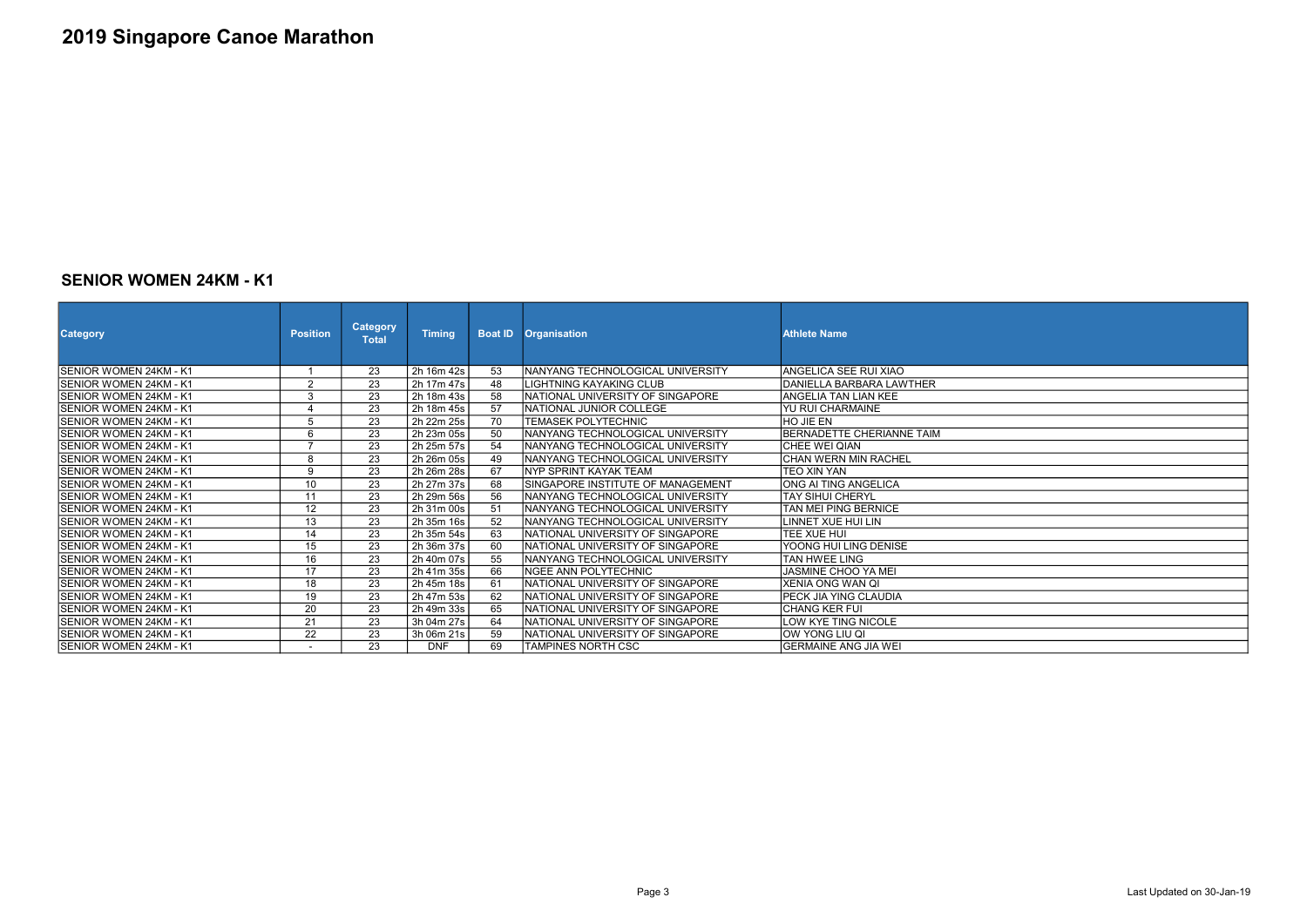#### SENIOR WOMEN 24KM - K2

| <b>Category</b>         | <b>Position</b> | <b>Category</b><br>Total | <b>Timing</b> |    | <b>Boat ID</b> Organisation             | <b>Athlete Name</b>                          |
|-------------------------|-----------------|--------------------------|---------------|----|-----------------------------------------|----------------------------------------------|
| SENIOR WOMEN 24KM - K2  |                 |                          | 2h 12m 35s    | 78 | <b>NANYANG TECHNOLOGICAL UNIVERSITY</b> | <b>ISEOW YEN MAY COLLETTE # PHUA YU NING</b> |
| ISENIOR WOMEN 24KM - K2 |                 |                          | 2h 15m 11s    | 79 | ISINGAPORE INSTITUTE OF MANAGEMENT      | ILEOW JING YI # NG LAY WEN JANICE            |
| SENIOR WOMEN 24KM - K2  |                 |                          | 2h 15m 58s    | 73 | INATIONAL UNIVERSITY OF SINGAPORE       | ITAN XIAO WEI # NURUL HANNAH BTE AZMAN       |
| ISENIOR WOMEN 24KM - K2 |                 |                          | 2h 18m 10s l  |    | ITEMASEK POLYTECHNIC                    | IMINDY HO JIN SIM # VICTORIA CHIEW XI JIE    |
| ISENIOR WOMEN 24KM - K2 |                 |                          | 2h 21m 30s    |    | INANYANG TECHNOLOGICAL UNIVERSITY       | IKELLY TEO KAI LI # JESLYN WOON SIEW CHYL    |
| ISENIOR WOMEN 24KM - K2 |                 |                          | 2h 25m 54s    | 75 | INATIONAL UNIVERSITY OF SINGAPORE       | CHAN JIA HUI BERNICE # AMANDA TAY KAR YEN    |
| ISENIOR WOMEN 24KM - K2 |                 |                          | <b>DNF</b>    | 72 | INANYANG TECHNOLOGICAL UNIVERSITY       | ITAY PENG MIANG # GWENETH ANG WERN LYN       |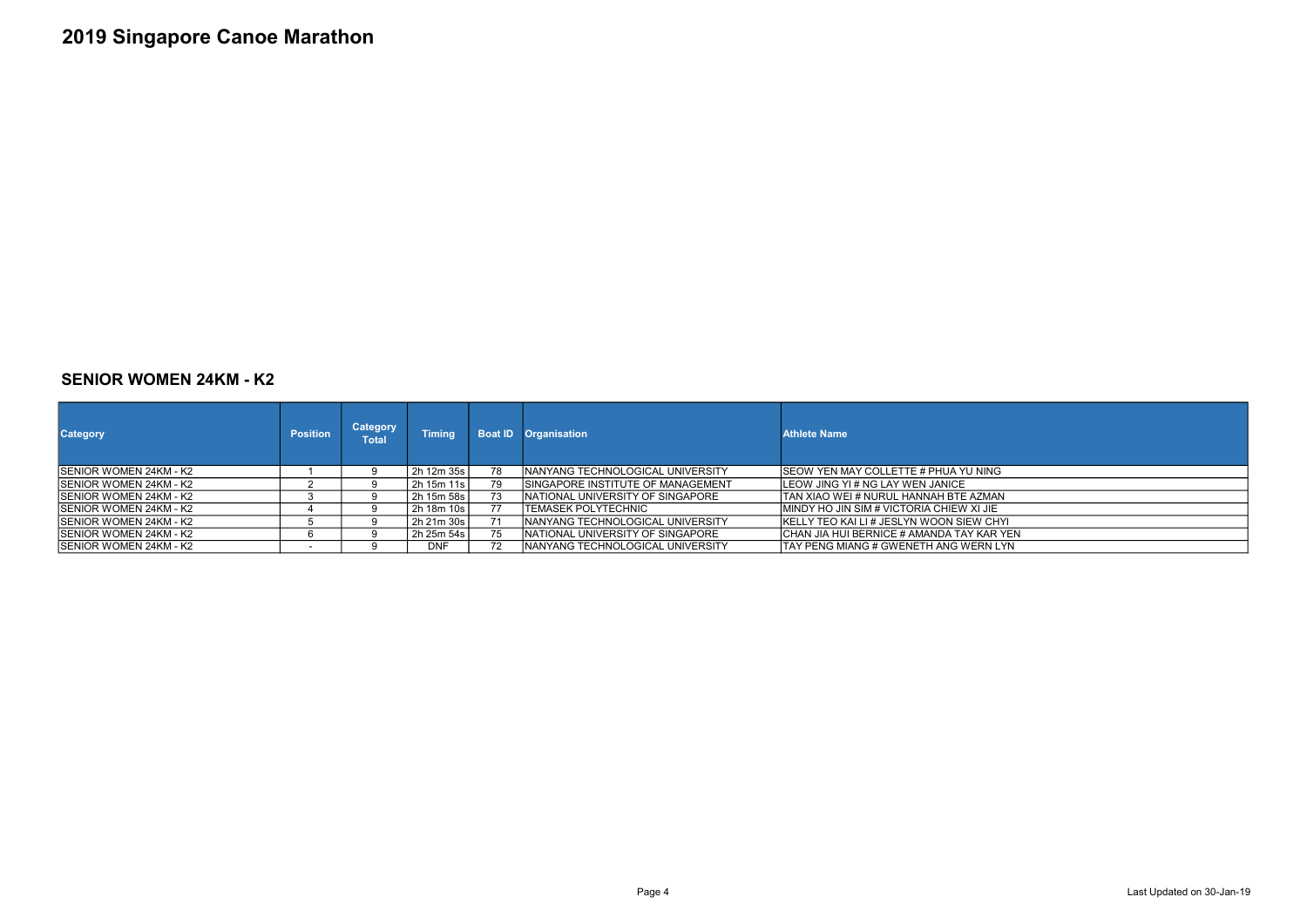### MASTER MEN 24KM - K1

| <b>Category</b>       | <b>Position</b> | <b>Category</b><br>Total | <b>Timing</b> | <b>Boat ID</b> | <b>Organisation</b>       | <b>Athlete Name</b> |
|-----------------------|-----------------|--------------------------|---------------|----------------|---------------------------|---------------------|
| IMASTER MEN 24KM - K1 |                 |                          | 2h 16m 03s    | 82             | ITEAM MACAU               | ISAM SIU HENG       |
| IMASTER MEN 24KM - K1 |                 |                          | 2h 26m 39s    | 85             | <b>IINDIVIDUAL</b>        | IALEX HUTCHISON     |
| IMASTER MEN 24KM - K1 |                 |                          | 2h 30m 00s    | 83             | ITAMPINES NORTH CSC       | IKWOK SHI HAO       |
| IMASTER MEN 24KM - K1 |                 |                          | 2h 33m 44s    | 81             | TEAM MACAU                | IVIZEU PEDRO AMADO  |
| IMASTER MEN 24KM - K1 |                 |                          | 2h 37m 07s    | 80             | <b>TEAM MACAU</b>         | ILO KEONG           |
| MASTER MEN 24KM - K1  |                 |                          | 2h 53m 59s    | 84             | <b>TAMPINES NORTH CSC</b> | <b>STEVEN GOH</b>   |

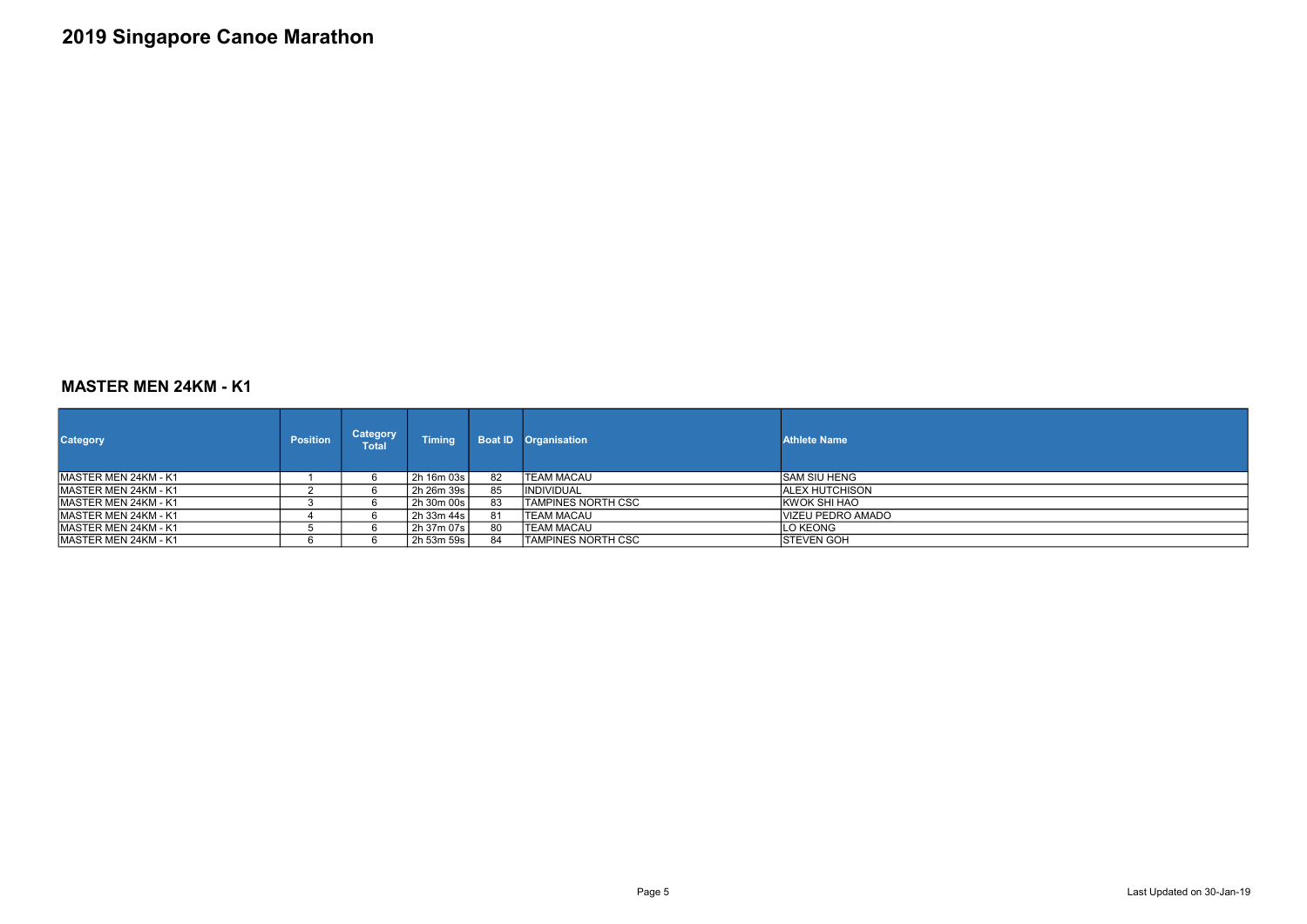### JUNIOR MEN 24KM - K1

| <b>Category</b>             | <b>Position</b> | <b>Category</b><br><b>Total</b> | <b>Timing</b> | <b>Boat ID</b>  | <b>Organisation</b>               | <b>Athlete Name</b>             |
|-----------------------------|-----------------|---------------------------------|---------------|-----------------|-----------------------------------|---------------------------------|
| JUNIOR MEN 24KM - K1        |                 | 32                              | 2h 04m 47s    | 111             | <b>TEAM HONG KONG</b>             | <b>SO PAK YIN</b>               |
| JUNIOR MEN 24KM - K1        | $\overline{2}$  | $\overline{32}$                 | 2h 05m 47s    | 750             | <b>ST. JOSEPH'S INSTITUTION</b>   | <b>IRYAN ANG ZHONG JUN</b>      |
| JUNIOR MEN 24KM - K1        | $\sqrt{3}$      | $\overline{32}$                 | 2h 08m 10s    | 90              | IHWA CHONG INSTITUTION            | <b>TEO ZHAN RONG</b>            |
| <b>JUNIOR MEN 24KM - K1</b> | $\overline{4}$  | $\overline{32}$                 | 2h 08m 46s    | 93              | <b>HWA CHONG INSTITUTION</b>      | <b>ANG SHERMERN</b>             |
| JUNIOR MEN 24KM - K1        | $\overline{5}$  | 32                              | 2h 09m 07s    | 749             | <b>ST. JOSEPH'S INSTITUTION</b>   | <b>IIAN TAN</b>                 |
| JUNIOR MEN 24KM - K1        | 6               | 32                              | 2h 10m 41s    | 748             | <b>ST. JOSEPH'S INSTITUTION</b>   | LIM ZHI QUAN EMMANUEL           |
| JUNIOR MEN 24KM - K1        | $\overline{7}$  | 32                              | 2h 10m 52s    | 88              | HWA CHONG INSTITUTION             | <b>CHEW ZI XUAN</b>             |
| JUNIOR MEN 24KM - K1        | 8               | $\overline{32}$                 | 2h 10m 53s    | 89              | <b>HWA CHONG INSTITUTION</b>      | lCHEW SHAWN WEI                 |
| JUNIOR MEN 24KM - K1        | $9\,$           | 32                              | 2h 11m 59s    | 96              | <b>LIGHTNING KAYAKING CLUB</b>    | <b>WEE FANG HAO</b>             |
| <b>JUNIOR MEN 24KM - K1</b> | 10              | $\overline{32}$                 | 2h 12m 52s    | $\overline{92}$ | <b>HWA CHONG INSTITUTION</b>      | <b>MICHAEL ASHWIN THIRUMAN</b>  |
| JUNIOR MEN 24KM - K1        | 11              | 32                              | 2h 13m 25s    | 98              | LIGHTNING KAYAKING CLUB           | <b>SOH ZHONG SHENG MATTHEW</b>  |
| <b>JUNIOR MEN 24KM - K1</b> | $\overline{12}$ | 32                              | 2h 13m 57s    | 95              | <b>LIGHTNING KAYAKING CLUB</b>    | <b>TAN CHOON HAU</b>            |
| JUNIOR MEN 24KM - K1        | 13              | 32                              | 2h 14m 47s    | 97              | LIGHTNING KAYAKING CLUB           | <b>JISHNU TALUKDAR</b>          |
| JUNIOR MEN 24KM - K1        | 14              | 32                              | 2h 17m 31s    | 100             | <b>I</b> LIGHTNING KAYAKING CLUB  | İMATTHEW LIM KAI EN             |
| JUNIOR MEN 24KM - K1        | $\overline{15}$ | $\overline{32}$                 | 2h 18m 13s    | 94              | LIGHTNING KAYAKING CLUB           | <b>IPOH CHUIN HERN NICHOLAS</b> |
| JUNIOR MEN 24KM - K1        | 16              | 32                              | 2h 18m 47s    | 112             | TEAM HONG KONG                    | LAU WING CHUNG                  |
| JUNIOR MEN 24KM - K1        | $\overline{17}$ | $\overline{32}$                 | 2h 19m 27s    | 101             | <b>LIGHTNING KAYAKING CLUB</b>    | <b>LUCAS TEO</b>                |
| JUNIOR MEN 24KM - K1        | 18              | $\overline{32}$                 | 2h 19m 35s    | 91              | <b>HWA CHONG INSTITUTION</b>      | <b>CHAN YU HERN</b>             |
| JUNIOR MEN 24KM - K1        | 19              | $\overline{32}$                 | 2h 19m 55s    | 113             | <b>TEAM HONG KONG</b>             | ILIU HAO BIN                    |
| JUNIOR MEN 24KM - K1        | 20              | $\overline{32}$                 | 2h 20m 32s    | 747             | <b>ST. JOSEPH'S INSTITUTION</b>   | <b>ALDEN LER</b>                |
| JUNIOR MEN 24KM - K1        | $\overline{21}$ | $\overline{32}$                 | 2h 20m 34s    | 99              | LIGHTNING KAYAKING CLUB           | MATTHIAS LIM ZE EN              |
| JUNIOR MEN 24KM - K1        | $\overline{22}$ | 32                              | 2h 47m 56s    | 103             | <b>ST ANDREW'S JUNIOR COLLEGE</b> | JEROME GOH ZHI SHENG            |
| JUNIOR MEN 24KM - K1        | 23              | $\overline{32}$                 | 2h 50m 32s    | 104             | <b>ST ANDREW'S JUNIOR COLLEGE</b> | llee wen rui                    |
| JUNIOR MEN 24KM - K1        | 24              | 32                              | 2h 53m 59s    | 105             | <b>ST ANDREW'S JUNIOR COLLEGE</b> | BRYAN TAN WEI AN                |
| JUNIOR MEN 24KM - K1        | 25              | $\overline{32}$                 | 2h 57m 08s    | 106             | <b>ST ANDREW'S JUNIOR COLLEGE</b> | AMIRUL SHAHFIQ B SHAHRIL        |
| JUNIOR MEN 24KM - K1        |                 | 32                              | <b>DNF</b>    | 87              | <b>BEDOK GREEN SECONDARY</b>      | <b>HAFIZH RIZQI LAKSMANA</b>    |

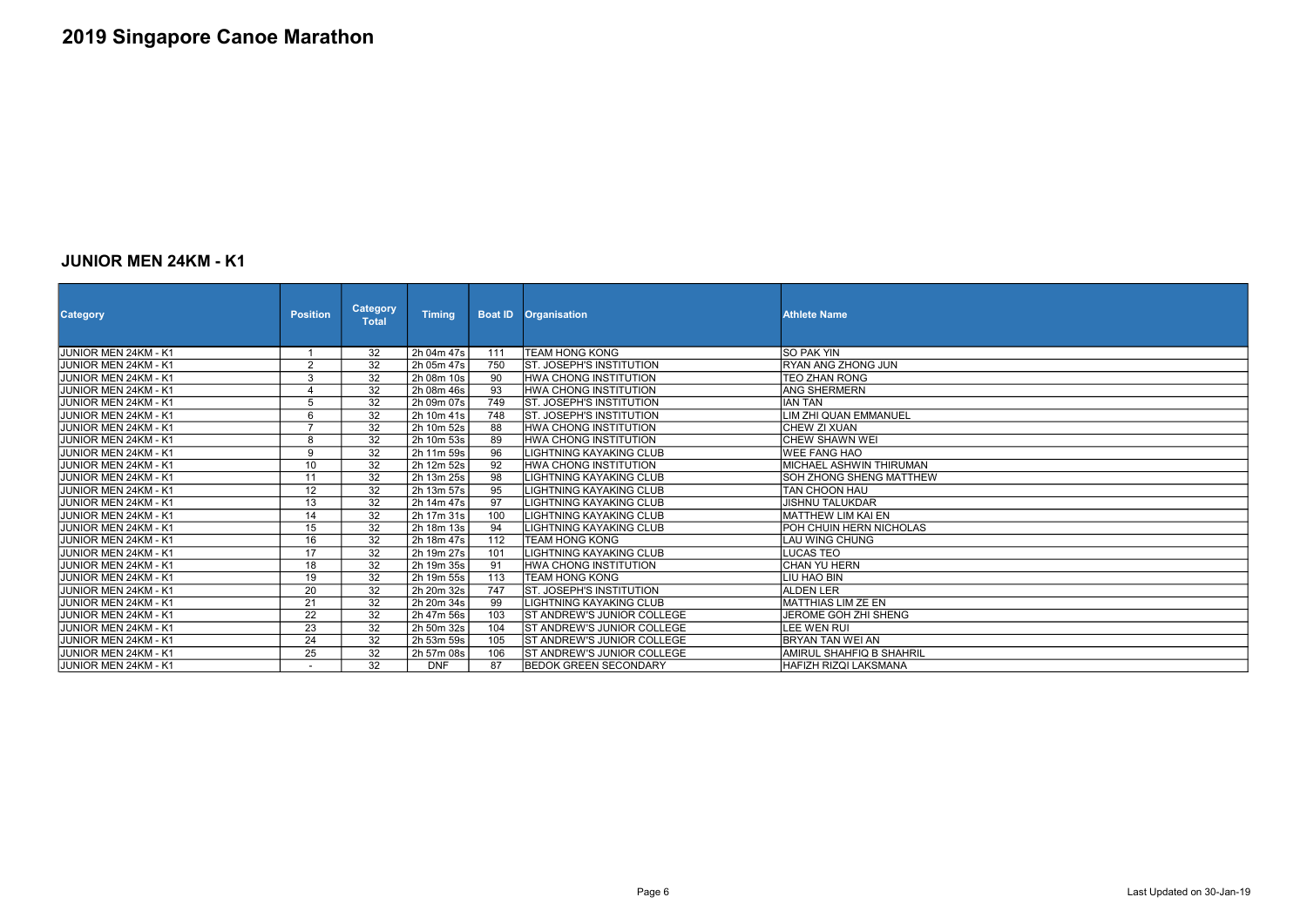### JUNIOR MEN 24KM - K2

| <b>Category</b>              | <b>Position</b> | <b>Category</b><br><b>Total</b> | <b>Timing</b> |     | <b>Boat ID Organisation</b>        | <b>Athlete Name</b>                        |
|------------------------------|-----------------|---------------------------------|---------------|-----|------------------------------------|--------------------------------------------|
| IJUNIOR MEN 24KM - K2        |                 |                                 | 2h 03m 29s l  | 119 | <b>IHWA CHONG INSTITUTION</b>      | IKIERAN JUDE HENG CHOON HAN # LOO GUAN HIN |
| <b>JJUNIOR MEN 24KM - K2</b> |                 |                                 | 2h 05m 52s l  | 117 | <b>HWA CHONG INSTITUTION</b>       | <b>HAN SONG JING # HENG FU SIN</b>         |
| IJUNIOR MEN 24KM - K2        |                 |                                 | 2h 09m 10s l  | 115 | IHWA CHONG INSTITUTION             | ICHUA KAI JIE CALVIN # HO YUHENG TRISTAN   |
| <b>JUNIOR MEN 24KM - K2</b>  |                 |                                 | 2h 20m 27s l  | 122 | <b>IST ANDREW'S JUNIOR COLLEGE</b> | ITAN ZHI KAI XAVIER # GAN RUI JIE          |
| IJUNIOR MEN 24KM - K2        |                 |                                 | 2h 28m 48s l  | 116 | INGEE ANN POLYTECHNIC              | IMAIER TAN XUE KAI # HUI WAN SHENG         |
| IJUNIOR MEN 24KM - K2        |                 |                                 | 2h 36m 48s l  | 121 | <b>IST ANDREW'S JUNIOR COLLEGE</b> | IJOSHUA ARJANTO # LAI WENG FUNG JOSHUA     |
| JJUNIOR MEN 24KM - K2        |                 |                                 | 3h 12m 20s l  | 118 | <b>ST ANDREW'S JUNIOR COLLEGE</b>  | TAN YU YANG # JORDAN CHEE                  |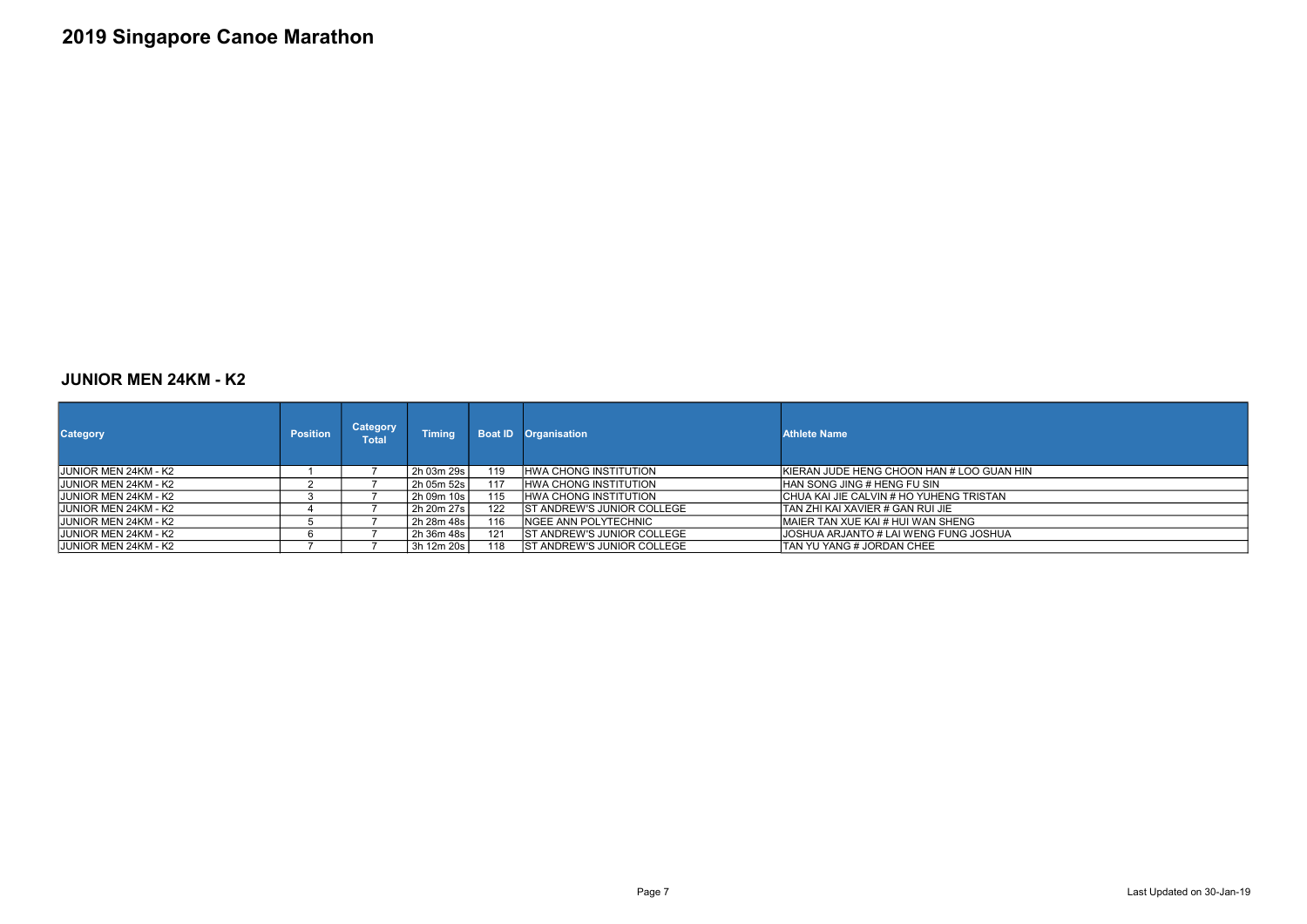#### SENIOR MEN 24KM - C1

| <b>Category</b>              | <b>Position</b> | <b>Category</b><br>Total | <b>Timing</b> | <b>Boat ID</b> | <b>Organisation</b>                     | <b>Athlete Name</b>                 |
|------------------------------|-----------------|--------------------------|---------------|----------------|-----------------------------------------|-------------------------------------|
| ISENIOR MEN 24KM - C1        |                 | 16                       | 2h 25m 40s    | 132            | INATIONAL UNIVERSITY OF SINGAPORE       | ICHAN QING ZHOU                     |
| ISENIOR MEN 24KM - C1        |                 | 16                       | 2h 27m 19s    | 140            | IKANOE SPORT                            | ILUCAS HUAN ZHI KAI                 |
| ISENIOR MEN 24KM - C1        |                 | 16                       | 2h 33m 00s    | 139            | <b>SUSS</b>                             | IYAN ZEXUN                          |
| ISENIOR MEN 24KM - C1        |                 | 16                       | 2h 34m 33s    | 128            | INATIONAL UNIVERSITY OF SINGAPORE       | IMUHAMMAD SYAZWAN BIN MOHAMAD SEMAN |
| ISENIOR MEN 24KM - C1        |                 | 16                       | 2h 43m 12s    | 138            | ISINGAPORE POLYTECHNIC                  | IKHOO HONG ZHOU                     |
| <b>ISENIOR MEN 24KM - C1</b> |                 | 16                       | 2h 44m 04s    | 129            | INATIONAL UNIVERSITY OF SINGAPORE       | lTAN JUN LIANG PHILBERT             |
| ISENIOR MEN 24KM - C1        |                 | 16                       | 2h 51m 31s    | 131            | <b>NATIONAL UNIVERSITY OF SINGAPORE</b> | lYEO ENG WAY                        |
| ISENIOR MEN 24KM - C1        |                 | 16                       | 2h 52m 26s    | 126            | INANYANG TECHNOLOGICAL UNIVERSITY       | IZULFADHLI BIN ABDUL KADER          |
| <b>ISENIOR MEN 24KM - C1</b> |                 | 16                       | 2h 54m 09s    | 125            | INANYANG TECHNOLOGICAL UNIVERSITY       | IYEO SU JIE                         |
| ISENIOR MEN 24KM - C1        | 10              | 16                       | 3h 03m 11s    | 133            | <b>NGEE ANN POLYTECHNIC</b>             | IDANIAL LHSAN BIN SALIMI            |
| ISENIOR MEN 24KM - C1        | 11              | 16                       | 3h 21m 07s    | 136            | INGEE ANN POLYTECHNIC                   | IGOH JIA WEI                        |
| ISENIOR MEN 24KM - C1        | 12              | 16                       | 3h 22m 09s    | 135            | <b>NGEE ANN POLYTECHNIC</b>             | WONG HENG YEW GABRIEL               |
| ISENIOR MEN 24KM - C1        | 13              | 16                       | 3h 40m 23s    | 137            | INGEE ANN POLYTECHNIC                   | ILOH YI ZHI                         |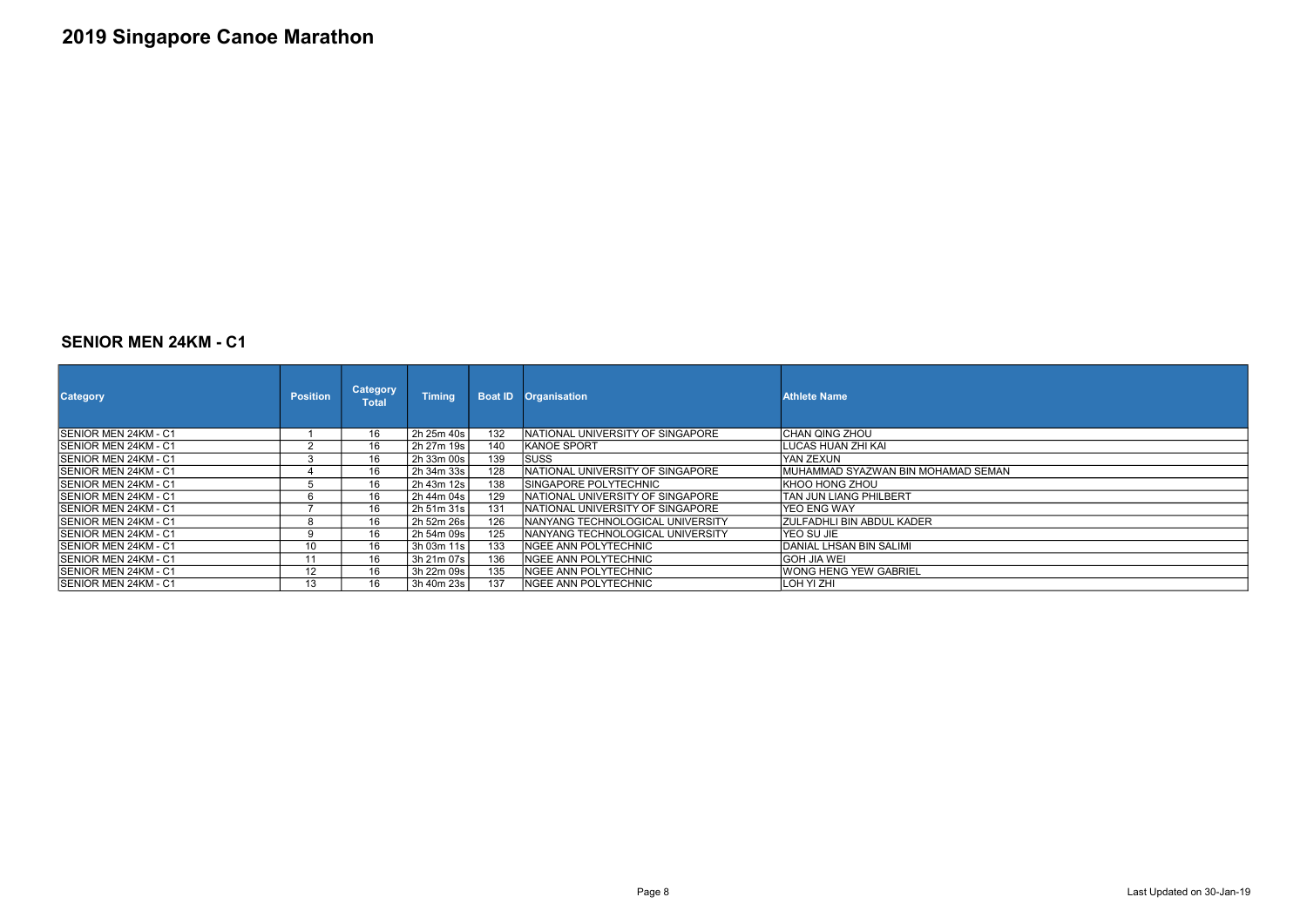### JUNIOR MEN 18KM - C1

| <b>Category</b>              | <b>Position</b> | <b>Category</b><br>Total | <b>Timing</b> | <b>Boat ID</b> | <b>Organisation</b>                | <b>Athlete Name</b>   |
|------------------------------|-----------------|--------------------------|---------------|----------------|------------------------------------|-----------------------|
| <b>JJUNIOR MEN 18KM - C1</b> |                 | 9                        | 1h 45m 00s    | 146            | <b>IHWA CHONG INSTITUTION</b>      | ITAY ING JAEY         |
| <b>JUNIOR MEN 18KM - C1</b>  |                 | 9                        | 1h 46m 35s    | 145            | <b>HWA CHONG INSTITUTION</b>       | ICHIA JIA NUO DANIEL  |
| <b>JJUNIOR MEN 18KM - C1</b> |                 | 9                        | 1h 57m 14s    | 147            | INATIONAL JUNIOR COLLEGE           | IERH HENG RUI ROUVIN  |
| <b>JUNIOR MEN 18KM - C1</b>  |                 | q                        | 1h 58m 14s    | 143            | INATIONAL JUNIOR COLLEGE           | IRYAN TAN JEE KIAN    |
| <b>JJUNIOR MEN 18KM - C1</b> |                 | <u>g</u>                 | 2h 20m 09s    | 144            | ITAMPINES NORTH CSC                | ICLEMENT              |
| JUNIOR MEN 18KM - C1         |                 |                          | 2h 31m 33s    | 149            | <b>ST ANDREW'S JUNIOR COLLEGE</b>  | DOMINIC SAMUEL TEH    |
| <b>JJUNIOR MEN 18KM - C1</b> | 6               | ч                        | 2h 31m 33s    | 151            | <b>IST ANDREW'S JUNIOR COLLEGE</b> | IQUEK HONG DIAN ISAAC |
| JUNIOR MEN 18KM - C1         |                 | q                        | 2h 57m 33s    | 148            | <b>IST ANDREW'S JUNIOR COLLEGE</b> | JOSH ONG ZHENG QI     |

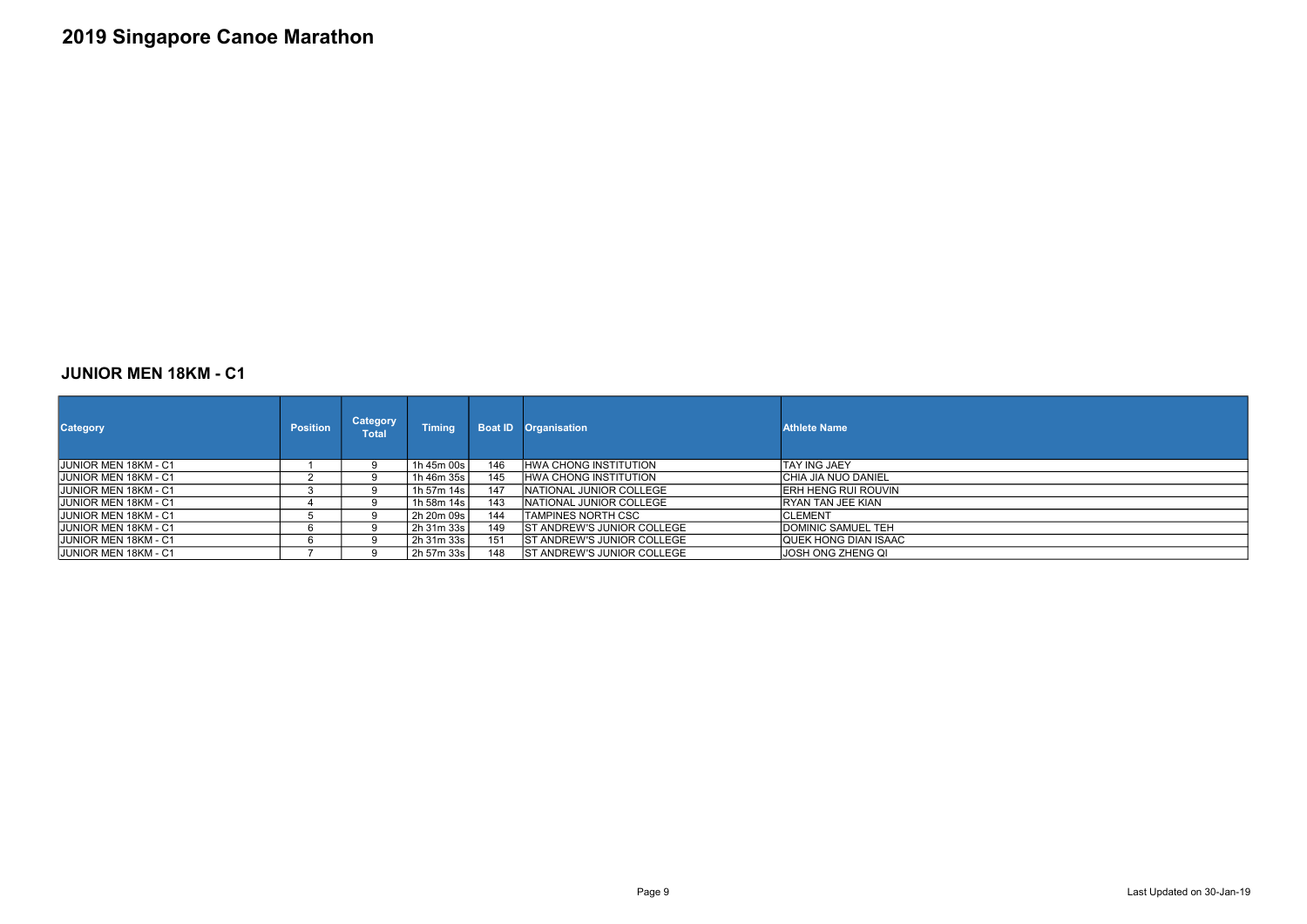### JUNIOR MEN 18KM - C2

| <b>Category</b>              | <b>Position</b> | <b>Category</b><br>Total | <b>Timing</b> |     | <b>Boat ID Organisation</b>        | <b>Athlete Name</b>                                  |
|------------------------------|-----------------|--------------------------|---------------|-----|------------------------------------|------------------------------------------------------|
| JUNIOR MEN 18KM - C2         |                 |                          | 1h 37m 47s l  | 153 | <b>HWA CHONG INSTITUTION</b>       | JOSIAH HE TING # KESTER TAN                          |
| JUNIOR MEN 18KM - C2         |                 |                          | 1h 38m 40s l  | 154 | <b>HWA CHONG INSTITUTION</b>       | JUSTIN LAI YUE-YANG # CHOW HANWEI                    |
| JUNIOR MEN 18KM - C2         |                 |                          | 1h 40m 13s l  | 156 | INATIONAL JUNIOR COLLEGE           | <b>IDARREN TAN FANYI # YEO CHEE WEI BRANDON</b>      |
| <b>JUNIOR MEN 18KM - C2</b>  |                 |                          | 1h 47m 03s    | 155 | <b>IHWA CHONG INSTITUTION</b>      | IYEO TOK LIN # TEO ZI YU                             |
| <b>JJUNIOR MEN 18KM - C2</b> |                 |                          | 2h 03m 30s    | 159 | ITAMPINES NORTH CSC                | HUP JUN JIE # TAN YI HONG                            |
| <b>JUNIOR MEN 18KM - C2</b>  |                 |                          | 2h 44m 41s    | 157 | <b>IST ANDREW'S JUNIOR COLLEGE</b> | IN MUFIZ AHMED # CHRISTOPHER ARIF SETIADHARMA        |
| <b>JUNIOR MEN 18KM - C2</b>  |                 |                          | <b>DNF</b>    | 158 | <b>ST ANDREW'S JUNIOR COLLEGE</b>  | <b>IRUSSELL LEE YU YANG # CHEAH ZHENG WEI JEREMY</b> |

Page 10 Last Updated on 30-Jan-19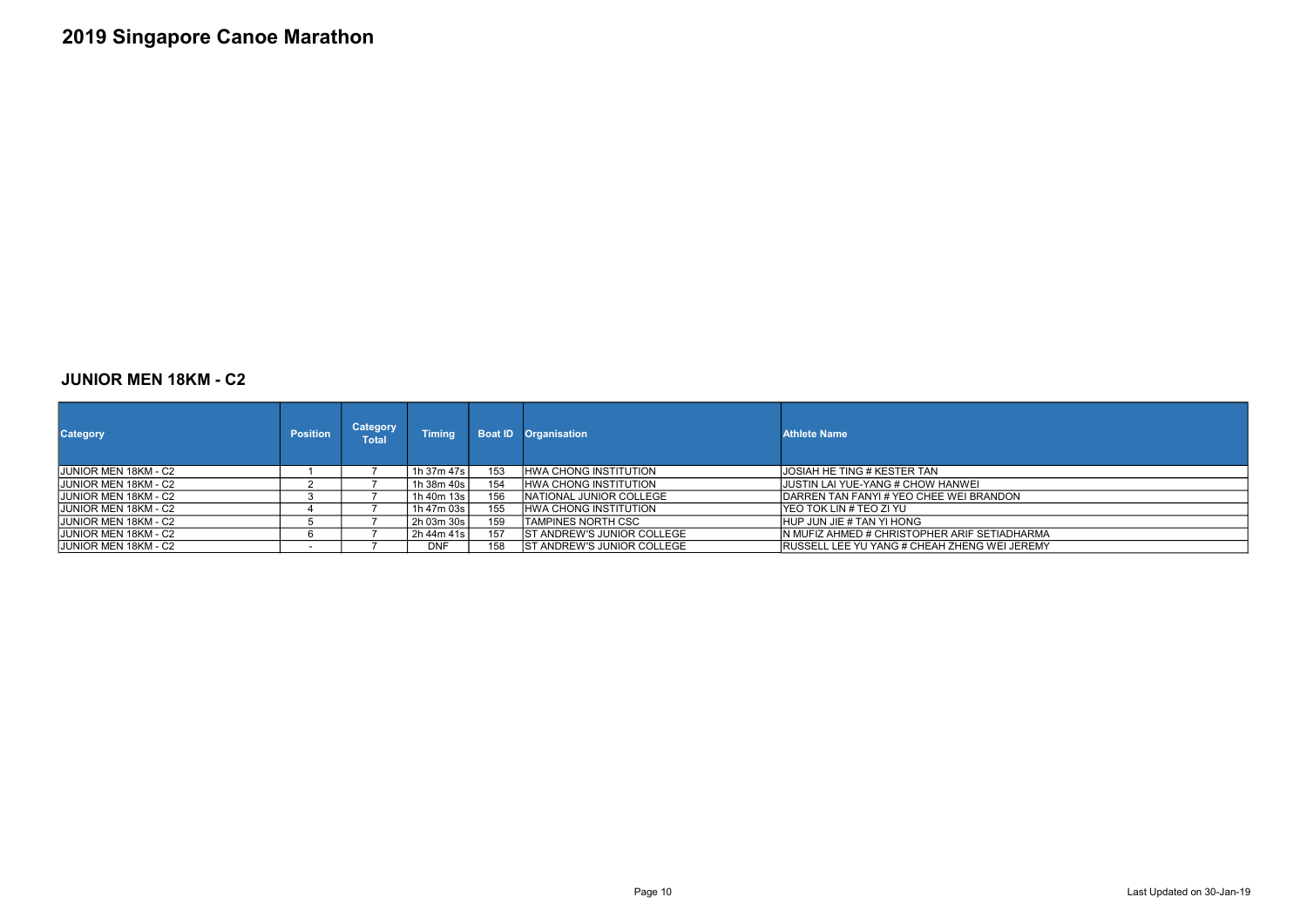### JUNIOR WOMEN 18KM - K1

| <b>Category</b>                | <b>Position</b> | <b>Category</b><br>Total | <b>Timing</b> |     | <b>Boat ID Organisation</b> | <b>Athlete Name</b>          |
|--------------------------------|-----------------|--------------------------|---------------|-----|-----------------------------|------------------------------|
| JUNIOR WOMEN 18KM - K1         |                 | 14                       | 1h 44m 19s    | 165 | HWA CHONG INSTITUTION       | ILIEW JUN MIN ZEN            |
| <b>JJUNIOR WOMEN 18KM - K1</b> |                 | 14                       | 1h 44m 23s l  | 162 | IDAMAI CANOEING TEAM        | ICHNG EE LING                |
| IJUNIOR WOMEN 18KM - K1        |                 | 14                       | 1h 44m 24s l  | 166 | IHWA CHONG INSTITUTION      | IJOY WAN ZHU AI              |
| <b>JJUNIOR WOMEN 18KM - K1</b> |                 | 14                       | 1h 49m 19s l  | 167 | IHWA CHONG INSTITUTION      | ISIMONE TEO KAY              |
| <b>JJUNIOR WOMEN 18KM - K1</b> | b               | 14                       | 1h 49m 45s l  | 171 | TEAM HONG KONG              | ING HOI YING                 |
| <b>JJUNIOR WOMEN 18KM - K1</b> | 6               | 14                       | 1h 51m 10s    | 168 | HWA CHONG INSTITUTION       | <b>LEOW YONG NING ZANDRA</b> |
| <b>JJUNIOR WOMEN 18KM - K1</b> |                 | 14                       | 1h 56m 07s    | 161 | <b>IINDIVIDUAL</b>          | TAY HUI LING                 |
| IJUNIOR WOMEN 18KM - K1        | 8               | 14                       | 1h 57m 59s l  | 163 | IGAN ENG SENG SCHOOL        | ICARMEN LAI YUE YUN          |
| IJUNIOR WOMEN 18KM - K1        |                 | 14                       | 1h 58m 09s l  | 172 | <b>TEMASEK POLYTECHNIC</b>  | DAMIA HUMAIRA BINTE RIDWAN   |
| <b>JJUNIOR WOMEN 18KM - K1</b> | 10              | 14                       | 1h 59m 03s l  | 160 | IDAMAI CANOEING TEAM        | INAJIHAH BINTE ZAKI          |
| <b>JJUNIOR WOMEN 18KM - K1</b> | 11              | 14                       | 2h 05m 59s    | 173 | <b>TEMASEK POLYTECHNIC</b>  | THEN SHI JIE                 |
| <b>JJUNIOR WOMEN 18KM - K1</b> | 12              | 14                       | 2h 23m 10s    | 170 | ISINGAPORE POLYTECHNIC      | ING JING LING GLENNIS        |

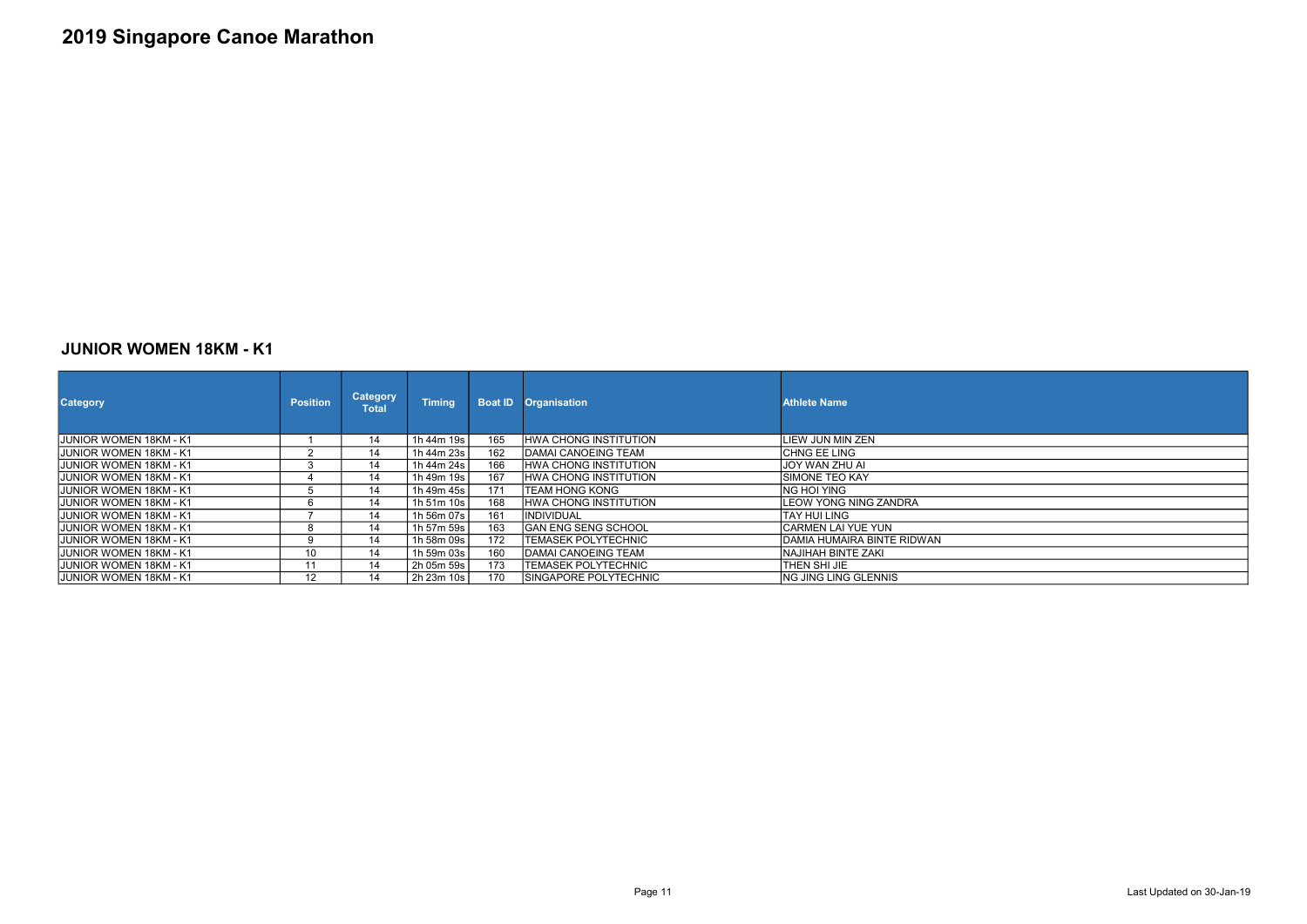#### JUNIOR WOMEN 18KM - K2

| <b>Category</b>                | <b>Position</b> | <b>Category</b><br><b>Total</b> | <b>Timing</b> |     | <b>Boat ID Organisation</b>        | <b>Athlete Name</b>                                                |
|--------------------------------|-----------------|---------------------------------|---------------|-----|------------------------------------|--------------------------------------------------------------------|
| IJUNIOR WOMEN 18KM - K2        |                 | 13                              | 1h 34m 12s    | 178 | HWA CHONG INSTITUTION              | IYAP EN LING CRISANN # ANNA LIM JIA JIA                            |
| IJUNIOR WOMEN 18KM - K2        |                 | 13                              | 1h 35m 55s    | 177 | <b>IHWA CHONG INSTITUTION</b>      | IHANNAH SUMMER LEE I-REI # WANG CHUN YI                            |
| IJUNIOR WOMEN 18KM - K2        |                 | 13                              | 1h 46m 57s    | 179 | <b>IHWA CHONG INSTITUTION</b>      | İKAN LE-XIN # ALICIA LIM YEN TING                                  |
| IJUNIOR WOMEN 18KM - K2        |                 | 13                              | 1h 47m 30s    | 180 | <b>IHWA CHONG INSTITUTION</b>      | IKAN SHI MIN # TESSA SEOW                                          |
| IJUNIOR WOMEN 18KM - K2        |                 | 13                              | 1h 50m 14s    | 175 | <b>ICRESCENT GIRLS' SCHOOL</b>     | IPHAN NGUYEN PHUC AN # LIM JING SHYAN.                             |
| IJUNIOR WOMEN 18KM - K2        |                 | 13                              | 1h 51m 18s    | 186 | <b>IST ANDREW'S JUNIOR COLLEGE</b> | IIRENE SAMANTHA CHEW SI XIN # POON WAI YEE                         |
| IJUNIOR WOMEN 18KM - K2        |                 | 13                              | 1h 54m 23s    | 176 | <b>HWA CHONG INSTITUTION</b>       | IYVETTE CHUA RUI QI # WOO JIA MIN                                  |
| IJUNIOR WOMEN 18KM - K2        | <u>່</u> ດ      | 13                              | 2h 01m 08s    | 174 | <b>ICHIJ KATONG CONVENT</b>        | HAILEY ERYN ANWARI # IFA ADILAH DAFINAH BINTE ISAFAREED            |
| JUNIOR WOMEN 18KM - K2         | ٩               | 13                              | 2h 01m 36s    | 182 | <b>ST ANDREW'S JUNIOR COLLEGE</b>  | <b>INUR INSYIRAH BTE MUHAMMAD A A # MIZA FARIHAH BTE MOHAMED A</b> |
| IJUNIOR WOMEN 18KM - K2        | 10              | 13                              | 2h 09m 25s    | 181 | <b>IST ANDREW'S JUNIOR COLLEGE</b> | ICAZEL MUK KAI EN # CHENG MING JEN TRISTERBELLE                    |
| IJUNIOR WOMEN 18KM - K2        | 11              | 13                              | 2h 10m 07s    | 185 | <b>IST ANDREW'S JUNIOR COLLEGE</b> | ICHARMIAN LOR WEN XIN # AW-YONG CHER HOOI LYDIA                    |
| <b>JUNIOR WOMEN 18KM - K2</b>  | 12              | 13                              | 2h 29m 07s    | 184 | <b>IST ANDREW'S JUNIOR COLLEGE</b> | LIAN SI HUI # CHENG SHINN YINN TRINA                               |
| <b>JJUNIOR WOMEN 18KM - K2</b> | 13              | 13                              | 2h 39m 32s    | 183 | <b>ST ANDREW'S JUNIOR COLLEGE</b>  | ICLAIRE HO SU SUAN # OH JIA WEN                                    |

| IN YI                      |
|----------------------------|
|                            |
|                            |
| N,                         |
| <b>VAI YEE</b>             |
|                            |
| <b>VAH BINTE ISAFAREED</b> |
| A FARIHAH BTE MOHAMED A    |
| RISTERBELLE                |
| ER HOOI LYDIA              |
|                            |
|                            |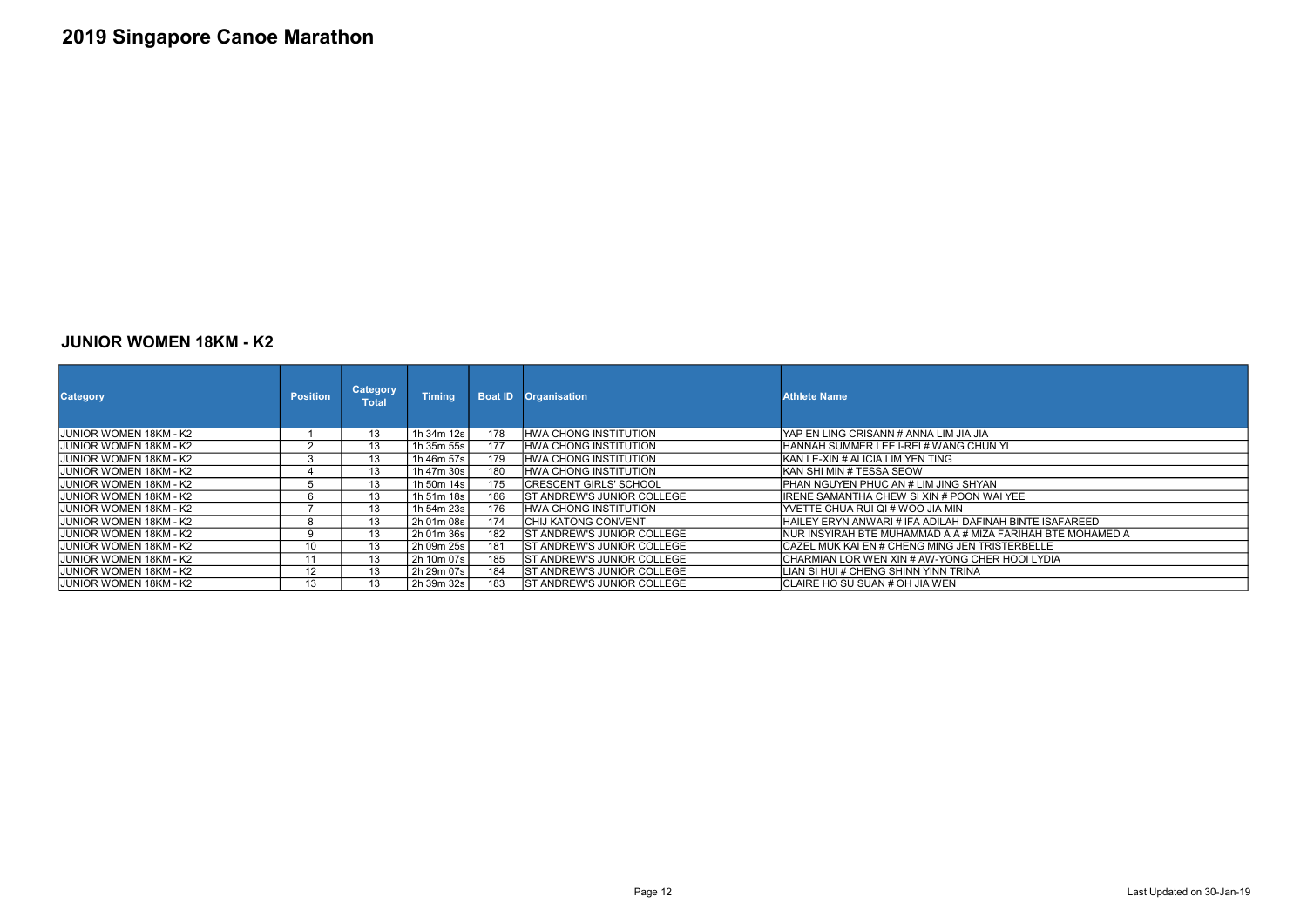### MASTER WOMEN 18KM - K1

| <b>Category</b>                | <b>Position</b> | <b>Category</b><br>Total | <b>Timing</b> |     | <b>Boat ID Organisation</b> | <b>Athlete Name</b>         |
|--------------------------------|-----------------|--------------------------|---------------|-----|-----------------------------|-----------------------------|
| <b>IMASTER WOMEN 18KM - K1</b> |                 |                          | 1h 49m 10s    | 187 | <b>ITEAM MACAU</b>          | LEONG LAI SZE RACY          |
| <b>IMASTER WOMEN 18KM - K1</b> |                 |                          | 2h 08m 54s    | 189 | <b>ITAMPINES NORTH CSC</b>  | IJOLLY CHUA                 |
| <b>IMASTER WOMEN 18KM - K1</b> |                 |                          | 2h 10m 47s    | 188 | <b>ITAMPINES NORTH CSC</b>  | İMIIKI HOE LAI NGOR         |
| <b>IMASTER WOMEN 18KM - K1</b> |                 |                          | 2h 35m 47s    | 190 | ITAMPINES NORTH CSC         | <b>BARBRA ONG CHIAN MAY</b> |



Page 13 Last Updated on 30-Jan-19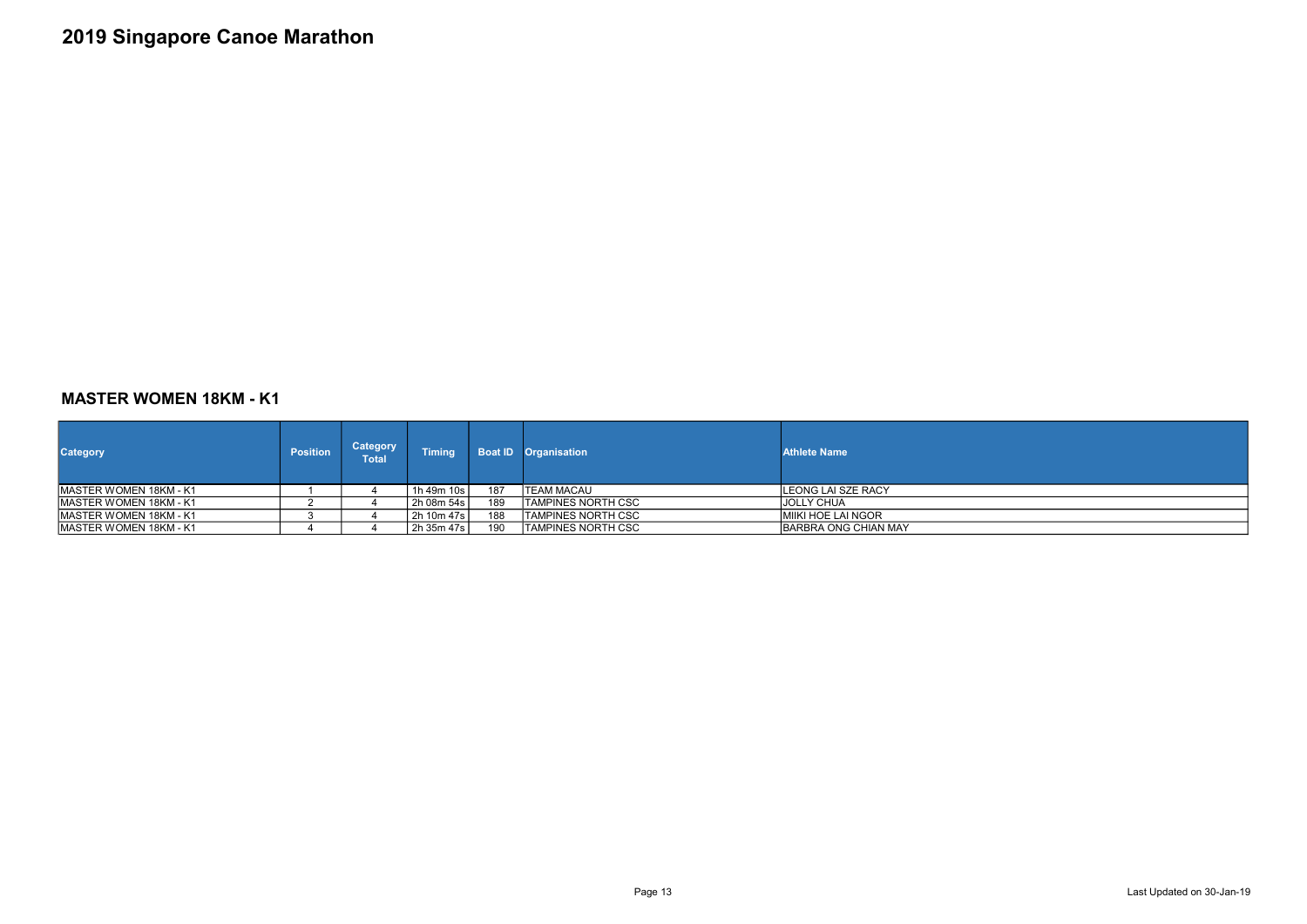#### U14 WOMEN 12KM - JK2

| <b>Category</b>              | <b>Position</b> | Category<br><b>Total</b> | <b>Timing</b> | <b>Boat ID</b> | <b>Organisation</b>             | <b>Athlete Name</b>                        |
|------------------------------|-----------------|--------------------------|---------------|----------------|---------------------------------|--------------------------------------------|
| <b>IU14 WOMEN 12KM - JK2</b> |                 | 10                       | 1h 06m 26s    | 207            | ITEAM KIAK                      | <b>IKIRSTEN JOAN HENG YU HSI # YEO MIN</b> |
| IU14 WOMEN 12KM - JK2        |                 | 10                       | 1h 09m 54s    | 202            | INATIONAL JUNIOR COLLEGE        | ILIM XIN RUI RAYNA # HOW HUI WEN           |
| IU14 WOMEN 12KM - JK2        |                 | 10                       | 1h 11m 15s    | 203            | INATIONAL JUNIOR COLLEGE        | <b>SOH KAI TING # LOY QI EN JAELYN</b>     |
| IU14 WOMEN 12KM - JK2        |                 | 10                       | 1h 12m 19s    | 201            | ICRESCENT GIRLS' SCHOOL         | LEE JIA QI # LEE HAI EN                    |
| IU14 WOMEN 12KM - JK2        |                 | 10                       | 1h 14m 13s    | 205            | ITEAM KIAK                      | ING ZI EN GRACE # SOFIA LIM JIA LE         |
| IU14 WOMEN 12KM - JK2        |                 | 10                       | 1h 16m 05s    | 204            | <b>INATIONAL JUNIOR COLLEGE</b> | <b>ZHOU XI # CHONG XIN YU</b>              |
| IU14 WOMEN 12KM - JK2        |                 | 10                       | 1h 17m 13s    | 199            | <b>ICHIJ KATONG CONVENT</b>     | TAHIRAH REBEKAH KOSHY # TRISHA MAHMOOD     |
| IU14 WOMEN 12KM - JK2        |                 | 10                       | 1h 18m 48s    | 200            | <b>CRESCENT GIRLS' SCHOOL</b>   | IANGELLE GRACE SACHARIAH # AUDREY ELIZABE  |
| IU14 WOMEN 12KM - JK2        | 9               | 10                       | 1h 30m 24s    | 198            | <b>CHIJ KATONG CONVENT</b>      | DAHLIA BINTE MOHAMED FERDY # TAN HSIN WEI  |
| <b>IU14 WOMEN 12KM - JK2</b> | 10              | 10                       | 1h 34m 47s    | 197            | <b>CHIJ KATONG CONVENT</b>      | INURUL AMELIA BINTE MOHAMED ZAKI # SEOW XI |

\HMOOD<br>/ ELIZABETH WONG MIN ZI<br>HSIN WEI SEOW XUE QI JAMIE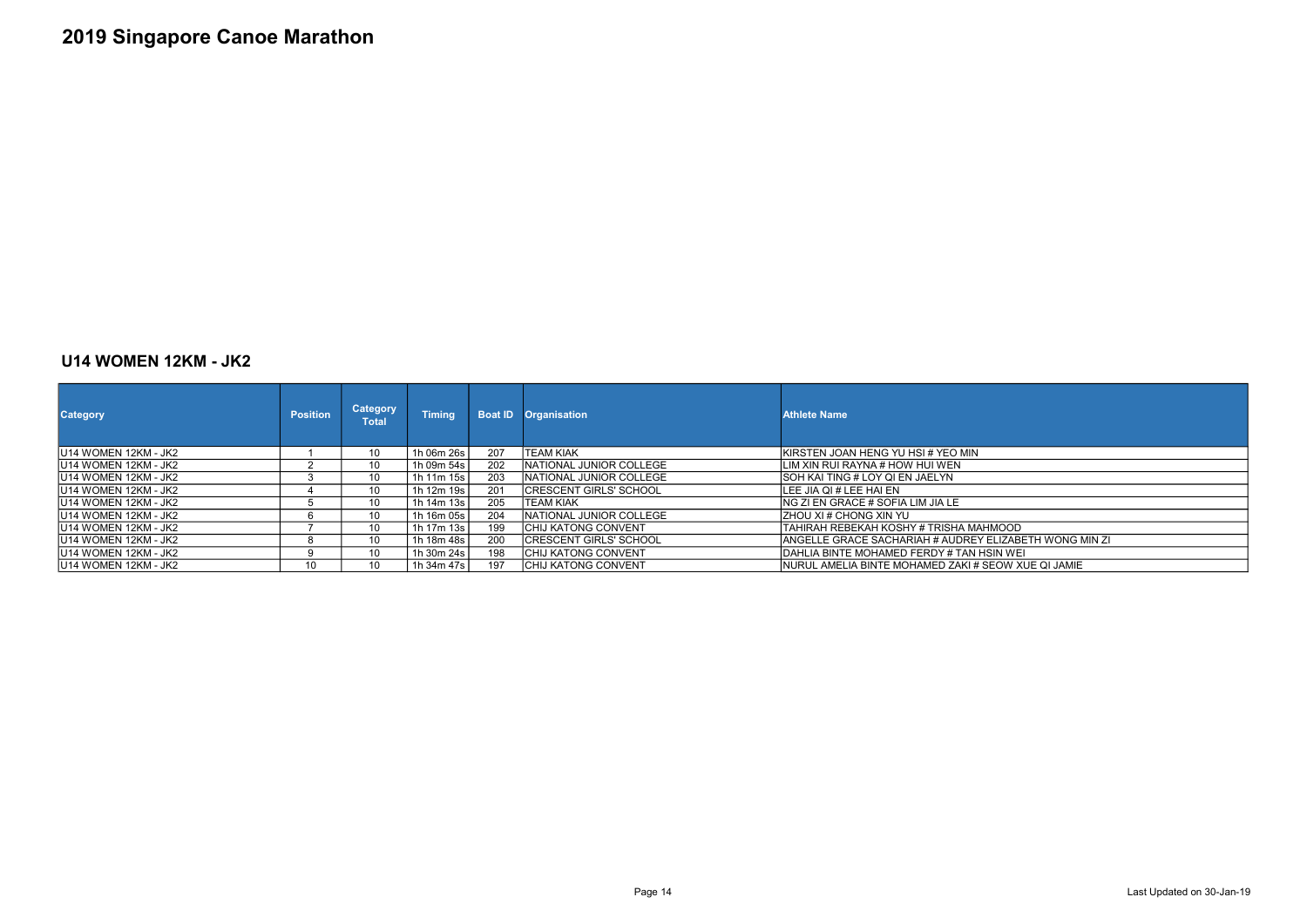#### U14 MEN 12KM - K2

| <b>Category</b>           | <b>Position</b>          | <b>Category</b><br>Total | <b>Timing</b> | <b>Boat ID</b> | <b>Organisation</b>                          | <b>Athlete Name</b>                                                            |
|---------------------------|--------------------------|--------------------------|---------------|----------------|----------------------------------------------|--------------------------------------------------------------------------------|
| <b>IU14 MEN 12KM - K2</b> |                          | 11                       | 58m 45s       | 219            | TAMPINES NORTH CSC                           | <b>GLENN HO JUN KIT # MARCUS TOH</b>                                           |
| IU14 MEN 12KM - K2        |                          | 11                       | 1h 00m 46s    | 218            | NATIONAL JUNIOR COLLEGE                      | TAN JIA HAO # LOY QI JUN JAVIER                                                |
| <b>IU14 MEN 12KM - K2</b> | 3                        | 11                       | 1h 02m 13s    | 216            | <b>HWA CHONG INSTITUTION</b>                 | ICHEW WEI HERNG # SIM YUE XUN ERVIN                                            |
| <b>IU14 MEN 12KM - K2</b> |                          | 11                       | 1h 06m 31s    | 213            | <b>IBUKIT PANJANG GOVERNMENT HIGH SCHOOL</b> | IRAIYAN SYAZANI BIN SHAHRIN # HEIN HTET                                        |
| <b>IU14 MEN 12KM - K2</b> |                          | 11                       | 1h 06m 58s    | 217            | NATIONAL JUNIOR COLLEGE                      | JOSHUA THAM WEI ZHONG # LIM KAI YANG                                           |
| IU14 MEN 12KM - K2        | O                        | 11                       | 1h 10m 21s    | 209            | <b>IBEATTY SECONDARY SCHOOL</b>              | TERENCE TAY KAI CONG # ETHAN WANG HONG YAN                                     |
| <b>IU14 MEN 12KM - K2</b> |                          | 11                       | 1h 11m 06s    | 214            | <b>IBUKIT PANJANG GOVERNMENT HIGH SCHOOL</b> | MUHAMMAD THAQIF BIN SOFFIAN HISHAM<br>1# MOHAMED DANIAL HADI BIN MOHAMED AZRIN |
| <b>IU14 MEN 12KM - K2</b> | 8                        |                          | 1h 39m 07s    | 215            | <b>HWA CHONG INSTITUTION</b>                 | ANG BEN WEI#PAN CONGCHANG                                                      |
| <b>IU14 MEN 12KM - K2</b> | $\sim$                   |                          | DNF           | 211            | <b>IBEDOK GREEN SECONDARY</b>                | IMUHAMMAD AQMAR SATRIAJI # MUHAMAD AMIRUL H                                    |
| <b>IU14 MEN 12KM - K2</b> | $\overline{\phantom{0}}$ |                          | <b>DNF</b>    | 212            | <b>IBEDOK GREEN SECONDARY</b>                | THEODORE LIM RUI KAI # TEO QIHONG                                              |

AZRIN D AMIRUL HARITH BIN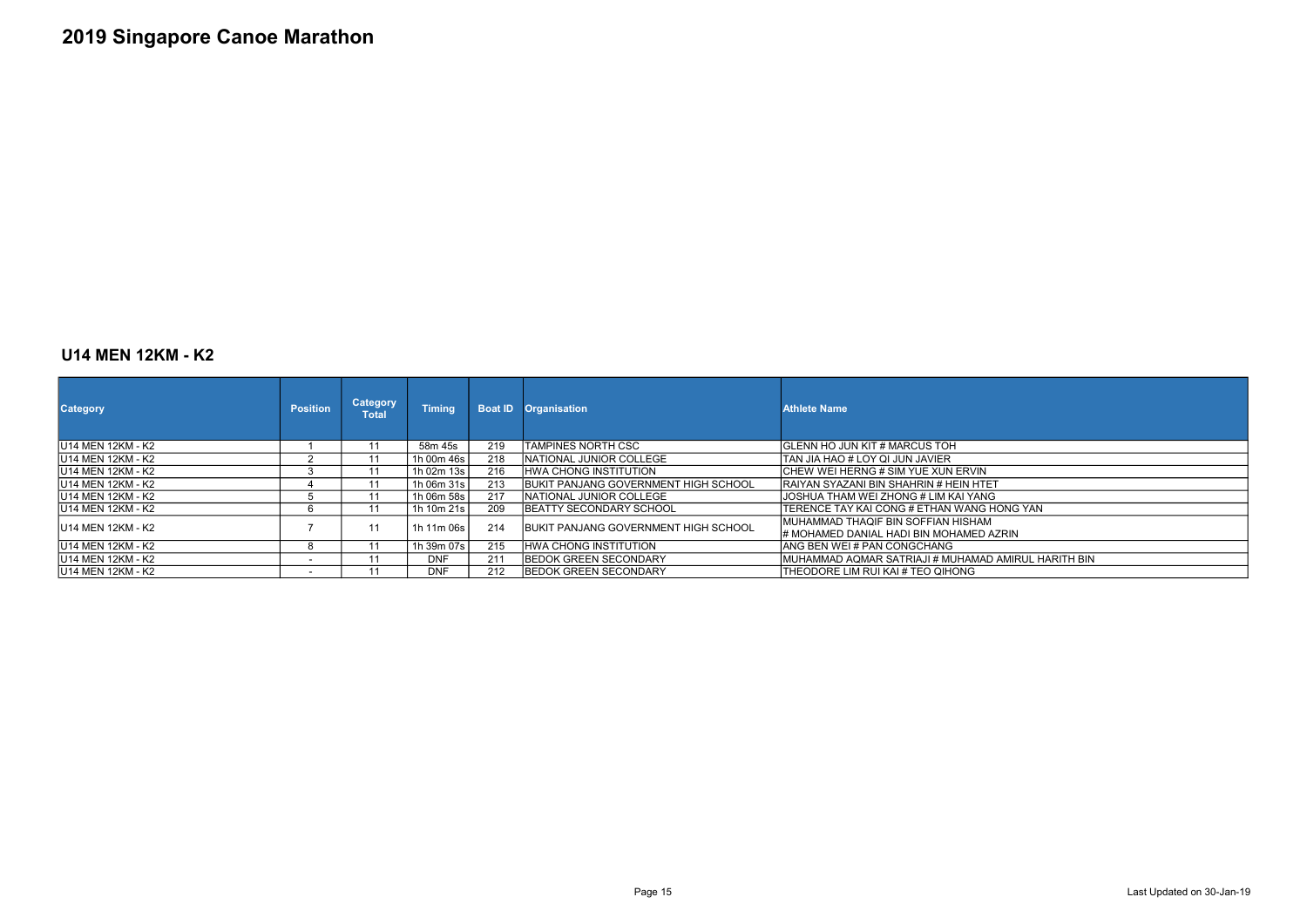#### U14 WOMEN 12KM - K2

| <b>Category</b>      | <b>Position</b> | <b>Category</b><br>Total | <b>Timing</b> |     | <b>Boat ID Organisation</b>     | <b>Athlete Name</b>                                |
|----------------------|-----------------|--------------------------|---------------|-----|---------------------------------|----------------------------------------------------|
| IU14 WOMEN 12KM - K2 |                 |                          | 1h 08m 16s    | 225 | NATIONAL JUNIOR COLLEGE         | CHLOE YOUNG # OOI XIN YIEN                         |
| IU14 WOMEN 12KM - K2 |                 |                          | 1h 09m 09s    | 227 | INATIONAL JUNIOR COLLEGE        | INUR ALIYYAH BINTE ABDUL AZIZ # JAYMEE ANG ZI TING |
| IU14 WOMEN 12KM - K2 |                 |                          | 1h 11m 49s    | 223 | <b>ICRESCENT GIRLS' SCHOOL</b>  | TASHA TAN YUN RUI # QUEK YI QING SHARON            |
| IU14 WOMEN 12KM - K2 |                 |                          | 1h 17m 44s l  | 226 | INATIONAL JUNIOR COLLEGE        | ICHLOE KOH # NICOLE CHAI HARN RU                   |
| IU14 WOMEN 12KM - K2 |                 |                          | 1h 17m 55s l  | 222 | <b>ICRESCENT GIRLS' SCHOOL</b>  | ICECILE CHONG AIQIAN # NGUYEN KHUC LAN HUONG       |
| IU14 WOMEN 12KM - K2 |                 |                          | 1h 20m 59s    | 224 | <b>ICRESCENT GIRLS' SCHOOL</b>  | JOLENE TAN JIE QI # CHAN YING SZE SELINA           |
| IU14 WOMEN 12KM - K2 |                 |                          | 1h 24m 00s    | 220 | <b>IBEATTY SECONDARY SCHOOL</b> | ISERENE ANN BRAVIN # ADRYNA NABILAH BINTE AHMAD    |

- MOMEN 12<br>UNA<br>H BINTE AHMAD HUSAINI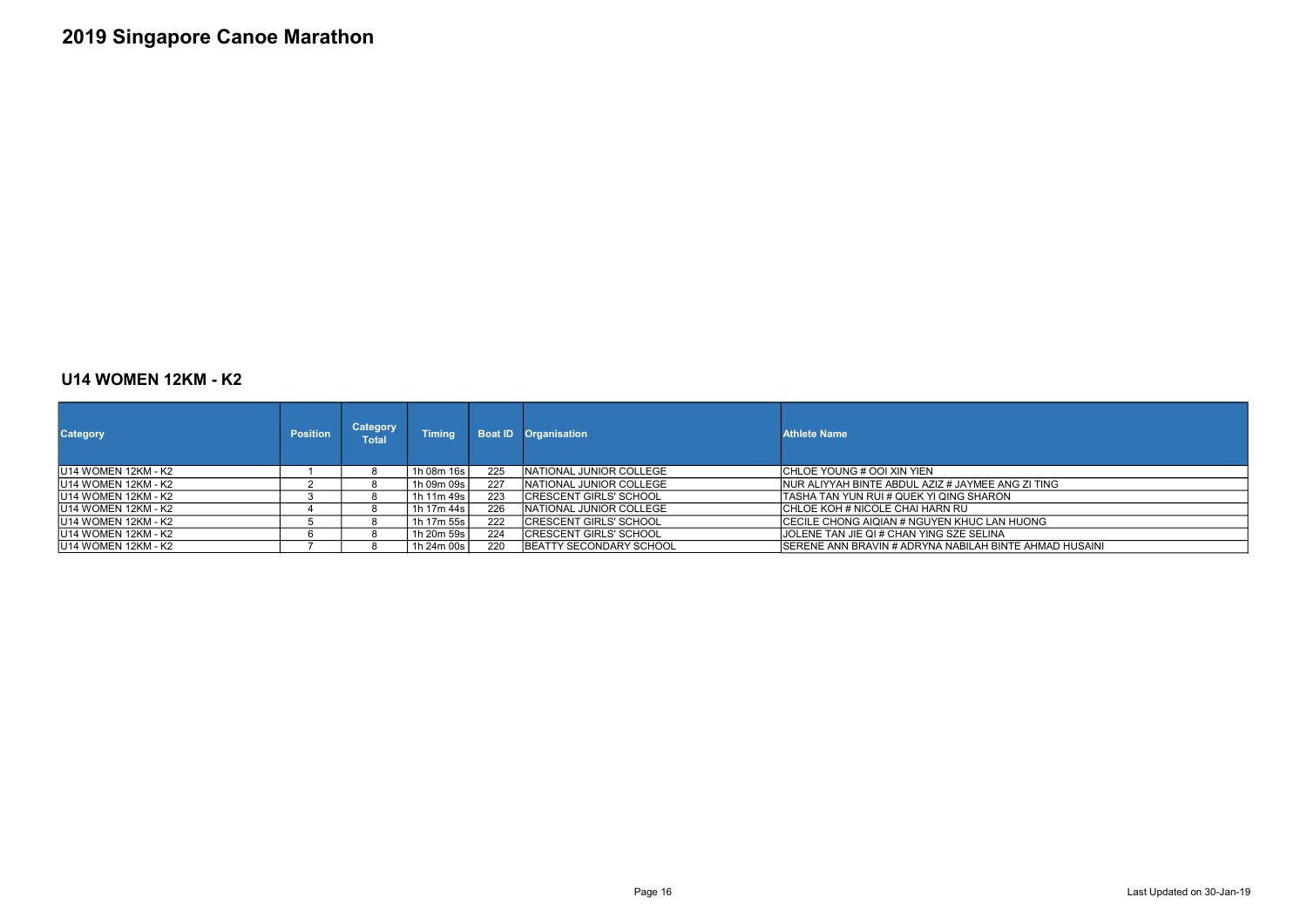### U14 MEN 12KM - JK2

| <b>Category</b>            | <b>Position</b> | Category<br>Total | <b>Timing</b> |     | <b>Boat ID Organisation</b>                  | <b>Athlete Name</b>                              |
|----------------------------|-----------------|-------------------|---------------|-----|----------------------------------------------|--------------------------------------------------|
| <b>IU14 MEN 12KM - JK2</b> |                 |                   | 1h 05m 51s l  | 196 | <b>HWA CHONG INSTITUTION</b>                 | IJIANG TONGJIA # JOVI LAI RUI JIE                |
| IU14 MEN 12KM - JK2        |                 |                   | 1h 11m 01s    | 195 | <b>HWA CHONG INSTITUTION</b>                 | IMARCUS WONG SI ZHE # VIDAL LOW YINWEI           |
| IU14 MEN 12KM - JK2        |                 |                   | 1h 13m 16s l  | 192 | <b>IBEATTY SECONDARY SCHOOL</b>              | IMUHAMMAD AQIL AZKA BIN MUHAMMAD NASIR # FOO SH  |
| <b>IU14 MEN 12KM - JK2</b> |                 |                   | 1h 17m 23s l  | 194 | <b>IBUKIT PANJANG GOVERNMENT HIGH SCHOOL</b> | lYIEW RYAN # SYED AEKEL INDRUSHAH BIN SYED ALWEE |
| IU14 MEN 12KM - JK2        |                 |                   | <b>DNF</b>    | 193 | <b>IBEDOK GREEN SECONDARY</b>                | IEZRA SOH YAOHENG # JUVE LIM HAN                 |

JWEI<br>NASIR # FOO SHI EN NATHANAEL<br>BIN SYED ALWEE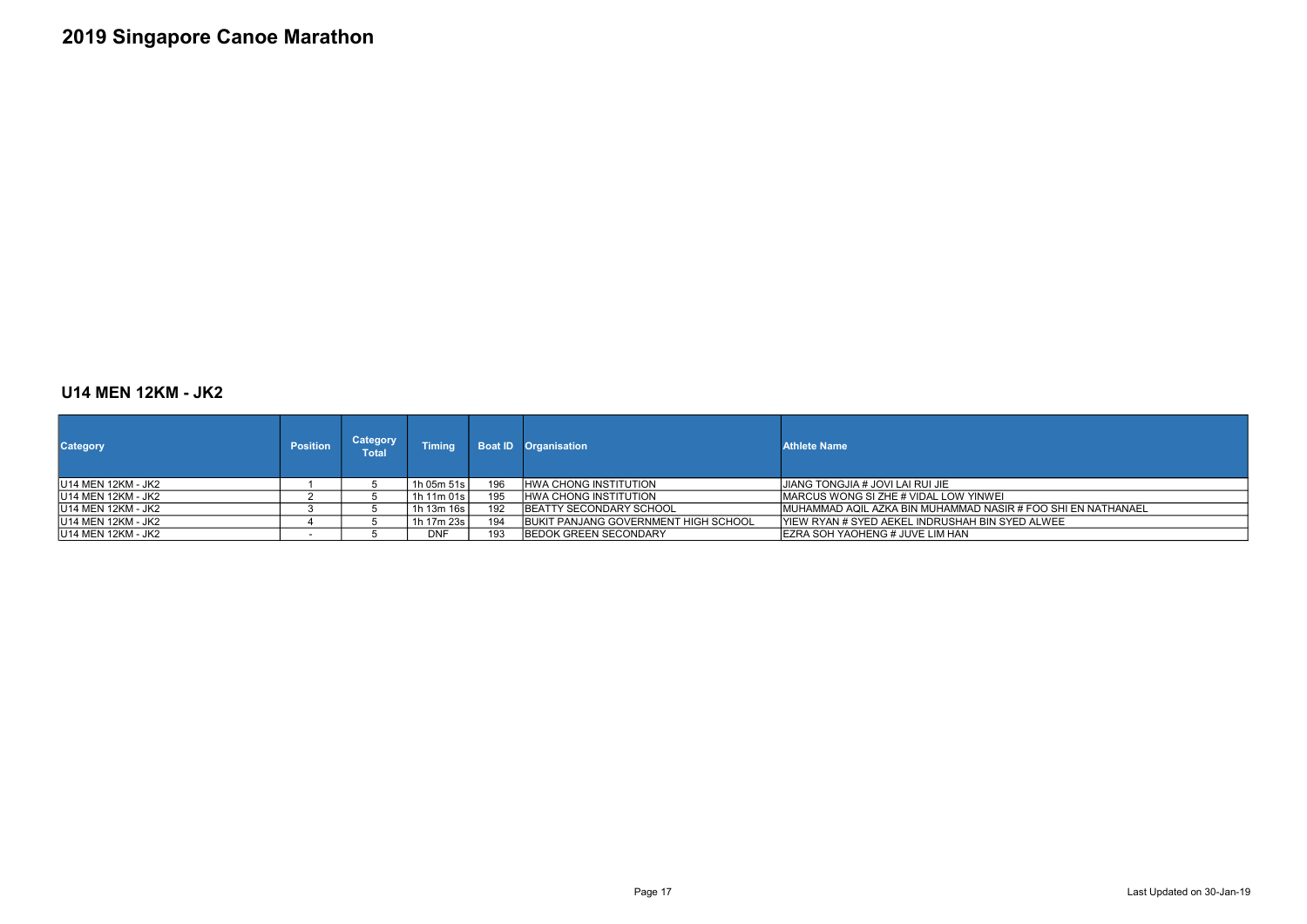### U14 MEN 12KM - C1

| <b>Category</b>    | <b>Position</b> | <b>Category</b><br><b>Total</b> | <b>Timing</b> |     | <b>Boat ID Organisation</b>  | <b>Athlete Name</b>       |
|--------------------|-----------------|---------------------------------|---------------|-----|------------------------------|---------------------------|
| IU14 MEN 12KM - C1 |                 |                                 | 1h 26m 46s l  | 259 | NATIONAL JUNIOR COLLEGE      | ITAN TZU YUAN JON         |
| IU14 MEN 12KM - C1 |                 |                                 | 1h 31m 42s l  | 258 | INATIONAL JUNIOR COLLEGE     | <b>ISETH IONG SONG YI</b> |
| IU14 MEN 12KM - C1 |                 |                                 | 1h 32m 52s l  | 256 | <b>HWA CHONG INSTITUTION</b> | ITIO YIN KAI              |
| IU14 MEN 12KM - C1 |                 |                                 | 1h 41m 55s l  | 255 | <b>HWA CHONG INSTITUTION</b> | <b>ICHUNG WAI KEONG</b>   |
| IU14 MEN 12KM - C1 |                 |                                 | <b>DNF</b>    | 257 | INATIONAL JUNIOR COLLEGE     | <b>JAVIER TEY</b>         |



Page 18 Last Updated on 30-Jan-19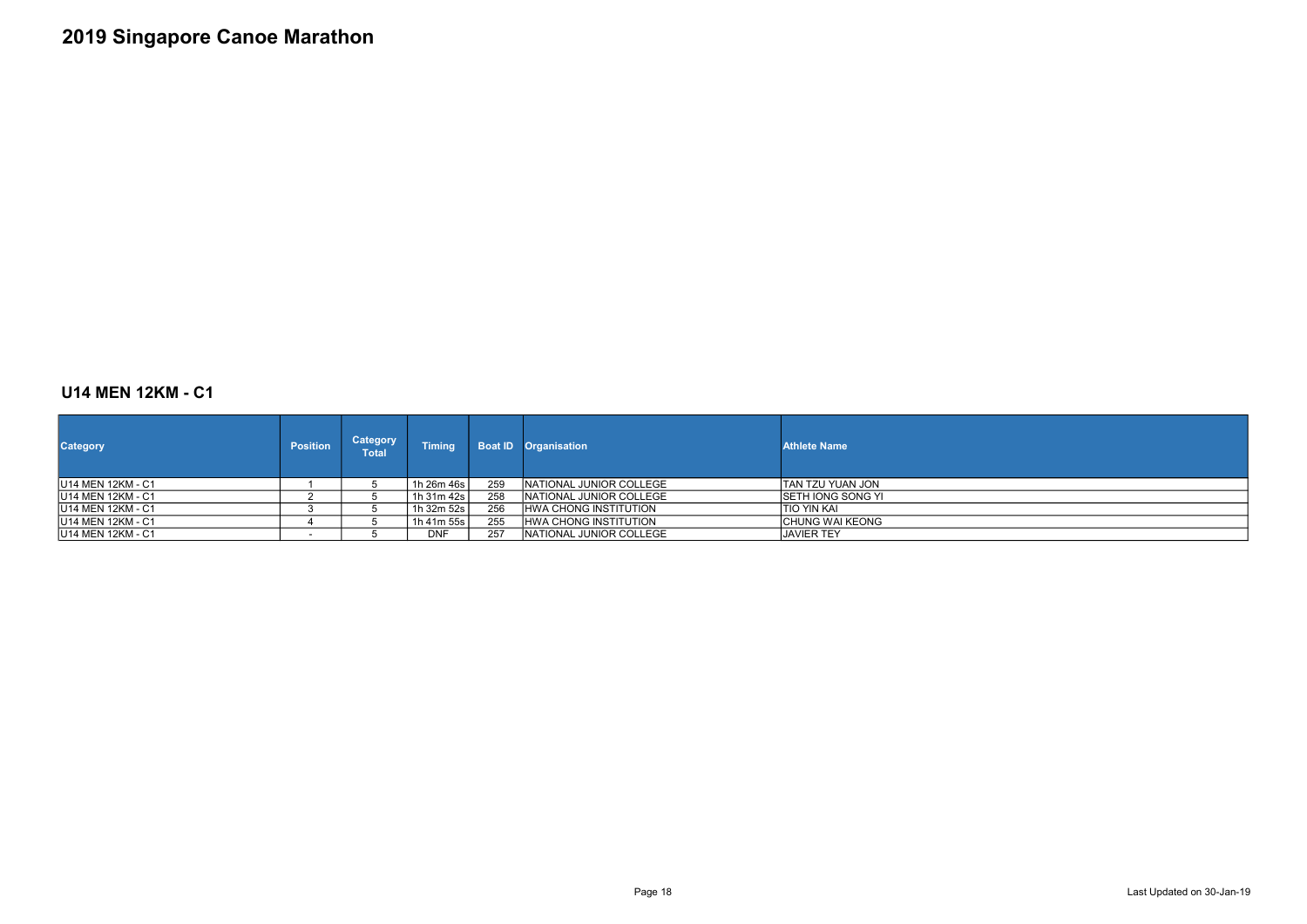### U14 MEN 12KM - C2

| <b>Category</b>           | <b>Position</b> | Category<br><b>Total</b> | <b>Timing</b> |     | <b>Boat ID Organisation</b>                  | <b>Athlete Name</b>                         |
|---------------------------|-----------------|--------------------------|---------------|-----|----------------------------------------------|---------------------------------------------|
| IU14 MEN 12KM - C2        |                 |                          | 1h 26m 36s    | 262 | <b>IHWA CHONG INSTITUTION</b>                | IASHER TAN SHU JIE # DAVID CHO WEI JIN      |
| <b>IU14 MEN 12KM - C2</b> |                 |                          | 2h 06m 58s    | 260 | <b>IBUKIT PANJANG GOVERNMENT HIGH SCHOOL</b> | <b>IHUTH HARITH BIN MOHAMMAD YUS # AKM.</b> |

- C<br>MAL ILHAM BIN HARRY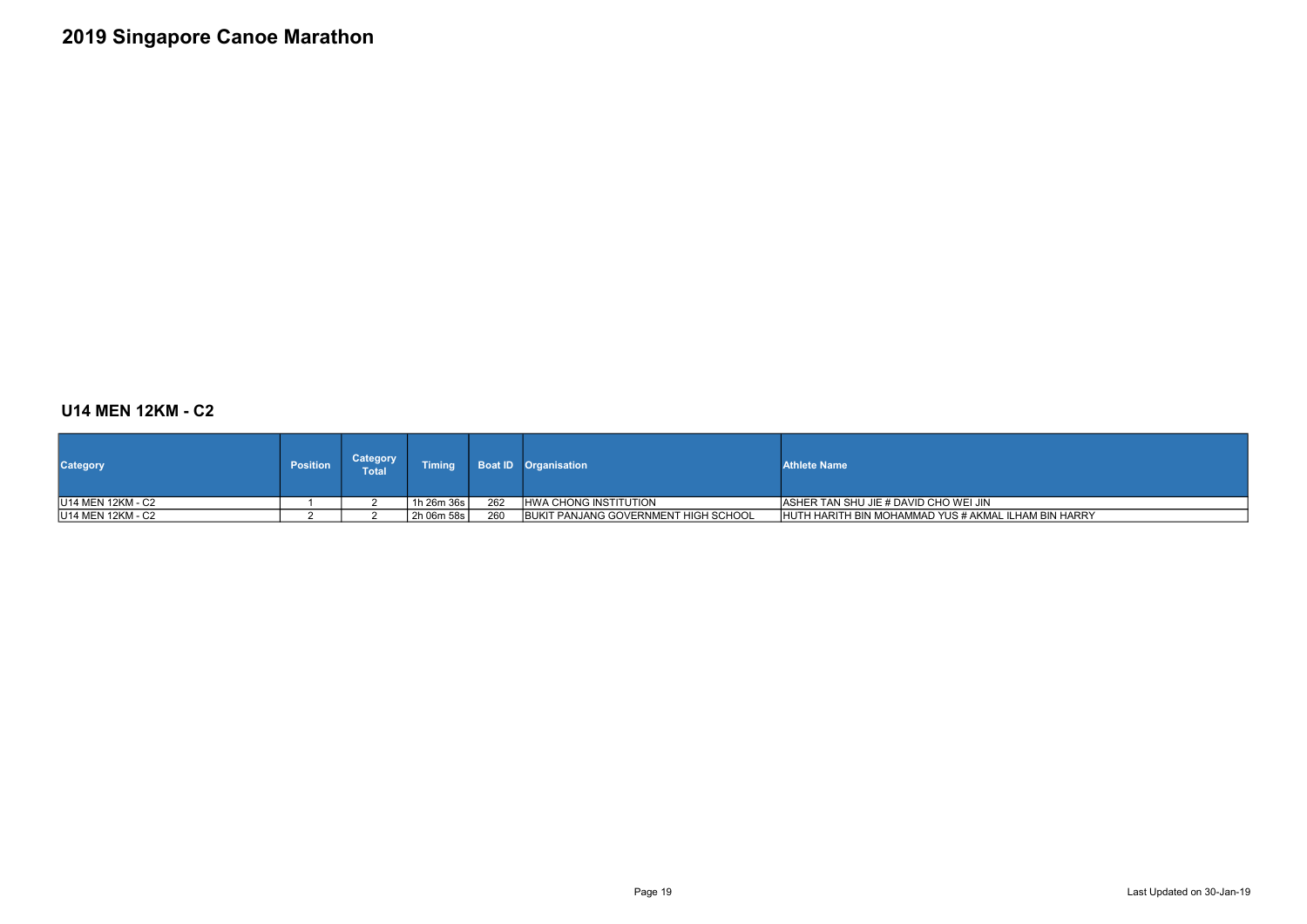#### U14 MEN 12KM - JK1

| <b>Category</b>            | <b>Position</b>          | <b>Category</b><br><b>Total</b> | <b>Timing</b> | <b>Boat ID</b> | <b>Organisation</b>             | <b>Athlete Name</b>           |
|----------------------------|--------------------------|---------------------------------|---------------|----------------|---------------------------------|-------------------------------|
| U14 MEN 12KM - JK1         |                          | 16                              | 1h 04m 29s    | 236            | LIGHTNING KAYAKING CLUB         | COHEN SEAH XIE ZHE RONG       |
| <b>IU14 MEN 12KM - JK1</b> | $\overline{2}$           | 16                              | 1h 04m 37s    | 239            | TAMPINES NORTH CSC              | <b>IKENDRICK ANG ZHONG YI</b> |
| <b>IU14 MEN 12KM - JK1</b> | 3                        | 16                              | 1h 05m 38s    | 233            | <b>HWA CHONG INSTITUTION</b>    | ING SEN HON MATTHEW           |
| <b>IU14 MEN 12KM - JK1</b> | 4                        | 16                              | 1h 08m 15s    | 240            | TAMPINES NORTH CSC              | IGAVYN OH TZO THEA            |
| <b>IU14 MEN 12KM - JK1</b> | 5                        | 16                              | 1h 08m 24s    | 237            | NATIONAL JUNIOR COLLEGE         | IDOMINIC CHUA YONG CHEN       |
| IU14 MEN 12KM - JK1        | 6                        | 16                              | 1h 12m 40s    | 235            | HWA CHONG INSTITUTION           | ILEE EE HONG RYAN             |
| IU14 MEN 12KM - JK1        | ⇁                        | 16                              | 1h 15m 43s    | 244            | <b>TEAM KIAK</b>                | <b>ISAMUEL TUNG BEN LIANG</b> |
| <b>IU14 MEN 12KM - JK1</b> | 8                        | 16                              | 1h 15m 45s    | 242            | <b>TEAM HONG KONG</b>           | ICHAN TAK CHING AMBROSE       |
| <b>IU14 MEN 12KM - JK1</b> | 9                        | 16                              | 1h 16m 42s    | 230            | <b>IBEATTY SECONDARY SCHOOL</b> | <b>IBRYAN MAK HON YIP</b>     |
| <b>IU14 MEN 12KM - JK1</b> | 10                       | 16                              | 1h 19m 54s    | 238            | INATIONAL JUNIOR COLLEGE        | IDYLAN LI-HAN LEWIS           |
| <b>IU14 MEN 12KM - JK1</b> | 11                       | 16                              | 1h 22m 15s    | 241            | ITEAM HONG KONG                 | ILAM KAI CHAK                 |
| U14 MEN 12KM - JK1         | 12                       | 16                              | 1h 23m 33s    | 232            | <b>BEDOK GREEN SECONDARY</b>    | IBENZ NG JIN HAN              |
| <b>IU14 MEN 12KM - JK1</b> | 13                       | 16                              | 1h 41m 57s    | 231            | <b>IBEDOK GREEN SECONDARY</b>   | ICHIA JUN WEI                 |
| IU14 MEN 12KM - JK1        | $\blacksquare$           | 16                              | <b>DNF</b>    | 243            | <b>TEAM KIAK</b>                | IAIDAN PANG JIA YI            |
| <b>IU14 MEN 12KM - JK1</b> | $\overline{\phantom{0}}$ | 16                              | <b>DNF</b>    | 229            | <b>BEATTY SECONDARY SCHOOL</b>  | <b>IDOLPHUS TNG JUN JIE</b>   |

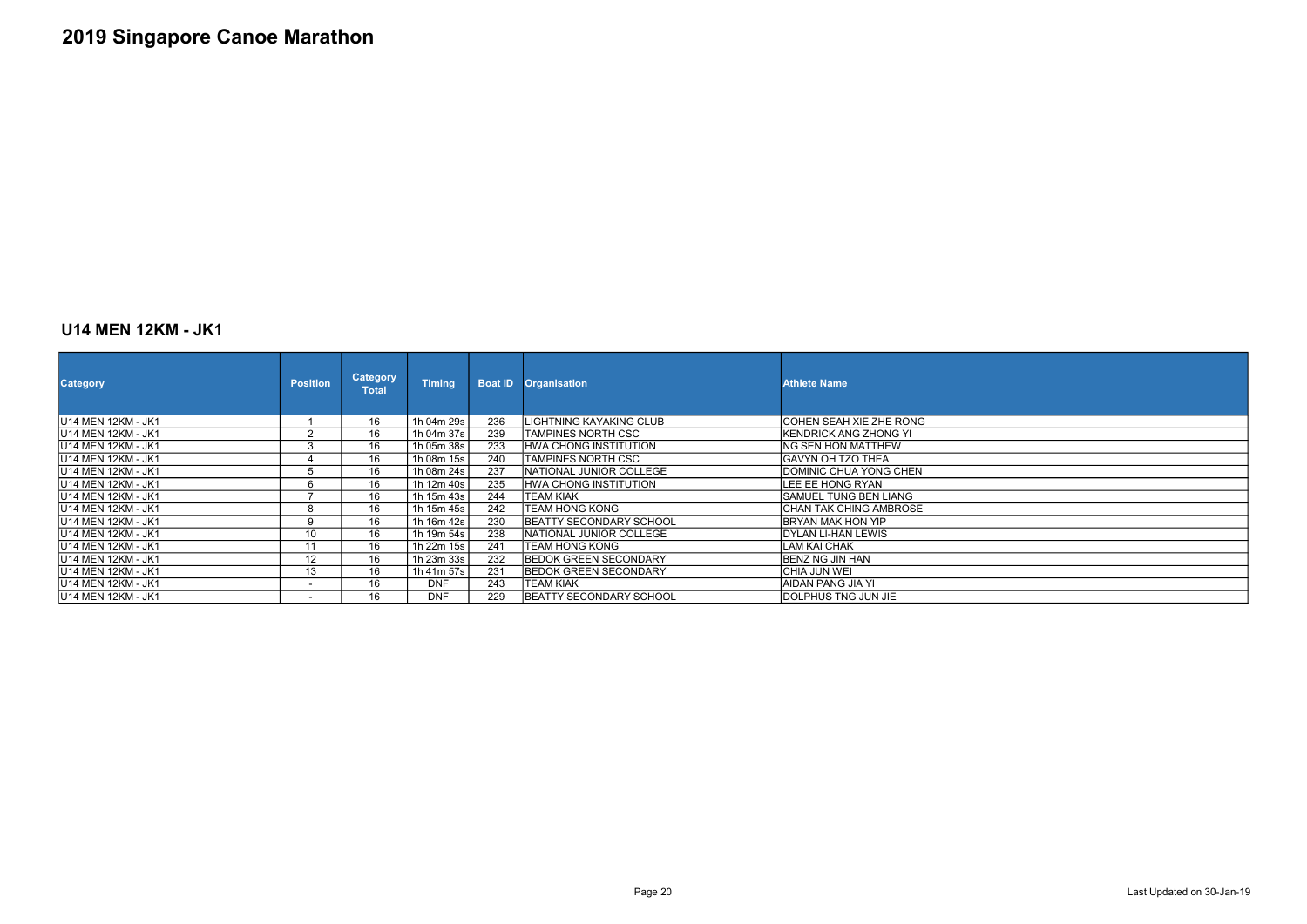### U14 WOMEN 12KM - JK1

| <b>Category</b>       | <b>Position</b>                                     | <b>Category</b><br>Total | <b>Timing</b> | <b>Boat ID</b> | <b>Organisation</b>           | <b>Athlete Name</b>   |
|-----------------------|-----------------------------------------------------|--------------------------|---------------|----------------|-------------------------------|-----------------------|
| IU14 WOMEN 12KM - JK1 |                                                     | 10                       | 1h 08m 23s l  | 248            | <b>CRESCENT GIRLS' SCHOOL</b> | IKRYSTAL HENG HWEE    |
| IU14 WOMEN 12KM - JK1 |                                                     | 10                       | 1h 12m 59s    | 253            | TEAM KIAK                     | TAN KAI TING LEE-ANN  |
| JU14 WOMEN 12KM - JK1 | 3                                                   | 10                       | 1h 20m 25s    | 254            | TEAM KIAK                     | IPANG NATALIE         |
| IU14 WOMEN 12KM - JK1 |                                                     | 10                       | 1h 20m 59s    | 252            | <b>TEAM KIAK</b>              | SARAH BINTE JASMORI   |
| IU14 WOMEN 12KM - JK1 | b                                                   | 10                       | 1h 34m 25s l  | 246            | <b>CHIJ KATONG CONVENT</b>    | IWONG LI HUI CHARLENE |
| IU14 WOMEN 12KM - JK1 | 6                                                   | 10                       | 1h 47m 11s    | 245            | <b>IBEDOK GREEN SECONDARY</b> | ISIDDQUI MEZHGAN      |
| IU14 WOMEN 12KM - JK1 | entered<br>finish line in<br>the wrong<br>direction | 10                       | 1h 31m 46s    | 247            | <b>ICHIJ KATONG CONVENT</b>   | INICOLE KHOO YING MIN |

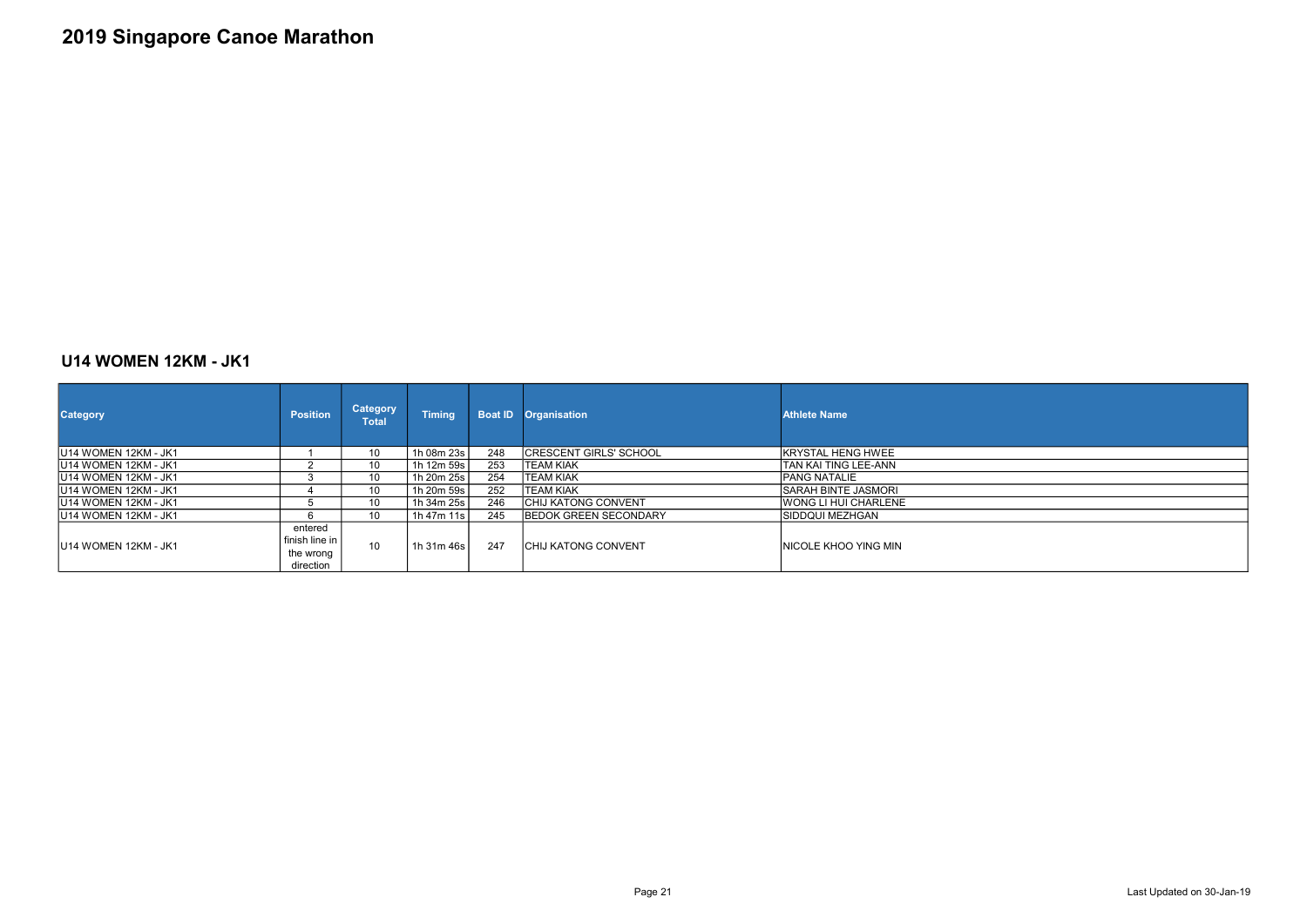### PARACANOE OPEN 6KM

| <b>Category</b>            | <b>Position</b>   | <b>Category</b><br><b>Total</b> | <b>Timing</b> |     | <b>Boat ID Organisation</b> | <b>Athlete Name</b>     |
|----------------------------|-------------------|---------------------------------|---------------|-----|-----------------------------|-------------------------|
| <b>PARACANOE OPEN 6KM</b>  |                   | 17                              | 44m 43s       | 269 | <b>SCF PARACANOE</b>        | IALEXANDER LIM          |
| PARACANOE OPEN 6KM         |                   | 17                              | 47m 31s       | 265 | <b>SCF PARACANOE</b>        | LOUIS NEO               |
| <b>IPARACANOE OPEN 6KM</b> |                   | 17                              | 48m 26s       | 263 | <b>TEAM MACAU</b>           | <b>CHEONG LAM SAN</b>   |
| PARACANOE OPEN 6KM         |                   | 17                              | 50m 47s       | 268 | <b>SCF PARACANOE</b>        | <b>JAYDEN ONG</b>       |
| <b>PARACANOE OPEN 6KM</b>  |                   |                                 | 55m 26s       | 264 | <b>TEAM MACAU</b>           | <b>LEONG KUAN HONG</b>  |
| <b>PARACANOE OPEN 6KM</b>  |                   |                                 | 59m 16s       | 271 | <b>SCF PARACANOE</b>        | IMAN SIM # IGNATIUS SEE |
| PARACANOE OPEN 6KM         |                   | 17                              | 59m 27s       | 272 | <b>SCF PARACANOE</b>        | AARON SIM               |
| <b>PARACANOE OPEN 6KM</b>  |                   | 17                              | 59m 27s       | 275 | <b>SCF PARACANOE</b>        | <b>CHELSEA</b>          |
| <b>PARACANOE OPEN 6KM</b>  |                   | 17                              | 1h 01m 02s    | 266 | <b>SCF PARACANOE</b>        | NICOLE LOW              |
| PARACANOE OPEN 6KM         |                   | 17                              | 1h 10m 18s    | 274 | <b>SCF PARACANOE</b>        | <b>EMMATAN</b>          |
| <b>PARACANOE OPEN 6KM</b>  | 10                | 17                              | 1h 10m 58s    | 267 | <b>SCF PARACANOE</b>        | <b>ROYCE</b>            |
| PARACANOE OPEN 6KM         | 11                | 17                              | 1h 20m 03s    | 276 | <b>SCF PARACANOE</b>        | <b>RACHEL TAI</b>       |
| <b>PARACANOE OPEN 6KM</b>  | $12 \overline{ }$ | 17                              | 1h 29m 50s    | 280 | <b>SCF PARACANOE</b>        | <b>DAVID CHIN</b>       |
| PARACANOE OPEN 6KM         | 13                | 17                              | 1h 29m 53s    | 273 | <b>SCF PARACANOE</b>        | <b>ELLIOT</b>           |
| <b>IPARACANOE OPEN 6KM</b> | 14                | 17                              | 1h 37m 23s    | 278 | <b>SCF PARACANOE</b>        | <b>NICHOLAS HENG</b>    |
| <b>PARACANOE OPEN 6KM</b>  | 15 <sup>15</sup>  | 17                              | 1h 37m 52s    | 277 | <b>SCF PARACANOE</b>        | LEONARD                 |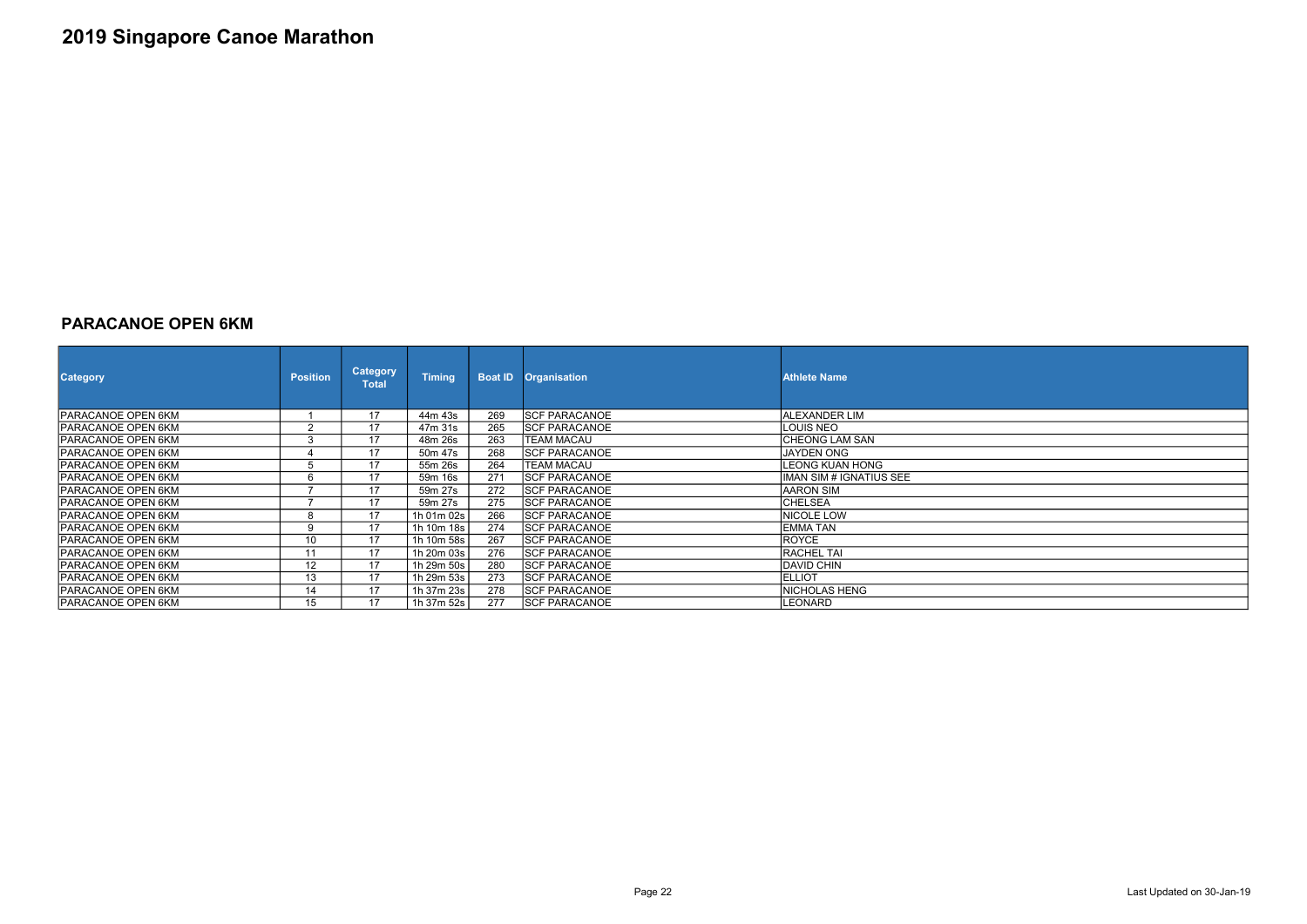#### U16 MEN 18KM - K2

| <b>Category</b>           | <b>Position</b>          | <b>Category</b><br><b>Total</b> | <b>Timing</b> | <b>Boat ID</b> | <b>Organisation</b>                   | <b>Athlete Name</b>                                      |
|---------------------------|--------------------------|---------------------------------|---------------|----------------|---------------------------------------|----------------------------------------------------------|
| IU16 MEN 18KM - K2        |                          | 18                              | 1h 30m 31s    | 317            | <b>HWA CHONG INSTITUTION</b>          | TAN LAY HOW CALEB # GOH JUN FENG                         |
| IU16 MEN 18KM - K2        | 2                        | 18                              | 1h 31m 15s    | 318            | IHWA CHONG INSTITUTION                | TEO JER WEI REUBEN # NG REI SHUEN                        |
| IU16 MEN 18KM - K2        | 3                        | 18                              | 1h 34m 01s    | 320            | <b>INATIONAL JUNIOR COLLEGE</b>       | ATHARVA UMESH MULIK # YAR ZA ZAW MOE                     |
| IU16 MEN 18KM - K2        |                          | 18                              | 1h 36m 22s    | 323            | <b>TAMPINES NORTH CSC</b>             | JOEL TANG KAR HENG # IAN NG SHEEN-JIE                    |
| IU16 MEN 18KM - K2        |                          | 18                              | 1h 36m 52s    | 746            | IST. JOSEPH'S INSTITUTION             | CHEE WEI TZE MICHAEL BENJAMIN # CHEUNG IZAC KA-WING      |
| <b>IU16 MEN 18KM - K2</b> | 6                        | 18                              | 1h 37m 38s    | 319            | HWA CHONG INSTITUTION                 | MATTHEW TAN YEE KEAT # TAKAKI YANG                       |
| lU16 MEN 18KM - K2        | $\overline{\phantom{a}}$ | 18                              | 1h 38m 33s    | 316            | IHWA CHONG INSTITUTION                | KING JIAN ZE # KERTIN SIAW JUN XIN                       |
| U16 MEN 18KM - K2         | 8                        | 18                              | 1h 39m 52s    | 308            | BEATTY SECONDARY SCHOOL               | AUNG KAUNG MYAT # RUSSELL LEE JUNHENG                    |
| IU16 MEN 18KM - K2        | 9                        | 18                              | 1h 43m 37s    | 324            | ITAMPINES NORTH CSC                   | JOEL CHO # CHRISTIAN DAVID MONTEIRO                      |
| IU16 MEN 18KM - K2        | 10                       | 18                              | 1h 46m 37s    | 312            | <b>IBEDOK GREEN SECONDARY</b>         | SEAN CHAN JUNXI # GOH JASON FADIL                        |
| IU16 MEN 18KM - K2        | 11                       | 18                              | 1h 46m 40s    | 321            | INATIONAL JUNIOR COLLEGE              | TOM TANG GUAN LIANG # PERSIAS CHIA MIN HIN               |
| U16 MEN 18KM - K2         | 12                       | 18                              | 1h 51m 08s    | 311            | IBEDOK GREEN SECONDARY                | JOASH LAW CHO SHUEN # MA ZISHUO                          |
| IU16 MEN 18KM - K2        | 13                       | 18                              | 1h 51m 33s    | 325            | IBEATTY SECONDARY SCHOOL              | EDWIN NG CHYE HOCK # MUHAMMAD IZZ DANISH BIN ZULKEFLI    |
| <b>IU16 MEN 18KM - K2</b> | 14                       | 18                              | 1h 52m 16s    | 309            | IBEATTY SECONDARY SCHOOL              | FANG BAO JIE ANDREW # LIONEL GAW JUN HAO                 |
| IU16 MEN 18KM - K2        | 15                       | 18                              | 1h 54m 30s    | 314            | IBUKIT PANJANG GOVERNMENT HIGH SCHOOL | NAJIB BIN MOHD ARIFF # MOHAMAD HAZWAN BIN MOHAMAD HAIRIN |
| U16 MEN 18KM - K2         | 16                       | 18                              | 1h 56m 45s    | 313            | <b>BEDOK GREEN SECONDARY</b>          | BENEDICT PEH JIA WEI # LUQMANN HAKIM BIN MOHD ZAHID      |
| U16 MEN 18KM - K2         | 17                       | 18                              | 2h 01m 52s    | 310            | IBEDOK GREEN SECONDARY                | CHER ZHI QIAN DAMIEN # ALY ZAYNUL ABIDYN B GAZALI        |
| IU16 MEN 18KM - K2        | 18                       | 18                              | 2h 10m 51s    | 315            | IBUKIT PANJANG GOVERNMENT HIGH SCHOOL | DANIAL IMAN BIN AZHAR # JEFFREY ANG JUN RONG             |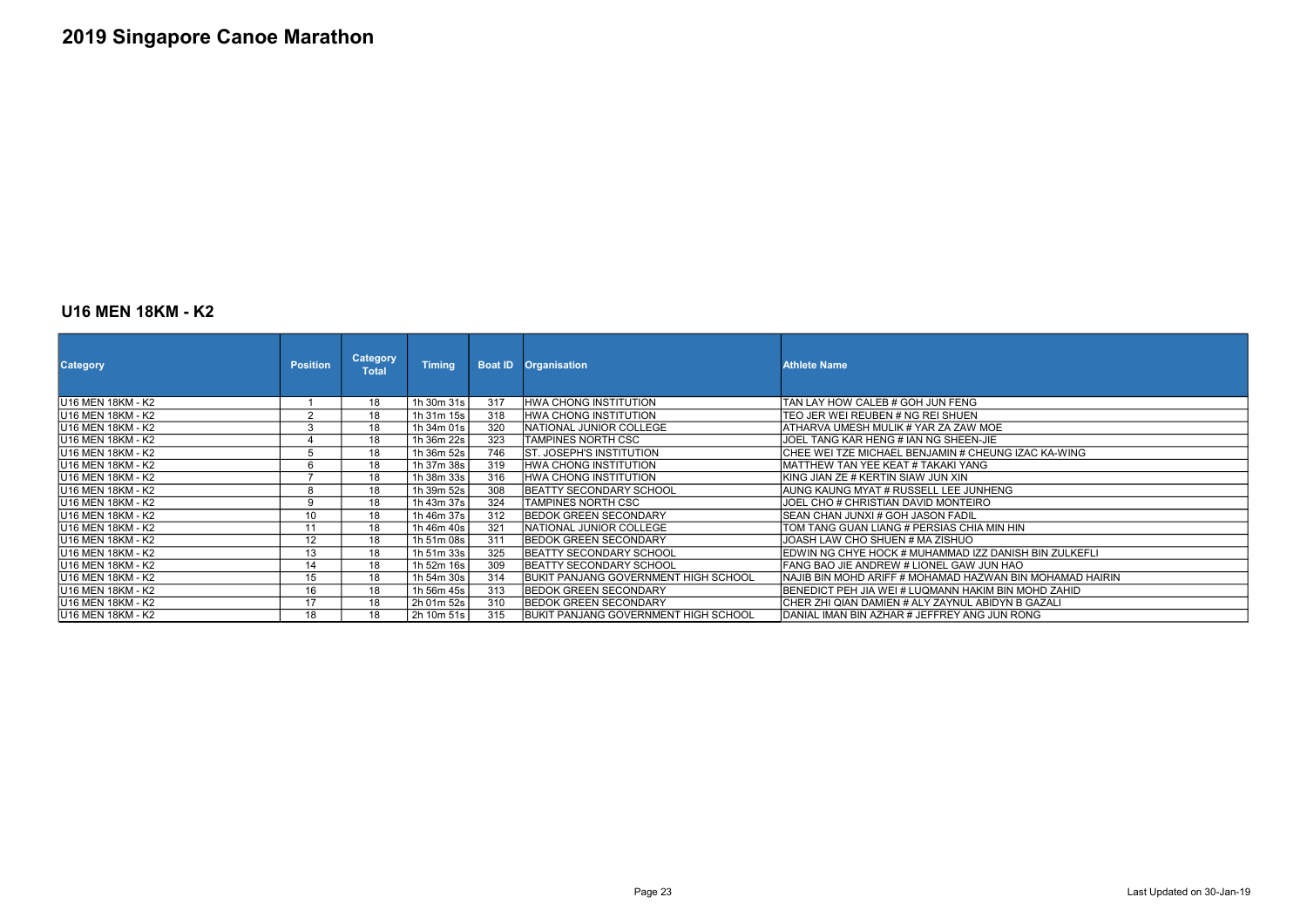#### OPEN MEN 18KM - K2

| <b>Category</b>            | <b>Position</b> | <b>Category</b><br><b>Total</b> | <b>Timing</b> |     | <b>Boat ID Organisation</b>        | <b>Athlete Name</b>                                      |
|----------------------------|-----------------|---------------------------------|---------------|-----|------------------------------------|----------------------------------------------------------|
| OPEN MEN 18KM - K2         |                 | 13                              | 1h 30m 17s    | 307 | NATIONAL JUNIOR COLLEGE            | INIHAL HAMEED SO SHAHUL HAMEED # HO YIN KIAT             |
| IOPEN MEN 18KM - K2        |                 | 13                              | 1h 30m 22s    | 296 | INANYANG TECHNOLOGICAL UNIVERSITY  | IWONG HENG JIN # TAN WEI PENG SHAUN                      |
| IOPEN MEN 18KM - K2        |                 | 13                              | 1h $35m 24s$  | 301 | SINGAPORE INSTITUTE OF MANAGEMENT  | INICHOLAS ONG KAI EN # MUHAMMAD HAFIZ.                   |
| IOPEN MEN 18KM - K2        |                 | 13                              | 1h 36m 06s    | 303 | ISINGAPORE POLYTECHNIC             | ILEE ZE XIAN RANDY # CHAN TEE HOU                        |
| <b>JOPEN MEN 18KM - K2</b> |                 | 13                              | 1h 38m $14s$  | 306 | ITEMASEK POLYTECHNIC               | ITAN CHENG KAI #CHIN DING SEN DARREN                     |
| IOPEN MEN 18KM - K2        |                 | 13                              | 1h 38m 26s    | 304 | ISINGAPORE POLYTECHNIC             | IJAVIER POH CHEE YONG # LEE KIT HONG                     |
| IOPEN MEN 18KM - K2        |                 | 13                              | 1h 39m 06s    | 305 | SINGAPORE POLYTECHNIC              | ITENH JIN KAI # ONG JIE HUI                              |
| IOPEN MEN 18KM - K2        |                 | 13                              | 1h 39m 45s    | 298 | NATIONAL UNIVERSITY OF SINGAPORE   | IJERRYL GOH CHIN YOUNG # KLEMENT TAN                     |
| IOPEN MEN 18KM - K2        | q               | 13                              | 1h 49m 54s    | 302 | SINGAPORE POLYTECHNIC              | MUHAMMED HAFIZ BIN MUHAMMED TAHA # ALOYSIUS ANG KOK LONG |
| IOPEN MEN 18KM - K2        | 10 <sup>°</sup> | 13                              | 1h 55m 01s l  | 295 | ITAMPINES NORTH CSC                | <b>IMARVIN TAN WEN BIN # LOH GUO WEI</b>                 |
| IOPEN MEN 18KM - K2        |                 | 13                              | 2h 01m 54s    | 299 | <b>IRAFFLES INSTITUTION</b>        | ING JIAN YING BRENDAN # CHUA CHENG XUN                   |
| IOPEN MEN 18KM - K2        | 12.             | 13                              | 2h 07m 39s    | 300 | ISINGAPORE INSTITUTE OF MANAGEMENT | IKRISADA NG # KOH GUAN HO                                |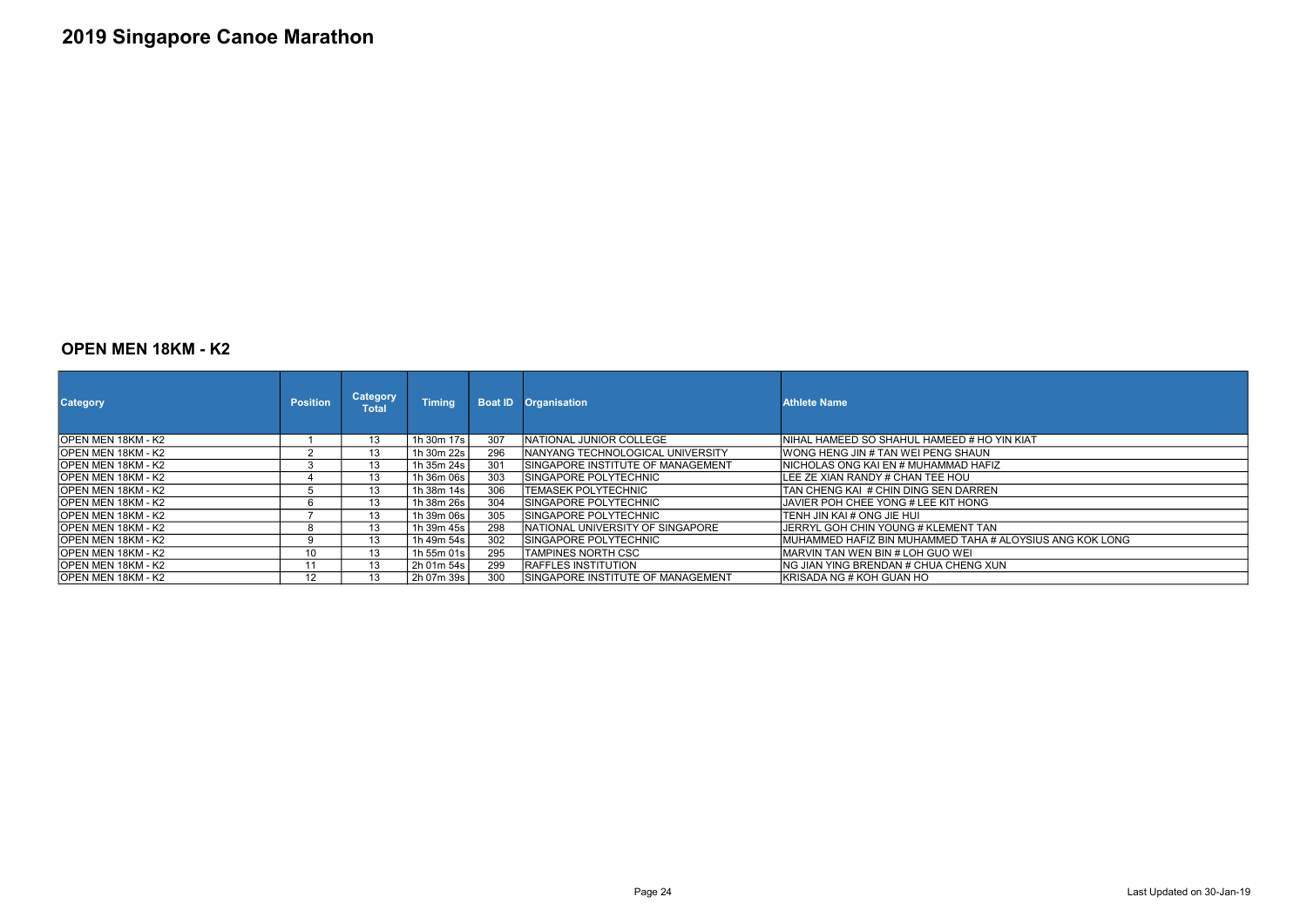#### OPEN MEN 18KM - K1

| <b>Category</b>     | <b>Position</b> | <b>Category</b><br><b>Total</b> | <b>Timing</b> | <b>Boat ID</b> | <b>Organisation</b>               | <b>Athlete Name</b>            |
|---------------------|-----------------|---------------------------------|---------------|----------------|-----------------------------------|--------------------------------|
| OPEN MEN 18KM - K1  |                 | 36                              | 1h 33m 28s    | 356            | <b>TEAM HONG KONG</b>             | <b>MOK YUEN FUNG</b>           |
| OPEN MEN 18KM - K1  | $\overline{2}$  | $\overline{36}$                 | 1h 37m 47s    | 352            | <b>TAMPINES NORTH CSC</b>         | <b>STANLEY YEO YI</b>          |
| OPEN MEN 18KM - K1  | 3               | 36                              | 1h 38m 09s    | 341            | <b>NUS ALUMNI CANOEING TEAM</b>   | <b>LUM TZE TIAN</b>            |
| IOPEN MEN 18KM - K1 | 4               | $\overline{36}$                 | 1h 41m 10s    | 347            | SINGAPORE INSTITUTE OF MANAGEMENT | <b>SEETOH KIAN WAI</b>         |
| OPEN MEN 18KM - K1  | $\overline{5}$  | $\overline{36}$                 | 1h 41m 56s    | 332            | NANYANG TECHNOLOGICAL UNIVERSITY  | <b>LIEW POK MING MARCUS</b>    |
| OPEN MEN 18KM - K1  | $6\phantom{a}$  | 36                              | 1h 42m 46s    | 327            | NANYANG TECHNOLOGICAL UNIVERSITY  | <b>BENJAMIN NEO JUN HAO</b>    |
| OPEN MEN 18KM - K1  | $\overline{7}$  | 36                              | 1h 44m 12s    | 359            | NATIONAL JUNIOR COLLEGE           | TANG WEN CHUNG NICOLAS         |
| OPEN MEN 18KM - K1  | 8               | $\overline{36}$                 | 1h 46m 42s    | 344            | NYP SPRINT KAYAK TEAM             | <b>MATTHIAS WEE</b>            |
| OPEN MEN 18KM - K1  | 9               | 36                              | 1h 47m 43s    | 326            | NANYANG TECHNOLOGICAL UNIVERSITY  | LEE NICHOLAS WAYNE             |
| OPEN MEN 18KM - K1  | 10              | $\overline{36}$                 | 1h 49m 18s    | 355            | <b>TAMPINES NORTH CSC</b>         | <b>TEO CHOON MENG</b>          |
| OPEN MEN 18KM - K1  | 11              | 36                              | 1h 49m 42s    | 358            | <b>TEMASEK POLYTECHNIC</b>        | <b>EUGENE YAP</b>              |
| OPEN MEN 18KM - K1  | $\overline{12}$ | $\overline{36}$                 | 1h 54m 04s    | 353            | <b>TAMPINES NORTH CSC</b>         | PANG SHANG HAO                 |
| OPEN MEN 18KM - K1  | $\overline{13}$ | $\overline{36}$                 | 1h 56m 38s    | 345            | NYP SPRINT KAYAK TEAM             | <b>DAMIA TAN GER LUNE</b>      |
| OPEN MEN 18KM - K1  | 14              | $\overline{36}$                 | 1h 57m 47s    | 348            | SINGAPORE INSTITUTE OF MANAGEMENT | IANG IISHEN                    |
| OPEN MEN 18KM - K1  | 15              | $\overline{36}$                 | 1h 58m 02s    | 342            | NYP SPRINT KAYAK TEAM             | LIM YANG WEI JOVIN             |
| OPEN MEN 18KM - K1  | 16              | $\overline{36}$                 | 2h 01m 07s    | 351            | <b>TAMPINES NORTH CSC</b>         | <b>LIM LI YUAN</b>             |
| OPEN MEN 18KM - K1  | $\overline{17}$ | $\overline{36}$                 | 2h 02m 26s    | 334            | NATIONAL UNIVERSITY OF SINGAPORE  | LIM JIE FENG                   |
| OPEN MEN 18KM - K1  | $\overline{18}$ | 36                              | 2h 03m 25s    | 343            | NATIONAL UNIVERSITY OF SINGAPORE  | <b>LEE ZHI YONG</b>            |
| OPEN MEN 18KM - K1  | 19              | 36                              | 2h 10m 53s    | 340            | INGEE ANN POLYTECHNIC             | <b>GABRIEL NG WEI HSIEN</b>    |
| OPEN MEN 18KM - K1  | $\overline{20}$ | $\overline{36}$                 | 2h 16m 30s    | 349            | SINGAPORE INSTITUTE OF MANAGEMENT | DILEN ALEXANDER NG             |
| OPEN MEN 18KM - K1  | 21              | 36                              | 2h 16m 48s    | 337            | <b>NGEE ANN POLYTECHNIC</b>       | LIEW WAI HORNG                 |
| OPEN MEN 18KM - K1  | $\overline{22}$ | $\overline{36}$                 | 2h 16m 53s    | 338            | <b>NGEE ANN POLYTECHNIC</b>       | LIM HONG KAI SHAWN             |
| OPEN MEN 18KM - K1  | $\overline{23}$ | $\overline{36}$                 | 2h 19m 12s    | 328            | NANYANG TECHNOLOGICAL UNIVERSITY  | <b>GABRIEL HSU KAI NAN</b>     |
| IOPEN MEN 18KM - K1 | $\overline{24}$ | $\overline{36}$                 | 2h 19m 39s    | 152            | <b>TEMASEK POLYTECHNIC</b>        | <b>BRANDON TAN YEE REY</b>     |
| OPEN MEN 18KM - K1  | 25              | $\overline{36}$                 | 2h 20m 33s    | 120            | NGEE ANN POLYTECHNIC              | LEE JIA YU                     |
| OPEN MEN 18KM - K1  | $\overline{26}$ | $\overline{36}$                 | 2h 23m 52s    | 329            | NANYANG TECHNOLOGICAL UNIVERSITY  | LEE XUAN FENG JAMES            |
| OPEN MEN 18KM - K1  | $\overline{27}$ | $\overline{36}$                 | 2h 25m 43s    | 330            | NANYANG TECHNOLOGICAL UNIVERSITY  | TOH YANG ZHAO                  |
| OPEN MEN 18KM - K1  | $\overline{28}$ | $\overline{36}$                 | 2h 27m 28s    | 336            | <b>NGEE ANN POLYTECHNIC</b>       | MUHAMMAD ILMAN BIN ABDUL RAZAK |
| IOPEN MEN 18KM - K1 | 29              | $\overline{36}$                 | 2h 29m 28s    | 357            | <b>TEMASEK POLYTECHNIC</b>        | <b>KEVIN LIM JUN SHENG</b>     |
| OPEN MEN 18KM - K1  | $\overline{30}$ | 36                              | 2h 37m 57s    | 331            | NANYANG TECHNOLOGICAL UNIVERSITY  | TEO TENG CHANG MATTHEW         |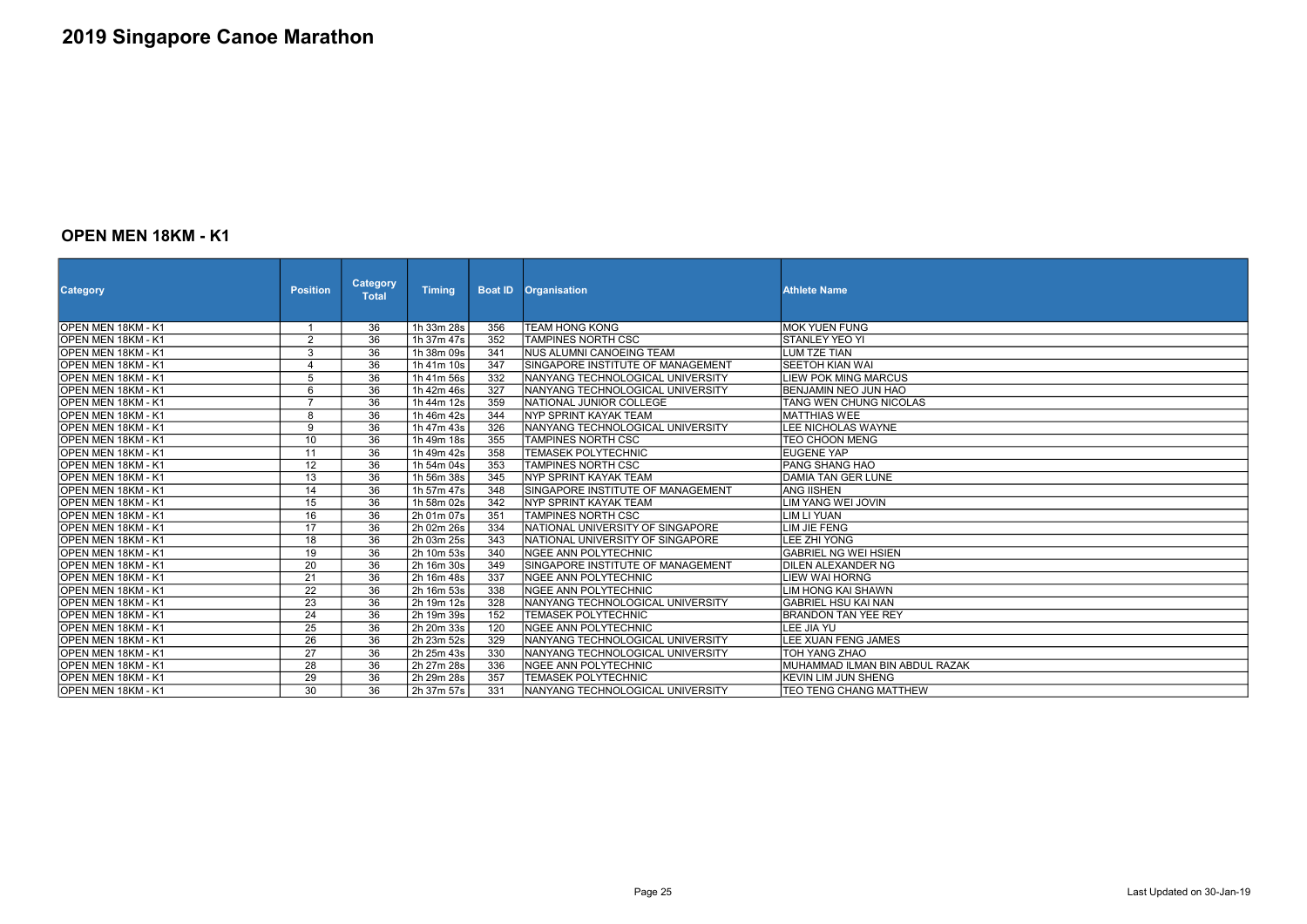### U16 MEN 18KM - K1

| <b>Category</b>          | <b>Position</b>          | <b>Category</b><br><b>Total</b> | <b>Timing</b>           | <b>Boat ID</b>   | <b>Organisation</b>                         | <b>Athlete Name</b>            |
|--------------------------|--------------------------|---------------------------------|-------------------------|------------------|---------------------------------------------|--------------------------------|
| U16 MEN 18KM - K1        |                          | 41                              | 1h 36m 44s              | 375              | <b>HWA CHONG INSTITUTION</b>                | SOW YI KAI                     |
| U16 MEN 18KM - K1        | $\overline{2}$           | 41                              | 1h 38m 20s              | 373              | <b>HWA CHONG INSTITUTION</b>                | <b>WU YOU</b>                  |
| <b>U16 MEN 18KM - K1</b> | $\overline{3}$           | 41                              | 1h 39m 30s              | 741              | <b>ST. JOSEPH'S INSTITUTION</b>             | YAP KWAN HEE XAVIER            |
| <b>U16 MEN 18KM - K1</b> | 4                        | 41                              | 1h 39m 37s              | 377              | <b>HWA CHONG INSTITUTION</b>                | <b>KHOO SHENG FENG</b>         |
| <b>U16 MEN 18KM - K1</b> | $\overline{5}$           | 41                              | 1h 39m 49s              | 397              | <b>TEAM HONG KONG</b>                       | <b>YU SHING CHI</b>            |
| U16 MEN 18KM - K1        | 6                        | 41                              | 1h 40m 02s              | 376              | HWA CHONG INSTITUTION                       | YEO JUN SENG ERASMUS           |
| U16 MEN 18KM - K1        | $\overline{7}$           | 41                              | 1h 43m 34s              | 745              | <b>ST. JOSEPH'S INSTITUTION</b>             | JAMES TAN CHAO WEI             |
| <b>U16 MEN 18KM - K1</b> | 8                        | $\overline{41}$                 | 1h 43m 57s              | 396              | <b>TEAM HONG KONG</b>                       | NG HO WANG                     |
| U16 MEN 18KM - K1        | $\overline{9}$           | 41                              | 1h 44m 41s              | 390              | <b>TAMPINES NORTH CSC</b>                   | NOAH ARUL-LIM                  |
| <b>U16 MEN 18KM - K1</b> | 10                       | 41                              | 1h 45m 06s              | 394              | <b>TEAM HONG KONG</b>                       | <b>CHEUNG CHEUK HO</b>         |
| U16 MEN 18KM - K1        | 11                       | 41                              | 1h 45m 19s              | 391              | <b>TAMPINES NORTH CSC</b>                   | DANIEL ELIAS BOH SHAO GEE      |
| <b>U16 MEN 18KM - K1</b> | $\overline{12}$          | 41                              | 1h 45m 55s              | 392              | <b>TAMPINES NORTH CSC</b>                   | <b>WAYNE TAN JUN HENG</b>      |
| U16 MEN 18KM - K1        | 13                       | 41                              | 1h 45m 56s              | 744              | <b>ST. JOSEPH'S INSTITUTION</b>             | <b>BRANDEN TEE YUSHEN</b>      |
| U16 MEN 18KM - K1        | $\overline{14}$          | 41                              | 1h 46m 06s              | 370              | <b>HWA CHONG INSTITUTION</b>                | <b>ZHOU HAO REN</b>            |
| <b>U16 MEN 18KM - K1</b> | $\overline{15}$          | 41                              | 1h 47m 23s              | $\overline{378}$ | HWA CHONG INSTITUTION                       | <b>WAYNE LEONG</b>             |
| U16 MEN 18KM - K1        | 16                       | 41                              | 1h 47m 44s              | 381              | NATIONAL JUNIOR COLLEGE                     | <b>TEOH KIAN SHEN</b>          |
| <b>U16 MEN 18KM - K1</b> | $\overline{17}$          | 41                              | 1h 47m 45s              | 380              | <b>LIGHTNING KAYAKING CLUB</b>              | LEE CHEONG WENG JUSTIN         |
| U16 MEN 18KM - K1        | 18                       | 41                              | 1h 48m 23s              | 383              | NATIONAL JUNIOR COLLEGE                     | <b>NG EON</b>                  |
| <b>U16 MEN 18KM - K1</b> | $\overline{19}$          | 41                              | 1h 49m 43s              | $\overline{742}$ | <b>ST. JOSEPH'S INSTITUTION</b>             | <b>LIM KENG SIONG REUBEN</b>   |
| <b>U16 MEN 18KM - K1</b> | $\overline{20}$          | 41                              | 1h 50m 17s              | $\overline{374}$ | <b>HWA CHONG INSTITUTION</b>                | <b>GOH YI EN</b>               |
| <b>U16 MEN 18KM - K1</b> | $\overline{21}$          | 41                              | $\overline{1h}$ 51m 22s | 372              | <b>HWA CHONG INSTITUTION</b>                | <b>RYAN WEE HONG REI</b>       |
| <b>U16 MEN 18KM - K1</b> | $\overline{22}$          | $\overline{41}$                 | 1h 52m 08s              | 743              | <b>ST. JOSEPH'S INSTITUTION</b>             | HARVINKUMAR SO DANA BALAN      |
| U16 MEN 18KM - K1        | $\overline{23}$          | 41                              | 1h 52m 32s              | 384              | NATIONAL JUNIOR COLLEGE                     | KOK EE HENG                    |
| U16 MEN 18KM - K1        | $\overline{24}$          | 41                              | 1h 52m 56s              | 398              | <b>TEAM KIAK</b>                            | NICHOLAS CHUNG SHAO CHEN       |
| <b>U16 MEN 18KM - K1</b> | $\overline{25}$          | 41                              | 1h 54m 10s              | 379              | <b>HWA CHONG INSTITUTION</b>                | <b>TNG TZE YANG</b>            |
| <b>U16 MEN 18KM - K1</b> | $\overline{26}$          | 41                              | 1h 54m 42s              | 382              | NATIONAL JUNIOR COLLEGE                     | MUHAMMAD LUTFIL HAADY B Z      |
| U16 MEN 18KM - K1        | $\overline{27}$          | $\overline{41}$                 | 1h 59m 36s              | 371              | <b>HWA CHONG INSTITUTION</b>                | LEE ZHUO RUI KOHLMANN          |
| <b>U16 MEN 18KM - K1</b> | 28                       | 41                              | 2h 01m 25s              | 364              | BUKIT PANJANG GOVERNMENT HIGH SCHOOL        | <b>TEE XIANG RUI</b>           |
| U16 MEN 18KM - K1        | 29                       | 41                              | 2h 02m 10s              | 368              | BUKIT PANJANG GOVERNMENT HIGH SCHOOL        | MUHAMMAD DANIAL HAZIQ B BURHAN |
| U16 MEN 18KM - K1        | $\overline{30}$          | 41                              | 2h 03m 19s              | 393              | <b>TAMPINES NORTH CSC</b>                   | <b>TEOH RAY KEAT</b>           |
| U16 MEN 18KM - K1        | 31                       | 41                              | 2h 04m 42s              | 363              | <b>BEDOK GREEN SECONDARY</b>                | LIM YONG RUI                   |
| <b>U16 MEN 18KM - K1</b> | $\overline{32}$          | 41                              | 2h 04m 50s              | 367              | <b>BUKIT PANJANG GOVERNMENT HIGH SCHOOL</b> | <b>TEO WEI HNG RYAN</b>        |
| U16 MEN 18KM - K1        | 33                       | 41                              | 2h 06m 36s              | 365              | BUKIT PANJANG GOVERNMENT HIGH SCHOOL        | NICHOLAS CHIN HAN LIM          |
| U16 MEN 18KM - K1        | $\overline{34}$          | 41                              | 2h 11m 21s              | 366              | <b>BUKIT PANJANG GOVERNMENT HIGH SCHOOL</b> | <b>FONG EUGENE</b>             |
| U16 MEN 18KM - K1        | $\overline{\phantom{0}}$ | 41                              | <b>DNF</b>              | 369              | HWA CHONG INSTITUTION                       | JOVAN TAN EN JIE               |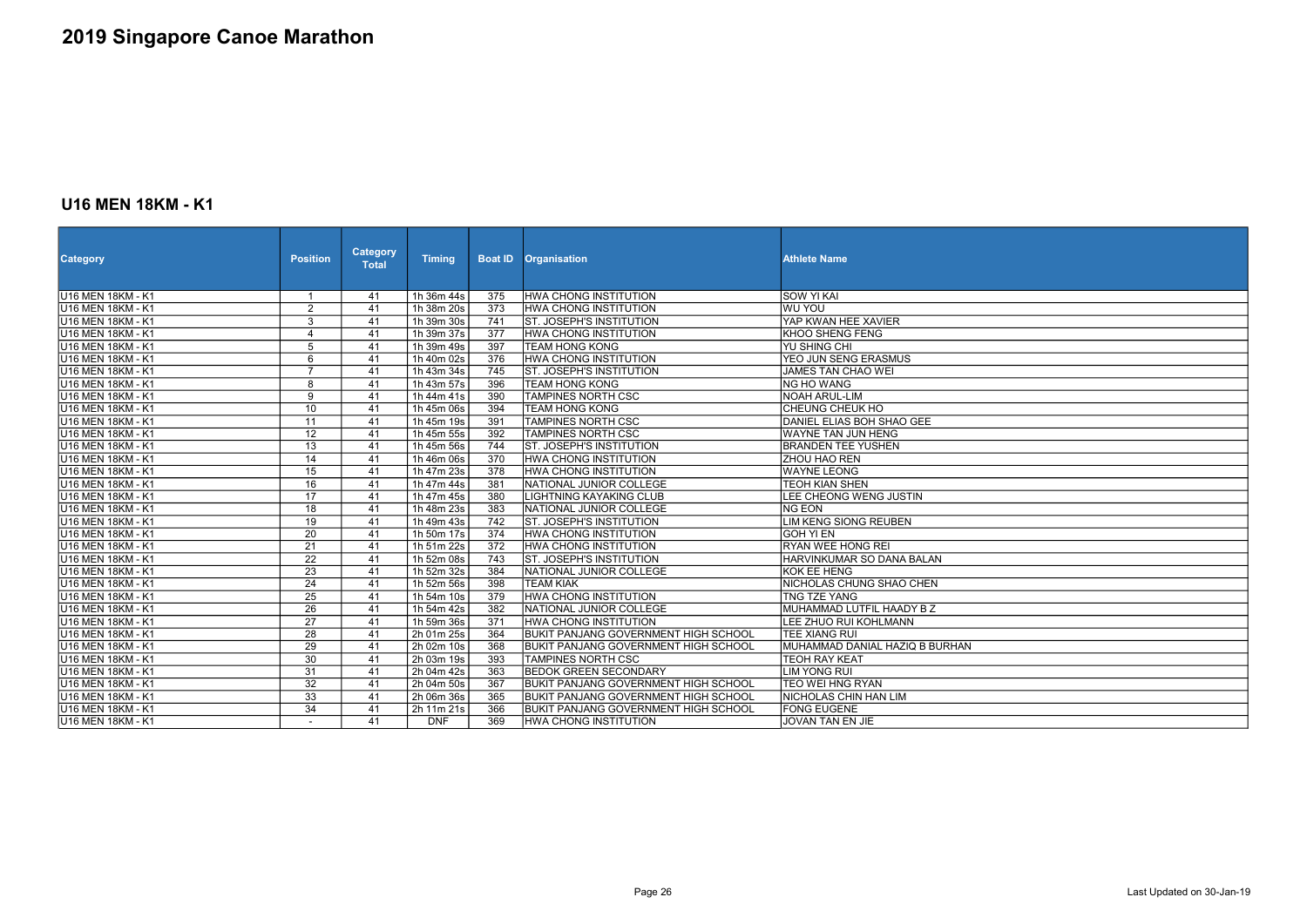#### OPEN MEN 18KM - OUTRIGGER SINGLE

| <b>Category</b>                          | <b>Position</b> | <b>Category</b><br><b>Total</b> | <b>Timing</b> | <b>Boat ID</b> | <b>Organisation</b>           | <b>Athlete Name</b>               |
|------------------------------------------|-----------------|---------------------------------|---------------|----------------|-------------------------------|-----------------------------------|
| OPEN MEN 18KM - OUTRIGGER SINGLE         |                 | 16                              | 1h 46m 17s    | 408            | ISINGAPORE PADDLE CLUB        | IGLENN SIMMONDS                   |
| OPEN MEN 18KM - OUTRIGGER SINGLE         | 2               | 16                              | 1h 50m 05s    | 413            | ISINGAPORE PADDLE CLUB        | <b>JAMES WILLIAMSON</b>           |
| OPEN MEN 18KM - OUTRIGGER SINGLE         | 3               | 16                              | 1h 50m 19s    | 404            | ISINGAPORE PADDLE CLUB        | IARUN VELUSWAMY                   |
| OPEN MEN 18KM - OUTRIGGER SINGLE         | 4               | 16                              | 1h 51m 42s    | 405            | ISINGAPORE PADDLE CLUB        | IFRDRIC CABAY                     |
| IOPEN MEN 18KM - OUTRIGGER SINGLE        | 5               | 16                              | 1h 54m 14s    | 346            | <b>PUPS</b>                   | <b>IBENJAMIN TIMOTHY TILLMANN</b> |
| IOPEN MEN 18KM - OUTRIGGER SINGLE        | 6               | 16                              | 1h 55m 11s    | 400            | ISINGAPORE PADDLE CLUB        | IMANFRED PETER OSKAR ALBRECHT     |
| OPEN MEN 18KM - OUTRIGGER SINGLE         |                 | 16                              | 2h 05m 54s    | 406            | <b>ISINGAPORE PADDLE CLUB</b> | MICHAEL JOHN FERNANDEZ            |
| OPEN MEN 18KM - OUTRIGGER SINGLE         | 8               | 16                              | 2h 07m 12s    | 401            | ISINGAPORE PADDLE CLUB        | IVISHAL RAJESH LAKHIANI           |
| OPEN MEN 18KM - OUTRIGGER SINGLE         | 9               | 16                              | 2h 12m 14s    | 412            | ISINGAPORE PADDLE CLUB        | İKEITH LIM SHER WEI               |
| OPEN MEN 18KM - OUTRIGGER SINGLE         | 10              | 16                              | 2h 22m 31s    | 403            | SINGAPORE PADDLE CLUB         | BENJAMIN SNG KUAN CHENG           |
| OPEN MEN 18KM - OUTRIGGER SINGLE         | 11              | 16                              | 2h 27m 46s    | 402            | ISINGAPORE PADDLE CLUB        | <b>JEREMY TAYLOR</b>              |
| IOPEN MEN 18KM - OUTRIGGER SINGLE        | 12              | 16                              | 2h 31m 48s    | 411            | ISINGAPORE PADDLE CLUB        | JONJASPER QUEVADA                 |
| <b>IOPEN MEN 18KM - OUTRIGGER SINGLE</b> | 13              | 16                              | 2h 33m 25s    | 414            | ISINGAPORE PADDLE CLUB        | IBRYAN ADELA CRUZ                 |

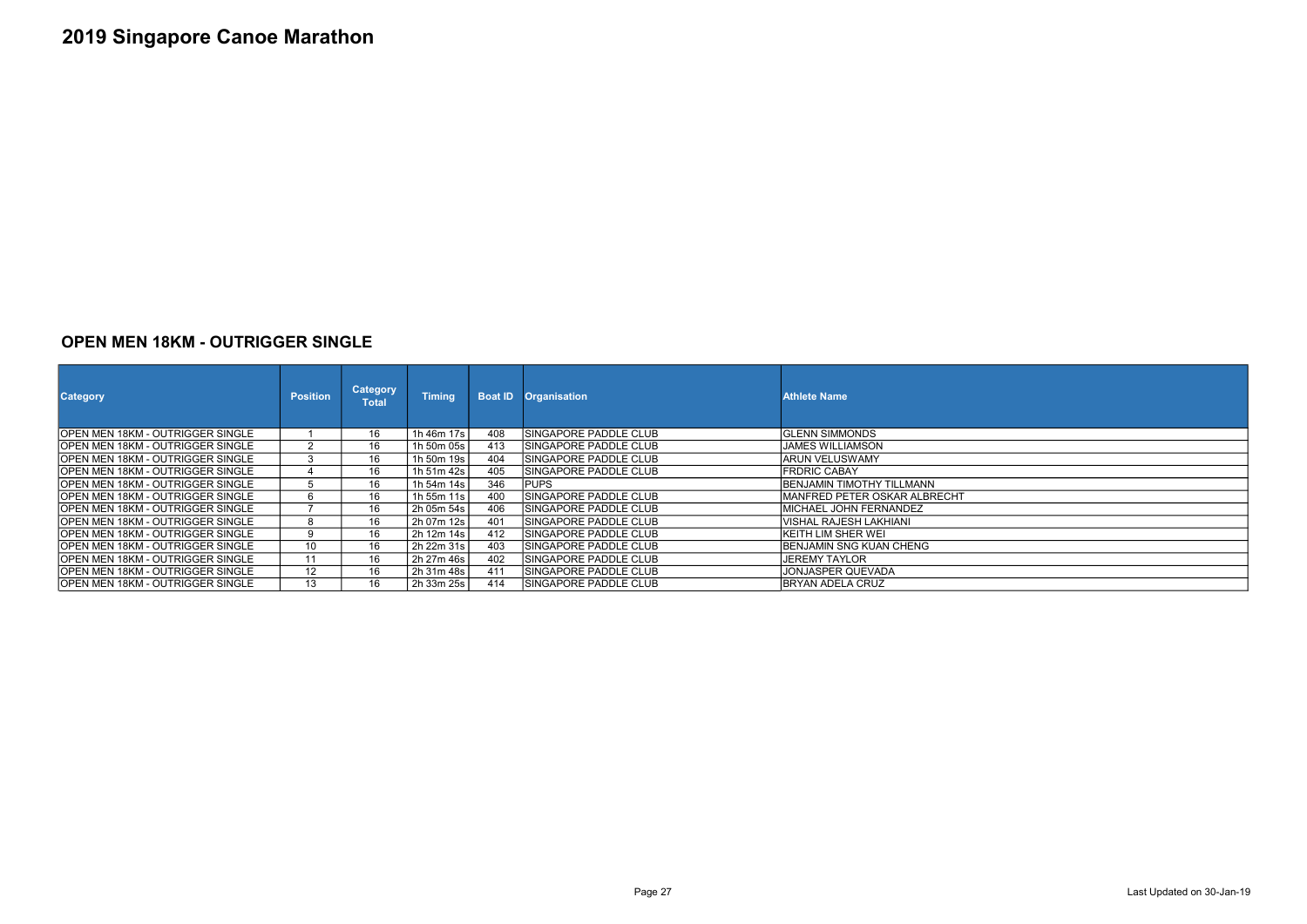### OPEN MEN 18KM - SURFSKI SINGLE

| <b>Category</b>                        | <b>Position</b> | <b>Category</b><br>Total | <b>Timing</b> | <b>Boat ID</b> | <b>Organisation</b>           | <b>Athlete Name</b>            |
|----------------------------------------|-----------------|--------------------------|---------------|----------------|-------------------------------|--------------------------------|
| <b>IOPEN MEN 18KM - SURFSKI SINGLE</b> |                 |                          | 1h 41m 50s    | 420            | ISINGAPORE PADDLE CLUB        | ICHATHURA VISHWANATH JAYARATNE |
| <b>IOPEN MEN 18KM - SURFSKI SINGLE</b> |                 |                          | 1h 42m 09s    | 417            | ISINGAPORE PADDLE CLUB        | INICHOLAS YAP HERN LEON        |
| <b>IOPEN MEN 18KM - SURFSKI SINGLE</b> |                 |                          | 1h 46m 27s    | 419            | <b>ISINGAPORE PADDLE CLUB</b> | <b>TAN SHUEAN @ KYO</b>        |
| OPEN MEN 18KM - SURFSKI SINGLE         |                 |                          | 1h 49m 17s    | 418            | ISINGAPORE PADDLE CLUB        | <b>IANDREW XIAO JUNZHAO</b>    |



Page 28 Last Updated on 30-Jan-19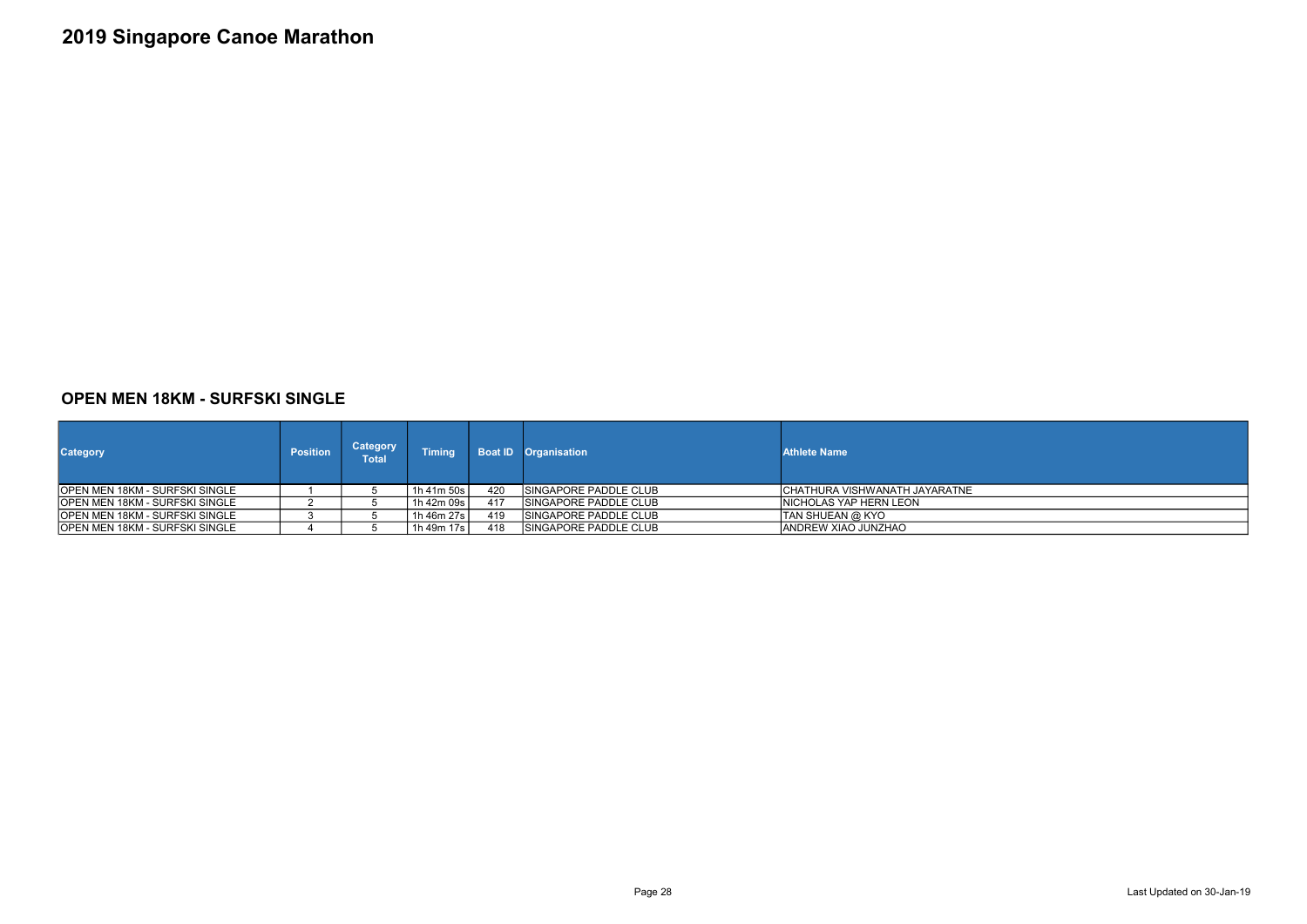### OPEN WOMEN 18KM - SURFSKI SINGLE

| <b>Category</b>                          | <b>Position</b> | <b>Category</b><br>Total' | <b>Timing</b> |     | <b>Boat ID</b> Organisation   | <b>Athlete Name</b>     |
|------------------------------------------|-----------------|---------------------------|---------------|-----|-------------------------------|-------------------------|
| <b>IOPEN WOMEN 18KM - SURFSKI SINGLE</b> |                 |                           | 1h 50m 42s l  | 438 | <b>ISINGAPORE PADDLE CLUB</b> | IMACHIKO KAGEYAMA       |
| OPEN WOMEN 18KM - SURFSKI SINGLE         |                 |                           | 1h 51m 15s l  | 436 | <b>ISINGAPORE PADDLE CLUB</b> | <b>IMATHILDE BAGEIN</b> |
| OPEN WOMEN 18KM - SURFSKI SINGLE         |                 |                           | 1h 58m 20s    | 437 | <b>ISINGAPORE PADDLE CLUB</b> | CHUANG XIN SULYNN       |



Page 29 Last Updated on 30-Jan-19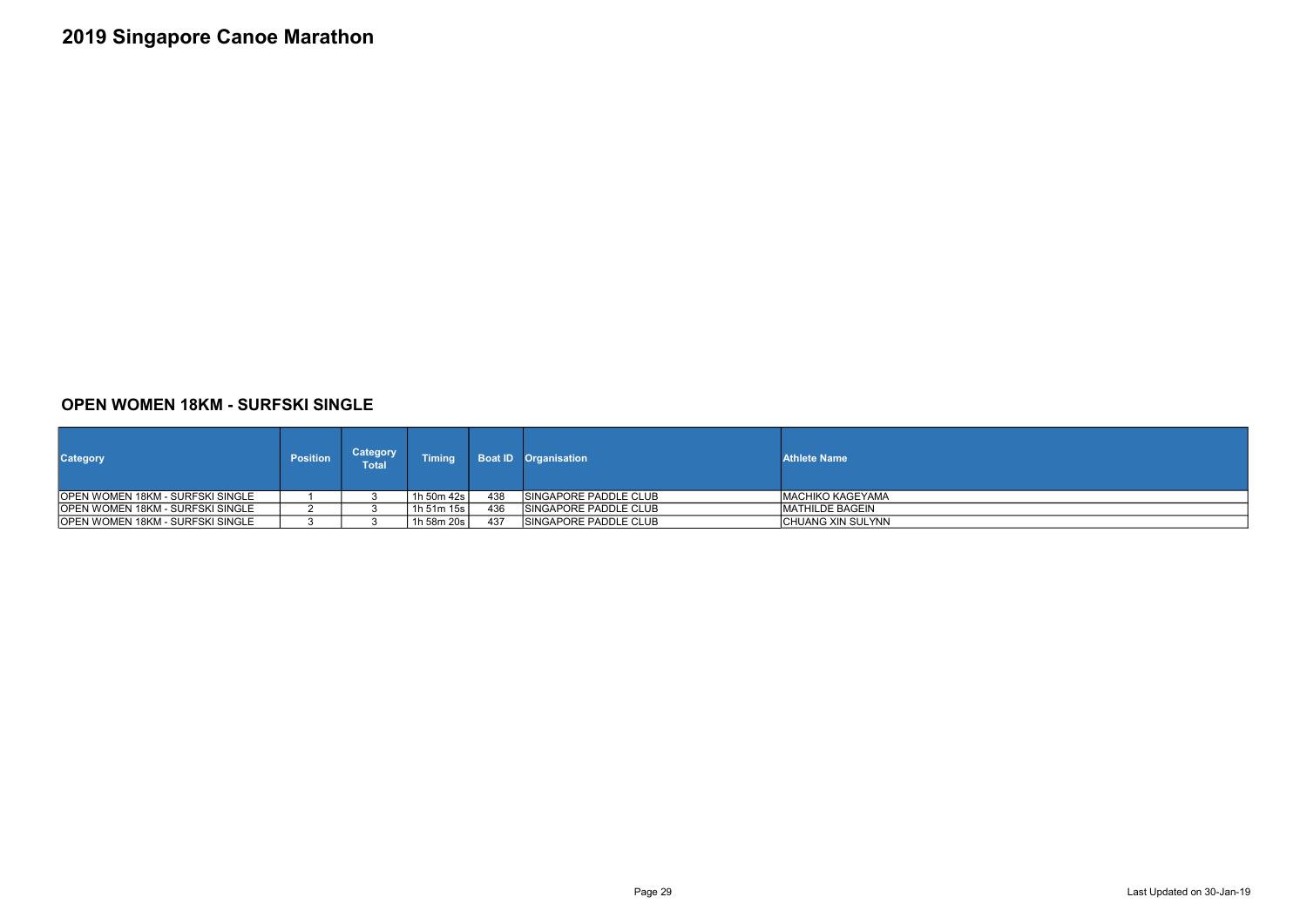### OPEN WOMEN 18KM - OUTRIGGER SINGLE

| <b>Category</b>                     | <b>Position</b> | <b>Category</b><br><b>Total</b> | <b>Timina</b> | <b>Boat ID</b> | <b>Organisation</b>           | <b>Athlete Name</b>                |
|-------------------------------------|-----------------|---------------------------------|---------------|----------------|-------------------------------|------------------------------------|
| IOPEN WOMEN 18KM - OUTRIGGER SINGLE |                 | 14                              | 1h 51m 35s    | 424            | <b>ISINGAPORE PADDLE CLUB</b> | JESSICA KARARAINA PATRICIA VRANJES |
| IOPEN WOMEN 18KM - OUTRIGGER SINGLE |                 | 14                              | 1h 52m 39s    | 433            | <b>ISINGAPORE PADDLE CLUB</b> | <b>CHARLOTTE SPICER</b>            |
| IOPEN WOMEN 18KM - OUTRIGGER SINGLE |                 | 14                              | 1h 59m 45s l  | 428            | <b>ISINGAPORE PADDLE CLUB</b> | LINSAY TAN                         |
| OPEN WOMEN 18KM - OUTRIGGER SINGLE  |                 | 14                              | 2h 04m 12s    | 431            | ISINGAPORE PADDLE CLUB        | LEEANNE SUSAN BEVERIDGE            |
| OPEN WOMEN 18KM - OUTRIGGER SINGLE  |                 | 14                              | 2h 04m 36s    | 426            | <b>ISINGAPORE PADDLE CLUB</b> | <b>ASIA EYTON</b>                  |
| OPEN WOMEN 18KM - OUTRIGGER SINGLE  | 6               | 14                              | 2h 04m 98s    | 423            | <b>ISINGAPORE PADDLE CLUB</b> | DEMPSTER REBECCA MIRIAM            |
| OPEN WOMEN 18KM - OUTRIGGER SINGLE  |                 | 14                              | 2h 12m 14s l  | 422            | <b>ISINGAPORE PADDLE CLUB</b> | NG LING YIN                        |
| OPEN WOMEN 18KM - OUTRIGGER SINGLE  | 8               | 14                              | 2h 18m 14s    | 425            | <b>ISINGAPORE PADDLE CLUB</b> | SAMANTHA BURGESS-ALLEN             |
| IOPEN WOMEN 18KM - OUTRIGGER SINGLE | 9               | 14                              | 2h 22m 30s    | 429            | <b>ISINGAPORE PADDLE CLUB</b> | <b>JOY TAMPI</b>                   |
| IOPEN WOMEN 18KM - OUTRIGGER SINGLE | 10              | 14                              | 2h 23m 34s    | 430            | <b>ISINGAPORE PADDLE CLUB</b> | <b>IPATRICE VALERE</b>             |
| IOPEN WOMEN 18KM - OUTRIGGER SINGLE | 11              | 14                              | 2h 34m 02s    | 427            | <b>ISINGAPORE PADDLE CLUB</b> | <b>SHARON NG</b>                   |
| IOPEN WOMEN 18KM - OUTRIGGER SINGLE | 12              | 14                              | 2h 37m 33s l  | 432            | <b>ISINGAPORE PADDLE CLUB</b> | <b>PANG KING YIU</b>               |
| IOPEN WOMEN 18KM - OUTRIGGER SINGLE | 13              | 14                              | 2h 42m 16s    | 434            | <b>ISINGAPORE PADDLE CLUB</b> | CHARIS WOO SI KEI                  |
| OPEN WOMEN 18KM - OUTRIGGER SINGLE  | 14              | 14                              | 2h 59m 26s    | 435            | <b>ISINGAPORE PADDLE CLUB</b> | LEAH BERCLAZ                       |

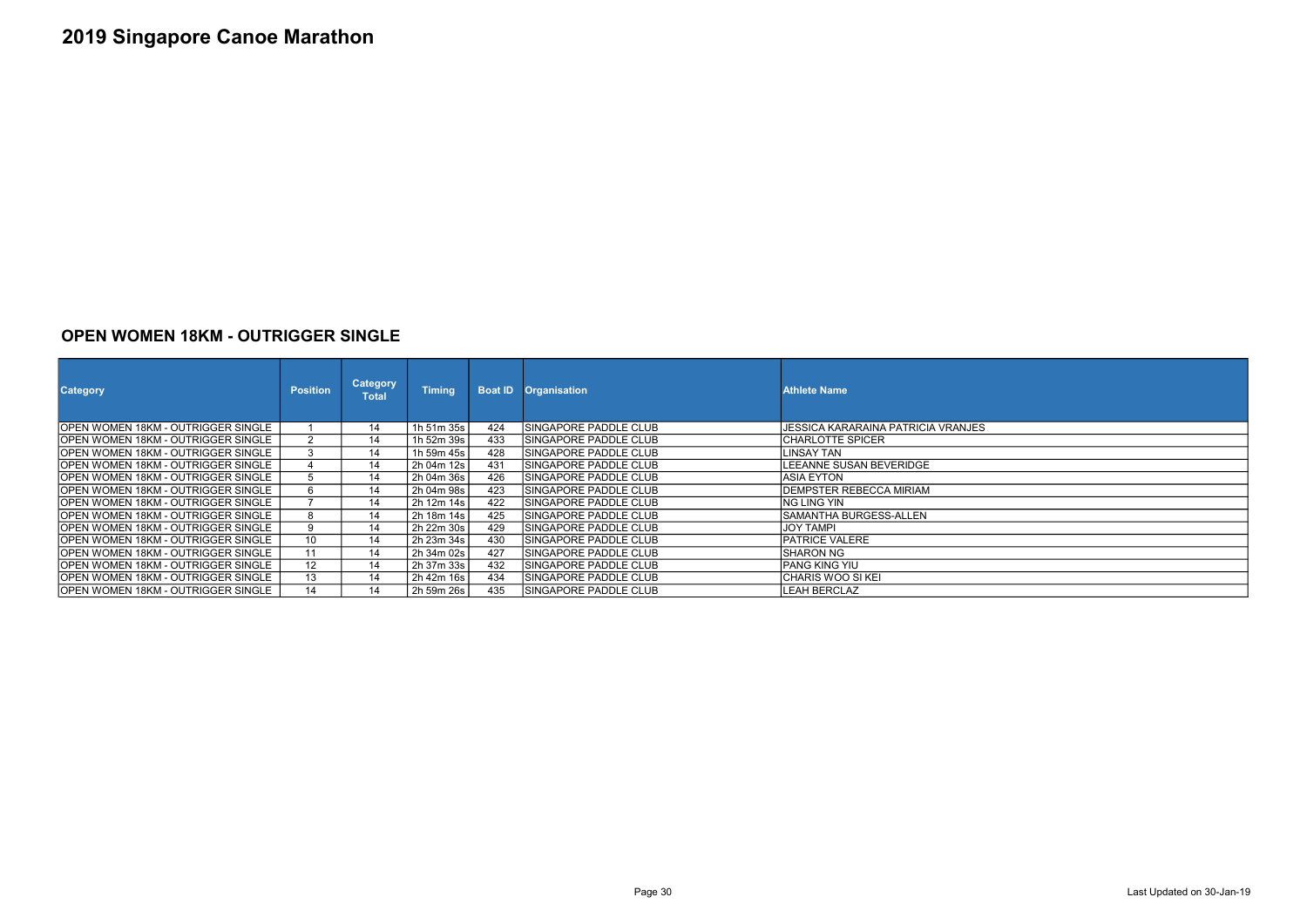### U16 WOMEN 12KM - K2

| <b>Category</b>             | <b>Position</b> | <b>Category</b><br><b>Total</b> | <b>Timing</b> |     | <b>Boat ID Organisation</b>   | <b>Athlete Name</b>                            |
|-----------------------------|-----------------|---------------------------------|---------------|-----|-------------------------------|------------------------------------------------|
| U16 WOMEN 12KM - K2         |                 | 20                              | 1h 05m 15s    | 446 | CRESCENT GIRLS' SCHOOL        | YEO MIN BEVERLEY BENITA # FAITH LAM WENG YEE   |
| U16 WOMEN 12KM - K2         | $\Omega$        | 20                              | 1h 06m 49s    | 449 | <b>CRESCENT GIRLS' SCHOOL</b> | LIAW ANN ZHEN # CHONG AIWEI CAMILLE            |
| lU16 WOMEN 12KM - K2        | 3               | 20                              | 1h 07m 49s    | 456 | NATIONAL JUNIOR COLLEGE       | IALLISON MAK LIXUAN # TAN YU XIN               |
| U16 WOMEN 12KM - K2         |                 | 20                              | 1h 08m 09s    | 448 | CRESCENT GIRLS' SCHOOL        | SAMANTHA NG SIN NING # CHUN HOI YEE EDIE       |
| U16 WOMEN 12KM - K2         |                 | 20                              | 1h 08m 29s    | 455 | NATIONAL JUNIOR COLLEGE       | LIM SIM YEE # SOH ZHI RONG                     |
| lU16 WOMEN 12KM - K2        | 6               | 20                              | 1h 08m 32s    | 457 | NATIONAL JUNIOR COLLEGE       | LEE REI ERN JOY # LIU YU FEI JENNY             |
| <b>JU16 WOMEN 12KM - K2</b> |                 | 20                              | 1h 09m 54s    | 450 | <b>CRESCENT GIRLS' SCHOOL</b> | PHOEBE HENG ZHIYI # LIM LI LING SHIRLYN        |
| <b>IU16 WOMEN 12KM - K2</b> | 8               | 20                              | 1h 10m 57s    | 440 | <b>IBEDOK GREEN SECONDARY</b> | ISALSABILLA BINTE SAZALI # SUMMER HO SHYAN YUE |
| <b>JU16 WOMEN 12KM - K2</b> | Q               | 20                              | 1h 11m 30s    | 445 | CRESCENT GIRLS' SCHOOL        | ITAN MIN # LOW BEVERLY_                        |
| U16 WOMEN 12KM - K2         | 10              | 20                              | 1h 11m 42s    | 447 | ICRESCENT GIRLS' SCHOOL       | IONG SI YING # TAN YEE MING                    |
| lU16 WOMEN 12KM - K2        | 11              | 20                              | 1h 12m 31s    | 451 | <b>DAMAI CANOEING TEAM</b>    | NATESAKARW NG # ALIYA BTE WAHAB                |
| U16 WOMEN 12KM - K2         | 12              | 20                              | 1h 14m 31s    | 453 | IDAMAI CANOEING TEAM          | JACE TOH JIE JUN # SHIRLEY PANG XUE YI         |
| U16 WOMEN 12KM - K2         | 13              | 20                              | 1h 14m 42s    | 452 | <b>DAMAI CANOEING TEAM</b>    | TAN MING HUI JANELLE # TAN SU YUN              |
| U16 WOMEN 12KM - K2         | 14              | 20                              | 1h 18m 04s    | 439 | BEATTY SECONDARY SCHOOL       | GABRIELLE CHRISTABELLA # RENEE LIM             |
| lU16 WOMEN 12KM - K2        | 15              | 20                              | 1h 18m 19s    | 442 | <b>BEDOK GREEN SECONDARY</b>  | INUR SYAZLYANA BINTE ABDUL                     |
| <b>IU16 WOMEN 12KM - K2</b> | 16              | 20                              | 1h 26m 59s    | 441 | <b>IBEDOK GREEN SECONDARY</b> | IFONG YEW HUI # BERNICE TAY JIA YUN            |
| lU16 WOMEN 12KM - K2        | 17              | 20                              | 1h 30m 04s    | 443 | ICHIJ KATONG CONVENT          | LARA WONG # GALE MERICAN CHOO                  |
| U16 WOMEN 12KM - K2         | 18              | 20                              | 1h 30m 12s    | 444 | CHIJ KATONG CONVENT           | ANUSHA NANAK PARASHAR # SHANNON LEE            |
| lU16 WOMEN 12KM - K2        | 19              | 20                              | 1h 44m 56s    | 454 | ITEAM MACAU                   | ILEONG I CHENG # LAO IAN                       |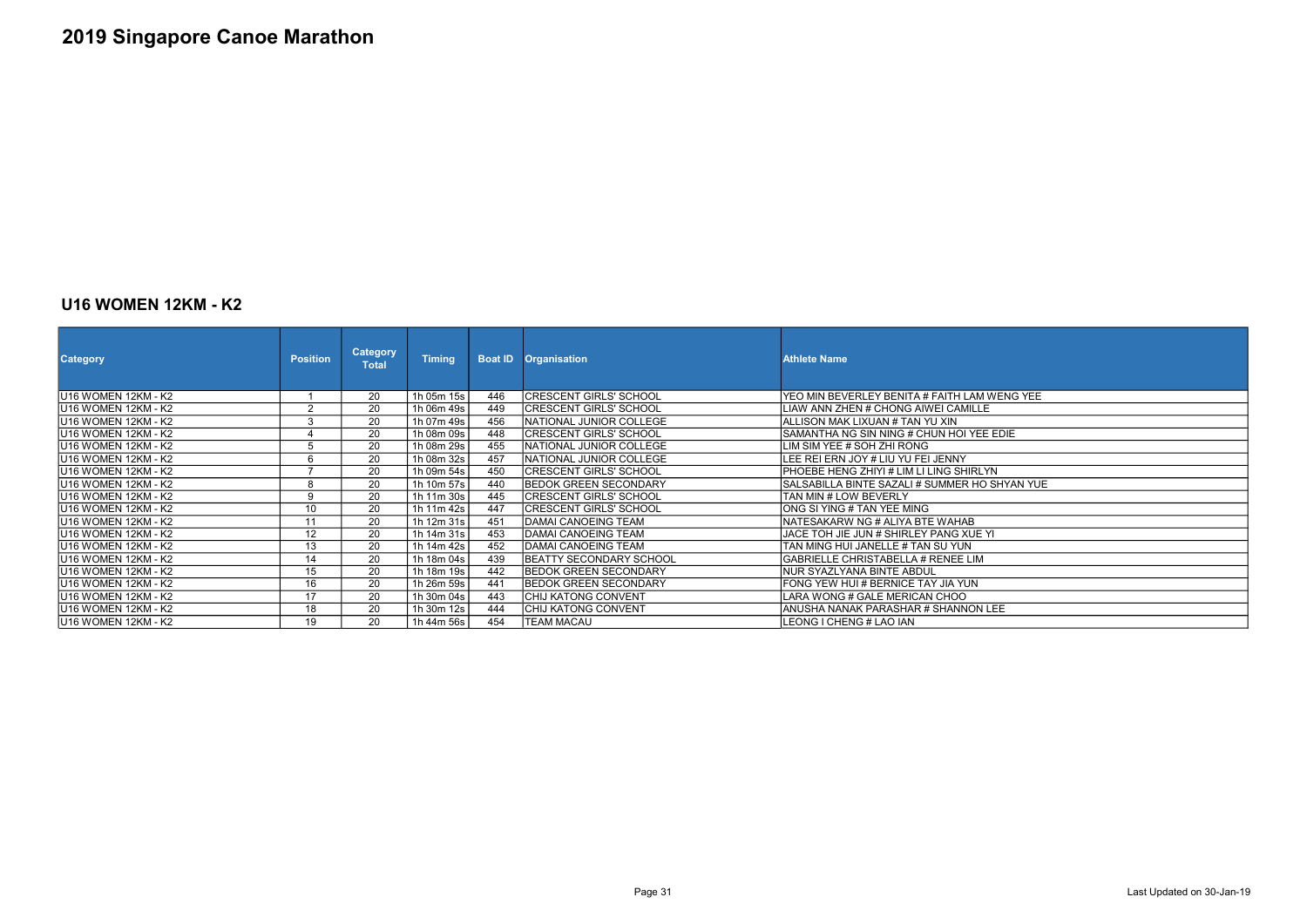#### OPEN WOMEN 12KM - K2

| <b>Category</b>              | <b>Position</b> | Category<br><b>Total</b> | <b>Timing</b> |     | <b>Boat ID Organisation</b>        | <b>Athlete Name</b>                           |
|------------------------------|-----------------|--------------------------|---------------|-----|------------------------------------|-----------------------------------------------|
| IOPEN WOMEN 12KM - K2        |                 | 15                       | 1h 03m 03s    | 471 | ISINGAPORE INSTITUTE OF MANAGEMENT | ILEOW JING YI # NG LAY WEN JANICE             |
| IOPEN WOMEN 12KM - K2        | $\Omega$        | 15 <sub>15</sub>         | 1h 04m 57s l  | 472 | ISINGAPORE INSTITUTE OF MANAGEMENT | IKIMBERLY FOO XIN YI # JENNIFER CHUA WOON KEE |
| IOPEN WOMEN 12KM - K2        |                 | 15 <sub>15</sub>         | 1h 05m 29s    | 465 | INUS ALUMNI CANOEING TEAM          | ICHRISTIE HAN # LOH PEIXUAN                   |
| IOPEN WOMEN 12KM - K2        |                 | 15                       | 1h 05m 48s l  | 468 | <b>INYP SPRINT KAYAK TEAM</b>      | TAN YAN AN SHARON # TAN HUI YUN               |
| <b>IOPEN WOMEN 12KM - K2</b> |                 | 15                       | 1h 06m 41s    | 466 | INUS ALUMNI CANOEING TEAM          | IHU QINMEI # KARSANDRA TIAN                   |
| IOPEN WOMEN 12KM - K2        |                 | 15                       | 1h 10m 46s    | 123 | ITEMASEK POLYTECHNIC               | YONG WAN YU # PANG HUI WEN CARRIE             |
| <b>JOPEN WOMEN 12KM - K2</b> |                 | 15                       | 1h 11m 08s    | 459 | IHWA CHONG INSTITUTION             | IDAWN LEE YI XIN # ONG YING FEI               |
| IOPEN WOMEN 12KM - K2        |                 | 15                       | 1h 13m 52s    | 467 | <b>NYP SPRINT KAYAK TEAM</b>       | PHUA SI YIN FAITH # CHONG MING XUAN           |
| IOPEN WOMEN 12KM - K2        | 9               | 15                       | 1h 15m 19s    | 464 | NGEE ANN POLYTECHNIC               | TAN HON LIN CHERYL # NATASHA ANN SEOW         |
| IOPEN WOMEN 12KM - K2        | 10              | 15                       | 1h 17m 38s    | 461 | NATIONAL JUNIOR COLLEGE            | IAVRIL WONG # ANISHA SINGH LE SHUANG          |
| IOPEN WOMEN 12KM - K2        |                 | 15                       | 1h 18m 07s    | 469 | <b>IRAFFLES INSTITUTION</b>        | IGOH SOO LIN # HENG QI HUI BERNICE            |
| <b>JOPEN WOMEN 12KM - K2</b> | 12              | 15                       | 1h 18m 16s    | 474 | TEMASEK POLYTECHNIC                | IPAN CHIN XI # AMRITLEEN SAGAR KAUR           |
| IOPEN WOMEN 12KM - K2        | 13              | 15                       | 1h 22m 58s l  | 473 | ITEMASEK POLYTECHNIC               | JOVEEN LEO # SHANNA NG                        |
| <b>JOPEN WOMEN 12KM - K2</b> | 14              | 15                       | 1h 29m 14s    | 463 | INGEE ANN POLYTECHNIC              | TRISIA WONG XUE NI # FAITH GOH                |
| IOPEN WOMEN 12KM - K2        | 15              | 15                       | 1h 37m 22s    | 460 | INANYANG TECHNOLOGICAL UNIVERSITY  | JESSICA CHAU YUEN LING # CHUA HUI MEI MAY     |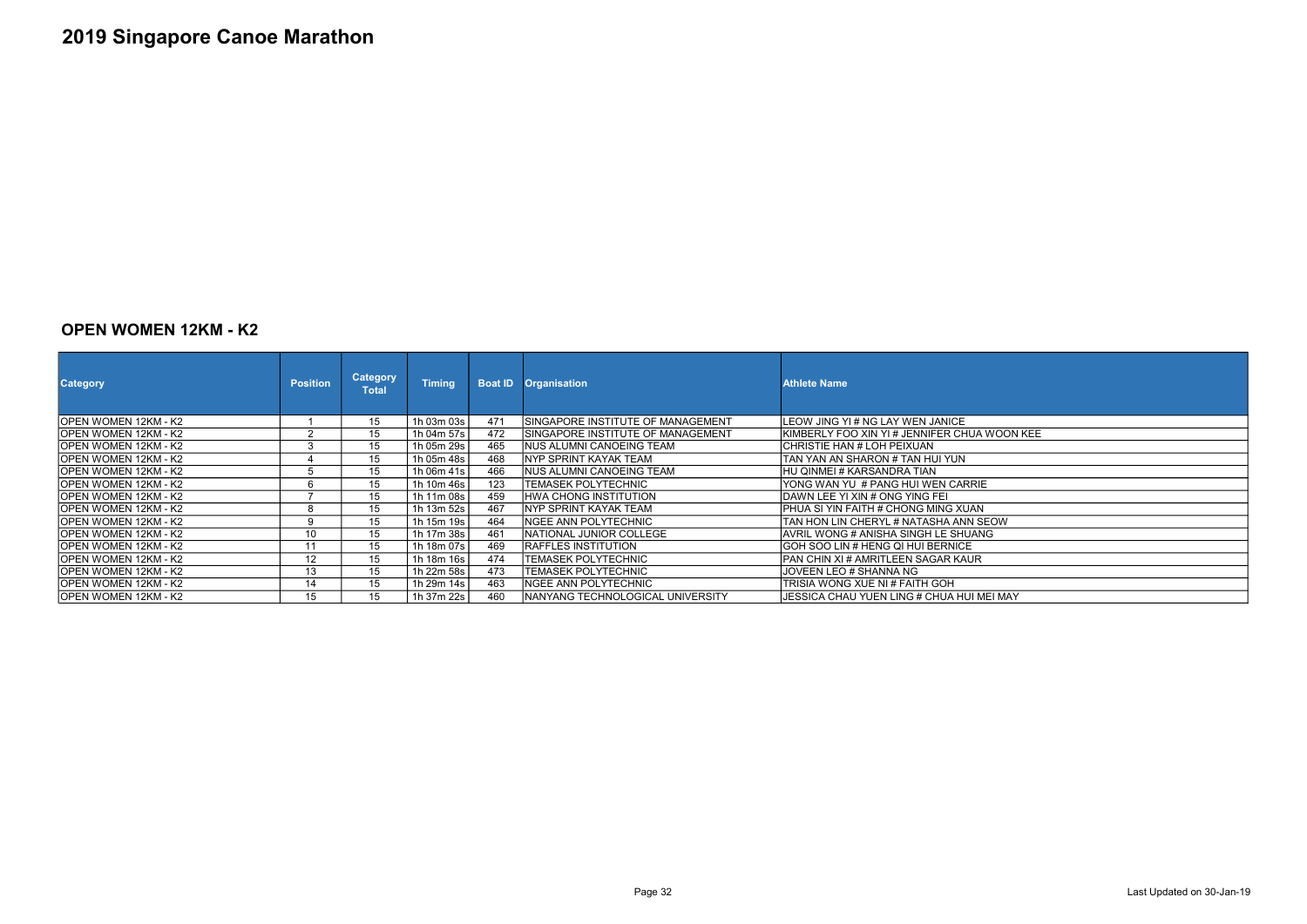### U16 WOMEN 12KM - K1

| <b>Category</b>             | <b>Position</b> | <b>Category</b><br><b>Total</b> | <b>Timing</b> |     | <b>Boat ID Organisation</b>    | <b>Athlete Name</b>                        |
|-----------------------------|-----------------|---------------------------------|---------------|-----|--------------------------------|--------------------------------------------|
| lU16 WOMEN 12KM - K1        |                 | 19                              | 1h 07m 12s    | 489 | NATIONAL JUNIOR COLLEGE        | KHO RUI-EN                                 |
| U16 WOMEN 12KM - K1         | $\sim$          | 19                              | 1h 08m 04s    | 491 | <b>TEAM HONG KONG</b>          | SO LING YAN                                |
| U16 WOMEN 12KM - K1         | 3               | 19                              | 1h 09m 19s    | 490 | <b>TEAM HONG KONG</b>          | <b>LAM YIN KIU</b>                         |
| U16 WOMEN 12KM - K1         |                 | 19                              | 1h 10m 14s    | 478 | CRESCENT GIRLS' SCHOOL         | <b>EMMANUELLE LEONG</b>                    |
| U16 WOMEN 12KM - K1         |                 | 19                              | 1h 10m 43s    | 486 | NATIONAL JUNIOR COLLEGE        | STEPHANIE GAY EN NING                      |
| U16 WOMEN 12KM - K1         |                 | 19                              | 1h 12m 12s    | 488 | NATIONAL JUNIOR COLLEGE        | IYAN XINLING                               |
| U16 WOMEN 12KM - K1         |                 | 19                              | 1h 13m 09s    | 475 | <b>BEATTY SECONDARY SCHOOL</b> | <b>CAI BEILIN</b>                          |
| U16 WOMEN 12KM - K1         | 8               | 19                              | 1h 13m 46s    | 487 | NATIONAL JUNIOR COLLEGE        | <b>ISAMRITA DAS</b>                        |
| <b>JU16 WOMEN 12KM - K1</b> | a               | 19                              | 1h 14m 55s    | 492 | ITEAM KIAK                     | TAN CELESTINE YANG TING                    |
| JU16 WOMEN 12KM - K1        | 10              | 19                              | 1h 18m 10s    | 485 | DAMAI CANOEING TEAM            | LEOW KAI LIN                               |
| U16 WOMEN 12KM - K1         | 11              | 19                              | 1h 19m 42s    | 481 | <b>DAMAI CANOEING TEAM</b>     | NG LI TING                                 |
| <b>JU16 WOMEN 12KM - K1</b> | 12              | 19                              | 1h 21m 19s    | 483 | DAMAI CANOEING TEAM            | NUR HAZIQAH BATRISYIA BINTE TAUFIX EFFENDY |
| IU16 WOMEN 12KM - K1        | 13              | 19                              | 1h 23m 52s    | 493 | <b>TEAM KIAK</b>               | IAMANDA TUNG JIA HUI                       |
| U16 WOMEN 12KM - K1         | 14              | 19                              | 1h 24m 21s    | 482 | <b>DAMAI CANOEING TEAM</b>     | <b>JANELLE CHAN JIAMIN</b>                 |
| U16 WOMEN 12KM - K1         | 15              | 19                              | 1h 28m 17s    | 477 | ICHIJ KATONG CONVENT           | LAYLA GRACE OCONNOR                        |
| lU16 WOMEN 12KM - K1        | 16              | 19                              | 1h 32m 20s    | 480 | <b>DAMAI CANOEING TEAM</b>     | MAISARAH NUR HIDAYAH BINTE ABDUL RONI      |
| JU16 WOMEN 12KM - K1        | 17              | 19                              | 1h 42m 09s    | 476 | CHIJ KATONG CONVENT            | SARAH ZAFIRAH BTE NOOR ASHIKIN             |
| U16 WOMEN 12KM - K1         | 18              | 19                              | 1h 42m 11s    | 484 | DAMAI CANOEING TEAM            | FARYANA BTE MOHAMAD FAZIL                  |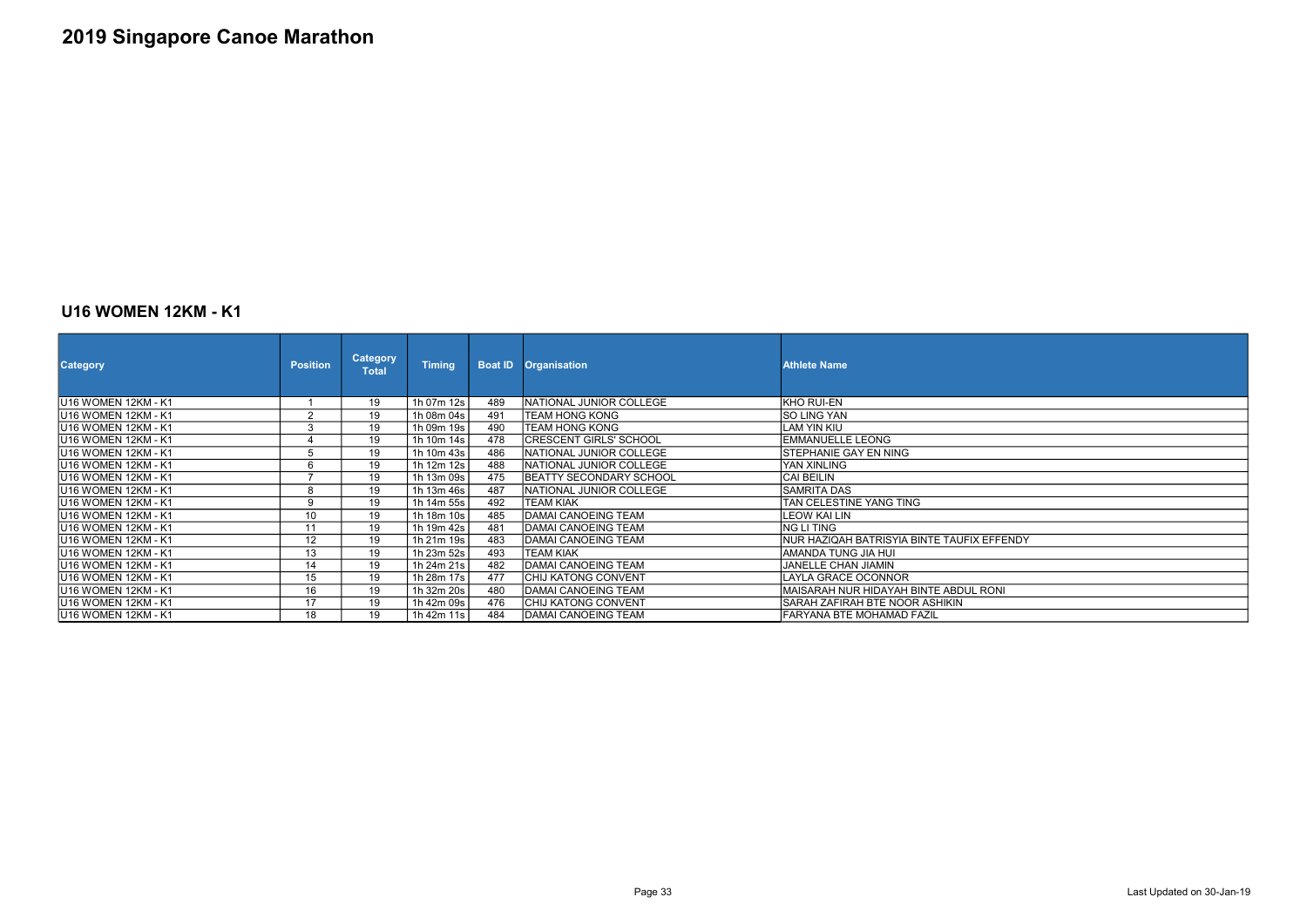#### OPEN WOMEN 12KM - K1

| <b>Category</b>       | <b>Position</b> | <b>Category</b><br>Total | <b>Timing</b> | <b>Boat ID</b> | <b>Organisation</b>                       | <b>Athlete Name</b>      |
|-----------------------|-----------------|--------------------------|---------------|----------------|-------------------------------------------|--------------------------|
| IOPEN WOMEN 12KM - K1 |                 | 17                       | 1h 05m 43s    | 503            | <b>ISINGAPORE INSTITUTE OF MANAGEMENT</b> | ISHERMAINE TUNG          |
| IOPEN WOMEN 12KM - K1 | $\overline{2}$  | 17                       | 1h 06m 46s    | 512            | ITEAM HONG KONG                           | IMOK WING YIN NATALIE    |
| IOPEN WOMEN 12KM - K1 | 3               | 17                       | 1h 06m 49s    | 506            | ISINGAPORE POLYTECHNIC                    | IWEE XUAN HUI JOAN       |
| IOPEN WOMEN 12KM - K1 | 4               | 17                       | 1h 11m 35s    | 507            | ISINGAPORE POLYTECHNIC                    | IANNE-MARIE YAP NING     |
| IOPEN WOMEN 12KM - K1 | 5               | 17                       | 1h 14m 48s    | 494            | INANYANG TECHNOLOGICAL UNIVERSITY         | lVALERIE WEE JIA YING    |
| OPEN WOMEN 12KM - K1  | 6               | 17                       | 1h 16m 29s    | 500            | INYP SPRINT KAYAK TEAM                    | ING SIEW JUAN            |
| IOPEN WOMEN 12KM - K1 |                 | 17                       | 1h 16m 31s    | 505            | <b>ISINGAPORE POLYTECHNIC</b>             | ILIM XIANG YUN           |
| IOPEN WOMEN 12KM - K1 | 8               | 17                       | 1h 20m 44s    | 502            | ISINGAPORE INSTITUTE OF MANAGEMENT        | ICASSANDRA CHIA HUI HAO  |
| IOPEN WOMEN 12KM - K1 | 9               | 17                       | 1h 21m 49s    | 498            | INANYANG TECHNOLOGICAL UNIVERSITY         | THILAGAA THAMIL CHELEVAN |
| IOPEN WOMEN 12KM - K1 | 10              | 17                       | 1h 31m 35s    | 511            | ITAMPINES NORTH CSC                       | ILISA KHOO YI-LIN        |
| IOPEN WOMEN 12KM - K1 | 11              | 17                       | 1h 36m 18s    | 509            | <b>ISINGAPORE POLYTECHNIC</b>             | IOLIVIA PHUA             |
| IOPEN WOMEN 12KM - K1 | 12              | 17                       | 1h 41m 03s    | 510            | <b>ISUSS</b>                              | <b>SITI SUE LYANNA</b>   |
| IOPEN WOMEN 12KM - K1 | 13              | 17                       | 1h 43m 37s    | 504            | ISINGAPORE INSTITUTE OF MANAGEMENT        | ICRYSTAL TAY HUI SHI     |
| IOPEN WOMEN 12KM - K1 | 14              | 17                       | 1h 44m 46s    | 497            | INANYANG TECHNOLOGICAL UNIVERSITY         | ICYMBELINE TAN ZHENG YI  |
| IOPEN WOMEN 12KM - K1 | 15              | 17                       | 1h 58m 59s    | 499            | INATIONAL UNIVERSITY OF SINGAPORE         | IGAN JUN YING            |

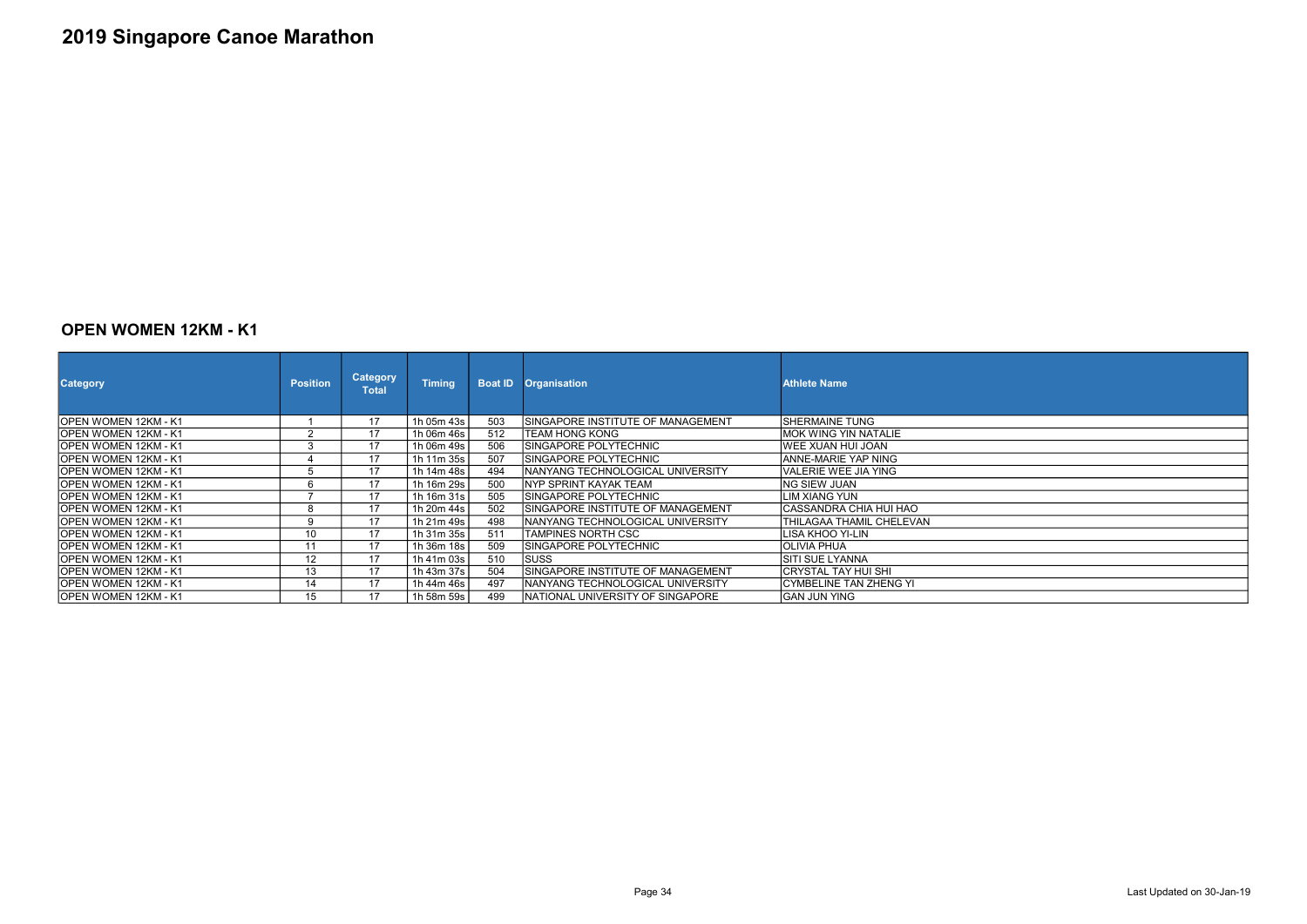### U16 MEN 12KM - C1

| <b>Category</b>    | <b>Position</b> | <b>Category</b><br>Total | <b>Timing</b> |     | <b>Boat ID Organisation</b>  | <b>Athlete Name</b>    |
|--------------------|-----------------|--------------------------|---------------|-----|------------------------------|------------------------|
| IU16 MEN 12KM - C1 |                 | 10                       | 1h 13m 02s    | 514 | <b>HWA CHONG INSTITUTION</b> | LOW JUN HAO            |
| IU16 MEN 12KM - C1 |                 | 10                       | 1h 14m 24s    | 513 | <b>HWA CHONG INSTITUTION</b> | LEOW EE-K              |
| IU16 MEN 12KM - C1 | 3               | 10                       | 1h 14m 38s    | 516 | <b>HWA CHONG INSTITUTION</b> | IAIDEN RYAN SHAHARUDIN |
| IU16 MEN 12KM - C1 | 4               | 10                       | 1h 19m 42s    | 518 | INATIONAL JUNIOR COLLEGE     | IHARSHIL GUPTA         |
| IU16 MEN 12KM - C1 | ۰.              | 10                       | 1h 21m 58s l  | 515 | <b>HWA CHONG INSTITUTION</b> | lqin yu                |
| IU16 MEN 12KM - C1 | 6               | 10                       | 1h 23m 29s l  | 517 | NATIONAL JUNIOR COLLEGE      | IANG JUN HAO JEREMY    |
| IU16 MEN 12KM - C1 |                 | 10                       | 1h 26m 05s    | 519 | TAMPINES NORTH CSC           | IBRYAN LOO PEI LE      |
| IU16 MEN 12KM - C1 | 8               | 10                       | 1h 31m 44s    | 520 | <b>TAMPINES NORTH CSC</b>    | IMADABHUSHI ANIRUDH    |
| IU16 MEN 12KM - C1 | 9               | 10                       | 1h 35m 54s    | 521 | <b>TAMPINES NORTH CSC</b>    | IJOSHUA YEO EN         |
| IU16 MEN 12KM - C1 | 10              | 10 <sup>°</sup>          | 1h 38m 18s    | 522 | <b>TAMPINES NORTH CSC</b>    | <b>IMATTHEW CHAN</b>   |

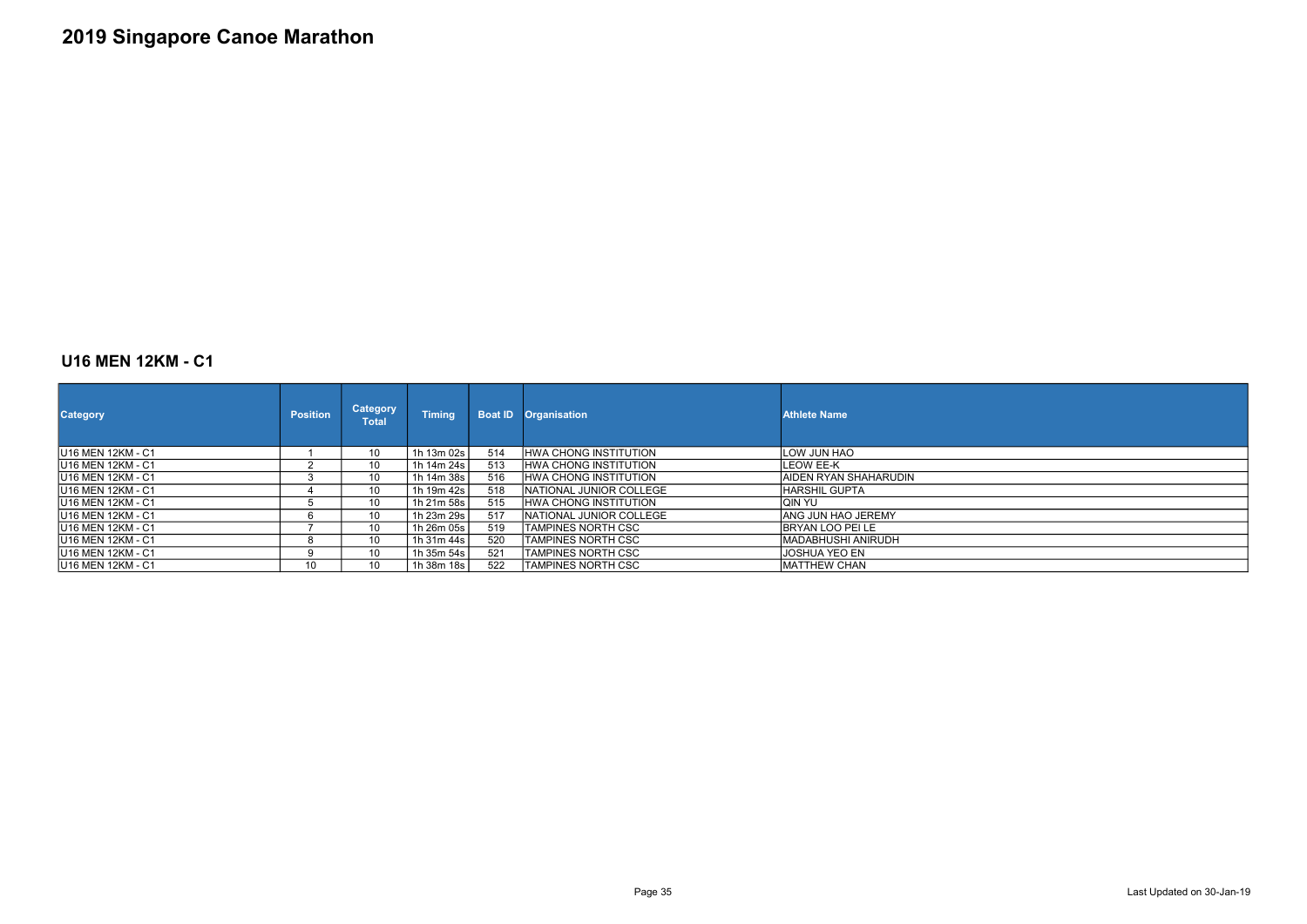### U16 MEN 12KM - C2

| <b>Category</b>    | <b>Position</b> | Category<br>Total | <b>Timing</b>  |     | <b>Boat ID Organisation</b>          | <b>Athlete Name</b>                             |
|--------------------|-----------------|-------------------|----------------|-----|--------------------------------------|-------------------------------------------------|
| IU16 MEN 12KM - C2 |                 |                   | 1h 09m 29s     | 525 | <b>IHWA CHONG INSTITUTION</b>        | IVAZ KEANU JAYHAN # SAMUEL CHING EE ERN         |
| IU16 MEN 12KM - C2 |                 |                   | 1h 11m $31s_1$ | 524 | <b>HWA CHONG INSTITUTION</b>         | ICHRISTOPHER CHANG ZUO MING # NING XING JIAN    |
| IU16 MEN 12KM - C2 |                 |                   | 1h $13m 41s$   | 523 | BUKIT PANJANG GOVERNMENT HIGH SCHOOL | GABRIEL TANG HAN XIANG # JARRELL SOON BING-YANG |
| IU16 MEN 12KM - C2 |                 |                   | 1h 16m 18s     | 526 | NATIONAL JUNIOR COLLEGE              | <b>GAN JUN XI # WANG YUHAN KELVIN</b>           |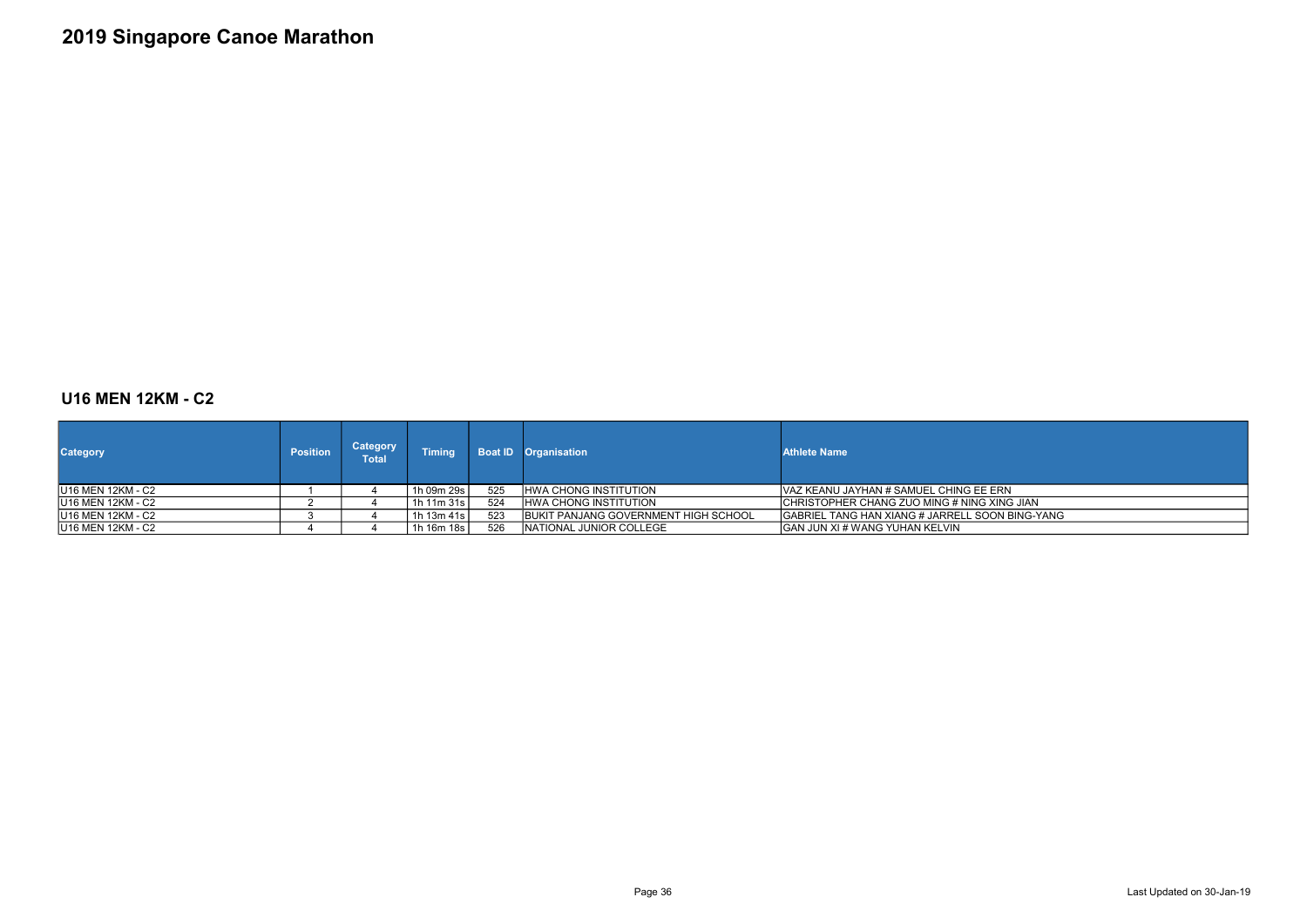### OPEN MEN 12KM - C1

| <b>Category</b>            | <b>Position</b> | <b>Category</b><br>Total | <b>Timing</b> |     | <b>Boat ID Organisation</b>              | <b>Athlete Name</b> |
|----------------------------|-----------------|--------------------------|---------------|-----|------------------------------------------|---------------------|
| <b>IOPEN MEN 12KM - C1</b> |                 | 13                       | 1h 19m 33s l  | 532 | IHWA CHONG INSTITUTION                   | IZHOU ZIYANG        |
| <b>IOPEN MEN 12KM - C1</b> |                 | 13                       | 1h 21m 50s l  | 540 | ITAMPINES NORTH CSC                      | ICHAI BING LIANG    |
| IOPEN MEN 12KM - C1        |                 | 13                       | 1h 27m 30s    | 534 | INATIONAL UNIVERSITY OF SINGAPORE        | OH ZHEN HAO ALOIS   |
| <b>IOPEN MEN 12KM - C1</b> |                 | 13                       | 1h 29m 21s    | 539 | ISINGAPORE POLYTECHNIC                   | LING XI WEN ZACHARY |
| <b>IOPEN MEN 12KM - C1</b> |                 | 13                       | 1h 32m 41s    | 530 | IHWA CHONG INSTITUTION                   | IBRYAN NG LUO YI    |
| <b>IOPEN MEN 12KM - C1</b> |                 | 13                       | 1h 40m 40s    | 537 | <b>SINGAPORE INSTITUTE OF MANAGEMENT</b> | ICHEN KAI YI        |
| <b>IOPEN MEN 12KM - C1</b> |                 | 13                       | 1h 43m 04s l  | 531 | IHWA CHONG INSTITUTION                   | LI FANGZHENG        |
| <b>IOPEN MEN 12KM - C1</b> |                 | 13                       | 1h 57m 12s l  | 529 | IHWA CHONG INSTITUTION                   | IPANG TIAN RUI      |

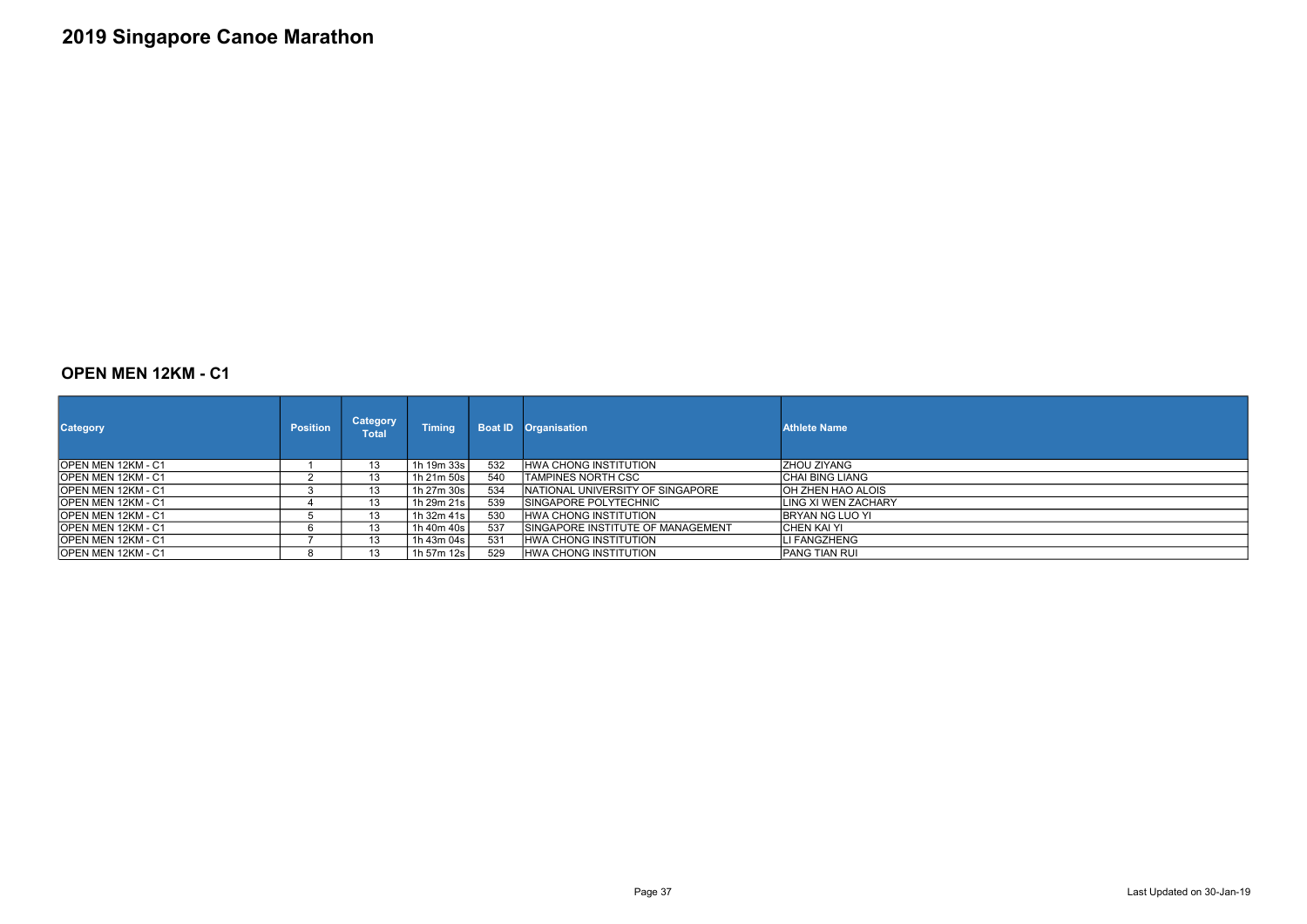### OPEN WOMEN 12KM - C1

| <b>Category</b>       | <b>Position</b> | <b>Category</b><br>Total' | <b>Timing</b> |     | <b>Boat ID</b> Organisation       | <b>Athlete Name</b>      |
|-----------------------|-----------------|---------------------------|---------------|-----|-----------------------------------|--------------------------|
| IOPEN WOMEN 12KM - C1 |                 |                           | 1h 15m 46s    | 542 | ITEAM HONG KONG                   | <b>ILAW MING YU</b>      |
| IOPEN WOMEN 12KM - C1 |                 |                           | 1h 22m 54s    | 541 | INANYANG TECHNOLOGICAL UNIVERSITY | <b>ITAY SIHUI CHERYL</b> |
| OPEN WOMEN 12KM - C1  |                 |                           | 1h 29m 40s    | 141 | NATIONAL UNIVERSITY OF SINGAPORE  | ITAN LYN CAI             |



Page 38 Last Updated on 30-Jan-19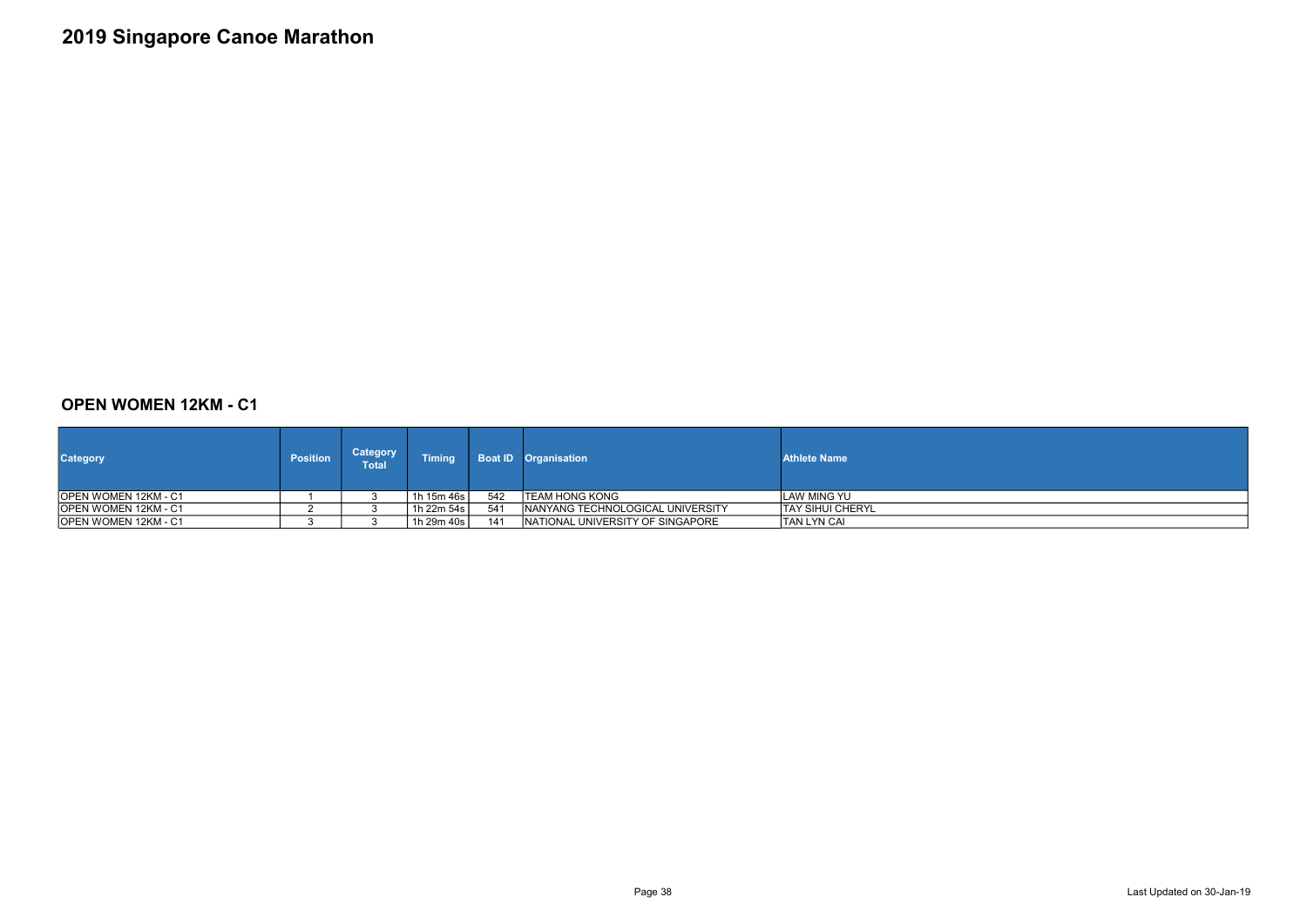### ACTIVESG MEN 6KM

| <b>Category</b>          | <b>Position</b> | <b>Category</b><br>Total | <b>Timing</b> |     | <b>Boat ID Organisation</b> | <b>Athlete Name</b> |
|--------------------------|-----------------|--------------------------|---------------|-----|-----------------------------|---------------------|
| <b>ACTIVESG MEN 6KM</b>  |                 | 10                       | 52m 24s       | 552 | <b>ACTIVESG</b>             | TIMOTHY CHONG       |
| <b>ACTIVESG MEN 6KM</b>  |                 | 10                       | 52m 25s       | 548 | <b>IACTIVESG</b>            | IRYAN TEO           |
| <b>ACTIVESG MEN 6KM</b>  |                 | 10                       | 56m 35s       | 543 | <b>ACTIVESG</b>             | ICALVIN BOK         |
| <b>IACTIVESG MEN 6KM</b> |                 | 10                       | 56m 51s       | 547 | <b>IACTIVESG</b>            | ITANG WEI LUN       |
| <b>ACTIVESG MEN 6KM</b>  |                 | 10                       | 1h 18m 11s l  | 545 | <b>ACTIVESG</b>             | CHEN YIXIAN RAYMOND |
| <b>IACTIVESG MEN 6KM</b> |                 | 10                       | 2h 17m 16s    | 550 | <b>IACTIVESG</b>            | IRAY                |

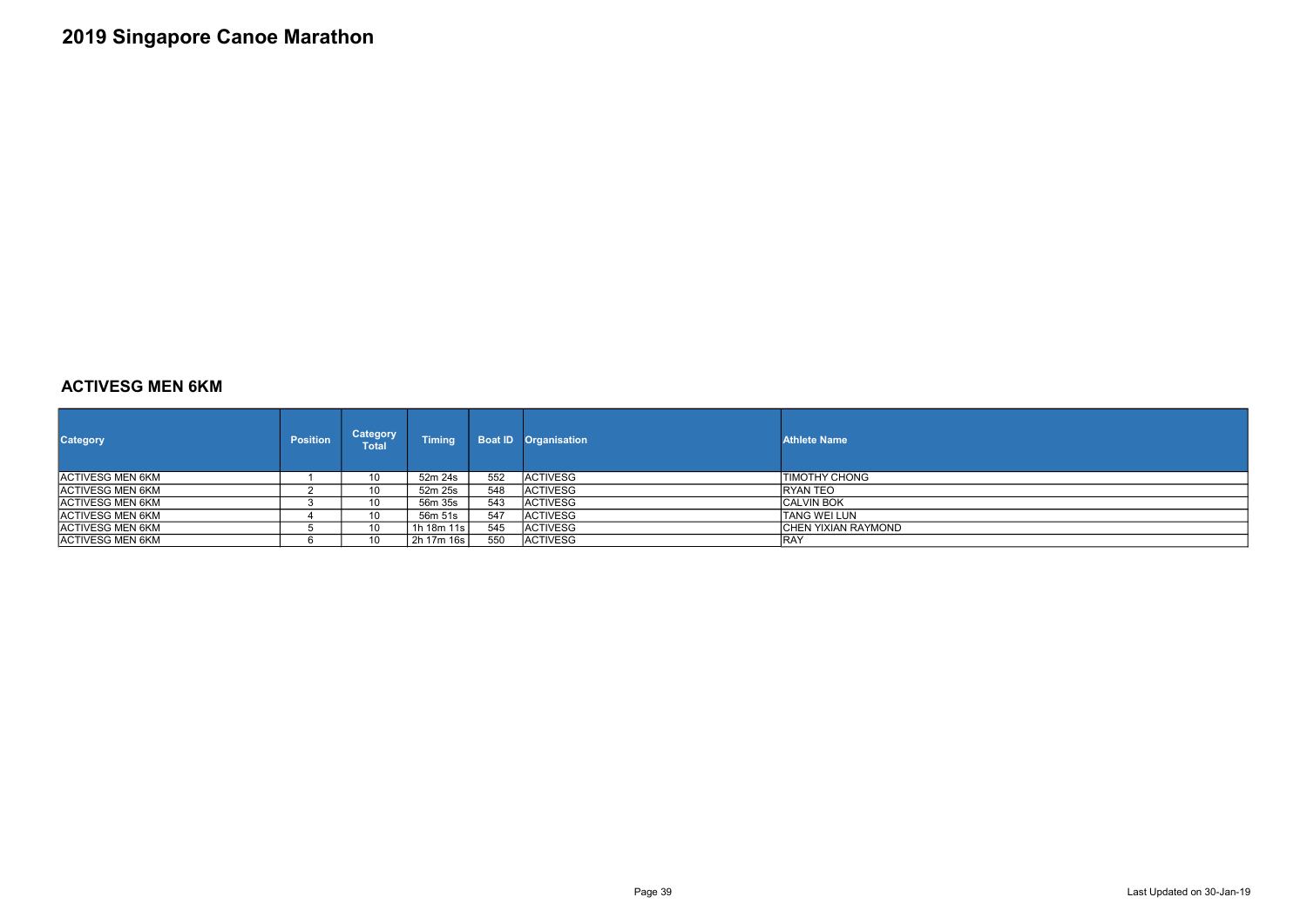#### ACTIVESG WOMEN 6KM

| <b>Category</b>     | <b>Position</b> | <b>Category</b><br>Total | <b>Timing</b> |     | <b>Boat ID</b> Organisation | <b>Athlete Name</b>        |
|---------------------|-----------------|--------------------------|---------------|-----|-----------------------------|----------------------------|
| IACTIVESG WOMEN 6KM |                 |                          | 1h 01m 35s    | 554 | <b>IACTIVESG</b>            | IABIGALE RODRIGUES HUI MIN |
| IACTIVESG WOMEN 6KM |                 |                          | 1h 05m 48s    | 555 | <b>ACTIVESG</b>             | ISITI NADIAH MOHAMAD TOHA  |
| ACTIVESG WOMEN 6KM  |                 |                          | 2h 17m 11s    | 553 | <b>ACTIVESG</b>             | <b>IESTEE</b>              |



Page 40 Last Updated on 30-Jan-19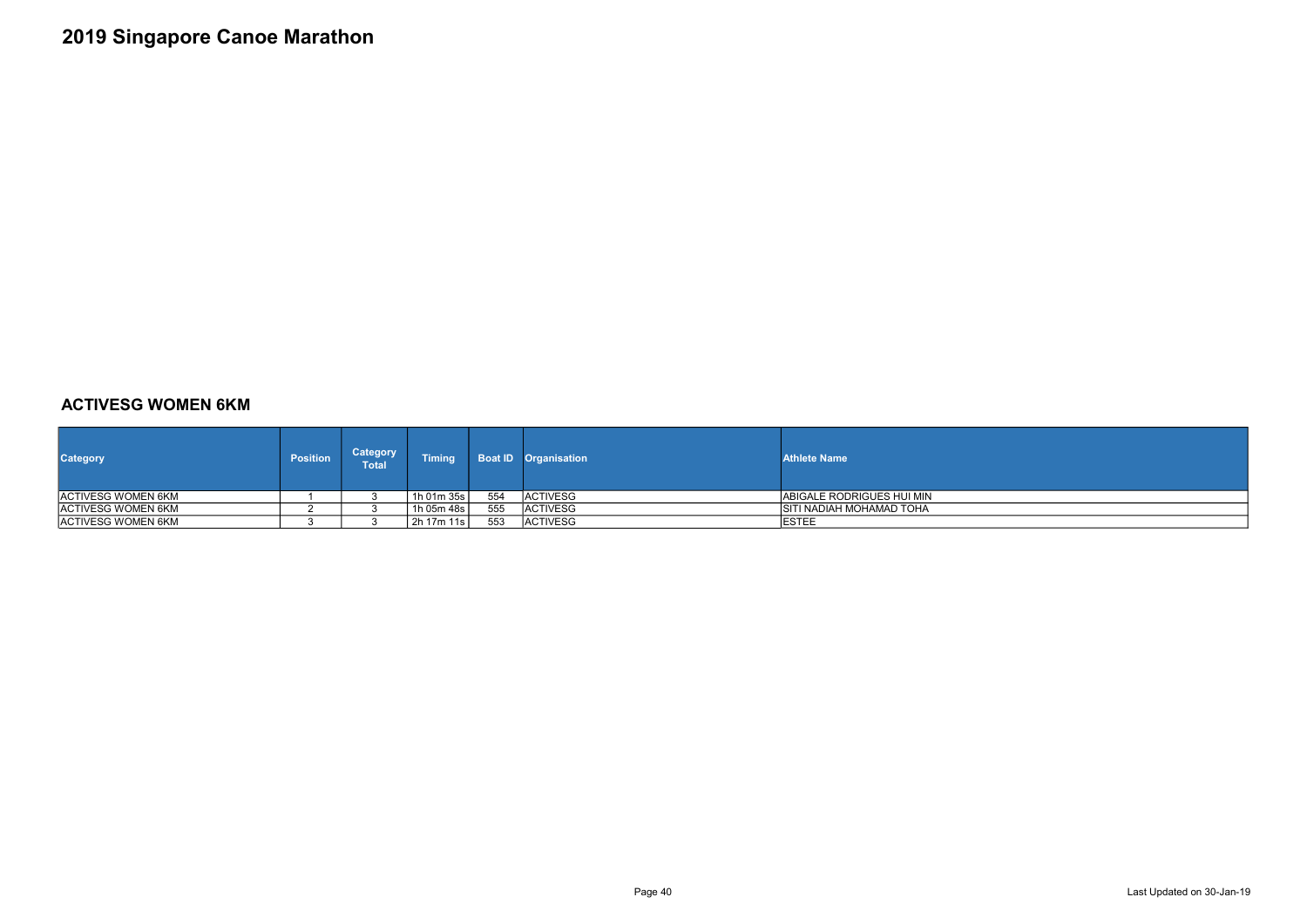#### UG MEN 2KM X3

| <b>Category</b>       | <b>Position</b> | <b>Category</b><br><b>Total</b> | <b>Timing</b> | <b>Boat ID</b> | <b>Organisation</b>                          | <b>Athlete Name</b>                 |
|-----------------------|-----------------|---------------------------------|---------------|----------------|----------------------------------------------|-------------------------------------|
| IUG MEN 2KM X3        |                 | 33                              | 53m 25s       | 630            | NATIONAL POLICE CADET CORPS - TEAM 10        | IHO ZHEN HONG                       |
| <b>IUG MEN 2KM X3</b> |                 | 33                              | 54m 22s       | 620            | <b>ISINGAPORE SCOUT ASSOCIATION - TEAM 7</b> | IKAREL LOH                          |
| IUG MEN 2KM X3        |                 | 33                              | 1h 04m 39s l  | 623            | <b>ISINGAPORE SCOUT ASSOCIATION - TEAM 8</b> | <b>IMATTHEW SEE JIA ZHEN</b>        |
| IUG MEN 2KM X3        |                 | 33                              | 1h 04m 40s l  | 615            | ISINGAPORE SCOUT ASSOCIATION - TEAM 5        | ITOH WEI ZHI                        |
| <b>IUG MEN 2KM X3</b> |                 | 33                              | 1h 08m 05s    | 633            | INATIONAL POLICE CADET CORPS - TEAM 11       | OAH AIL <i>I</i> AT IVOLI           |
| IUG MEN 2KM X3        | 6               | 33                              | 1h 09m 39s l  | 617            | ISINGAPORE SCOUT ASSOCIATION - TEAM 6        | <b>ILIM ZHENG WEI</b>               |
| IUG MEN 2KM X3        |                 | 33                              | 1h 11m 13s l  | 610            | ISINGAPORE SCOUT ASSOCIATION - TEAM 4        | IAHMAD NIYAZ MIFZAL BIN AHMAD FARIS |
| IUG MEN 2KM X3        |                 | 33                              | 1h 21m 18s    | 609            | SINGAPORE SCOUT ASSOCIATION - TEAM 3         | IAQIF DANIEL BIN RAMLANROS          |
| IUG MEN 2KM X3        |                 | 33                              | 1h 29m 29s l  | 605            | ISINGAPORE SCOUT ASSOCIATION - TEAM 2        | IDERRICK LAI JUN YUAN               |

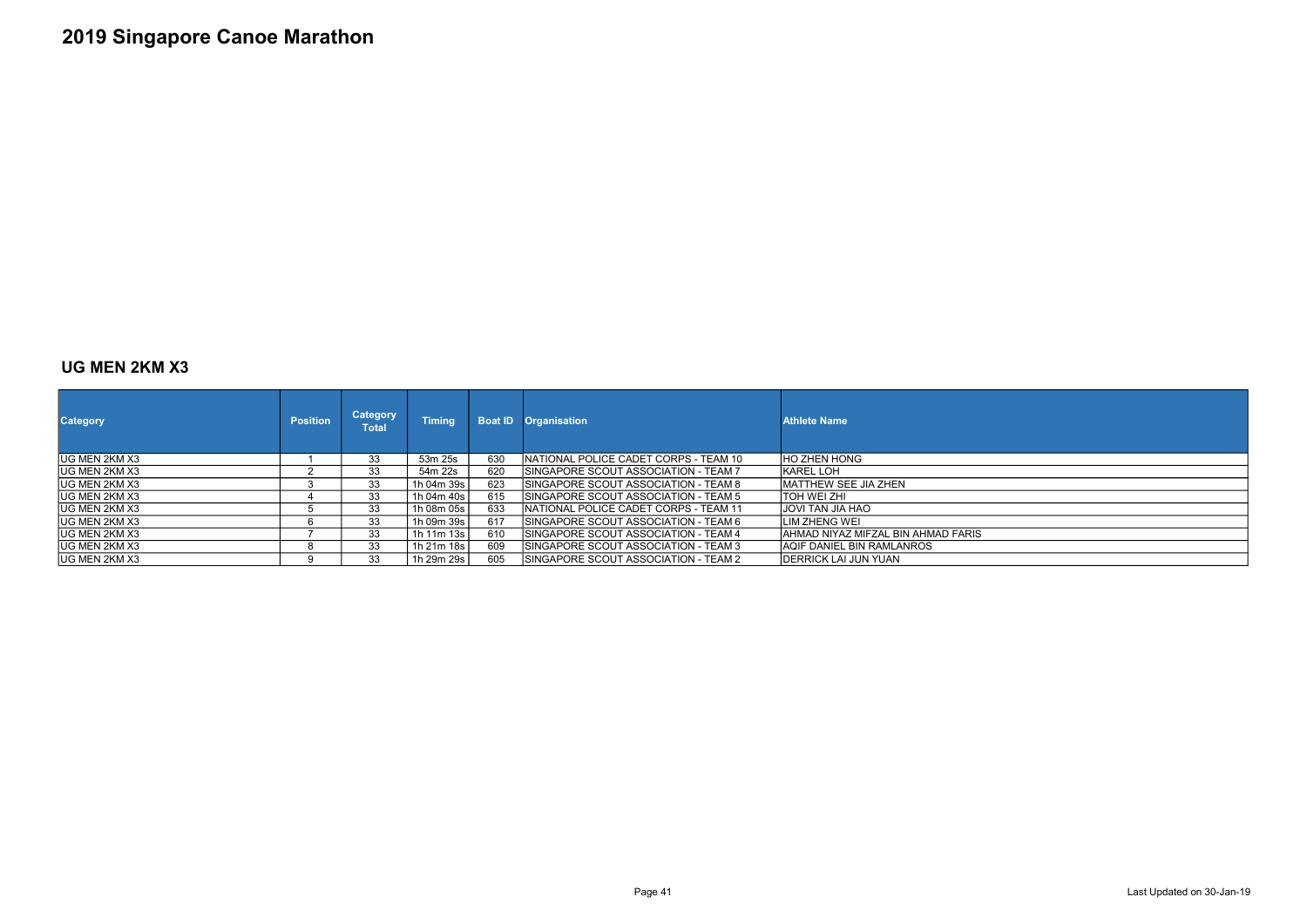#### UG WOMEN 2KM X3

| <b>Category</b>        | <b>Position</b> | <b>Category</b><br><b>Total</b> | <b>Timing</b> |     | <b>Boat ID</b> Organisation                  | <b>Athlete Name</b>                    |
|------------------------|-----------------|---------------------------------|---------------|-----|----------------------------------------------|----------------------------------------|
| IUG WOMEN 2KM X3       |                 |                                 | 1h 22m 32s l  | 638 | <b>INATIONAL POLICE CADET CORPS - TEAM 2</b> | ITAN KAI SI                            |
| <b>UG WOMEN 2KM X3</b> |                 |                                 | 1h 26m 19s l  | 636 | INATIONAL POLICE CADET CORPS - TEAM 1        | IROS SHAZWANI NURQAHIRAH BINTE MOHAMED |
| <b>UG WOMEN 2KM X3</b> |                 |                                 | 2h 26m 33s    | 642 | NATIONAL POLICE CADET CORPS - TEAM 3         | <b>IBABY GRACEMARY</b>                 |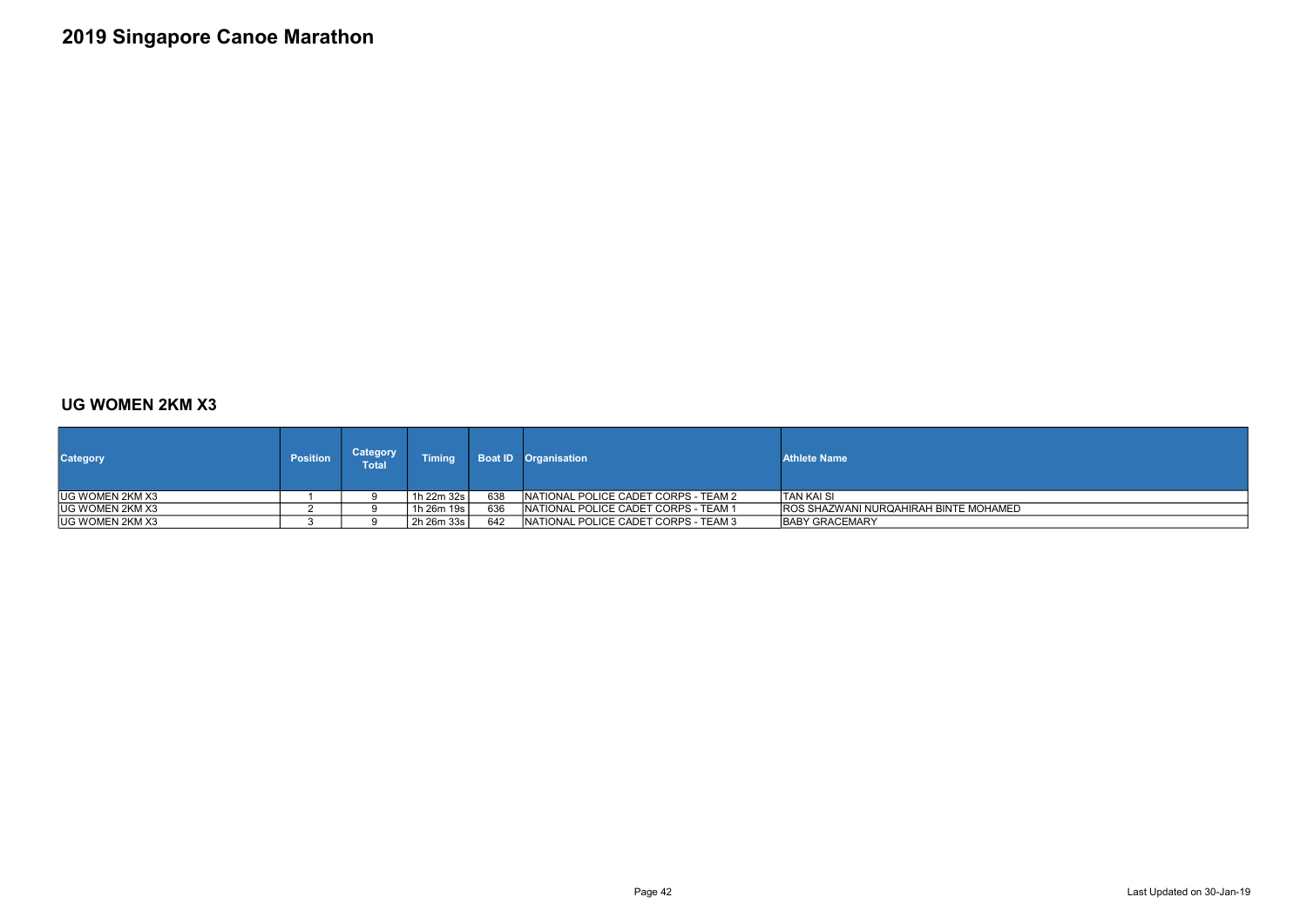### U12 BOYS 6KM - JK1

| <b>Category</b>                | <b>Position</b> | <b>Category</b><br><b>Total</b> | <b>Timing</b> |     | <b>Boat ID Organisation</b> | <b>Athlete Name</b>           |
|--------------------------------|-----------------|---------------------------------|---------------|-----|-----------------------------|-------------------------------|
| IU12 BOYS 6KM - JK1            |                 | 16                              | 20m 46s       | 571 | <b>TEAM KIAK</b>            | INGUYEN VU KIEN RAYMOND       |
| U12 BOYS 6KM - JK1             | $\sim$          | 16                              | 22m 19s       | 563 | <b>TEAM KIAK</b>            | <b>TITUS CHING HEEN LOK</b>   |
| U12 BOYS 6KM - JK1             |                 | 16                              | 22m 20s       | 560 | <b>TEAM KIAK</b>            | TAN HONG KAI PIERCE           |
| U12 BOYS 6KM - JK1             |                 | 16                              | 23m 40s       | 567 | <b>TEAM KIAK</b>            | SEOW YI HUI                   |
| IU12 BOYS 6KM - JK1            |                 | 16                              | 23m 54s       | 570 | <b>TEAM KIAK</b>            | <b>JASPER HENG WEE</b>        |
| U12 BOYS 6KM - JK1             |                 | 16                              | 24m 35s       | 559 | <b>TEAM KIAK</b>            | <b>JOHN PRASIT DRURY</b>      |
| U12 BOYS 6KM - JK1             |                 | 16                              | 24m 58s       | 564 | <b>TEAM KIAK</b>            | JOSHUA YIP TIN LONG           |
| U12 BOYS 6KM - JK1             |                 | 16                              | 25m 28s       | 566 | <b>TEAM KIAK</b>            | TAN BOON YEANG ISAAC EMMANUEL |
| IU12 BOYS 6KM - JK1            | $\Omega$        | 16                              | 25m 29s       | 568 | <b>TEAM KIAK</b>            | IGOH KAI KIAT DAVID           |
| U12 BOYS 6KM - JK1             | 10              | 16                              | 25m 40s       | 562 | <b>TEAM KIAK</b>            | MICHAEL CHEONG ZHI HAO        |
| U12 BOYS 6KM - JK1             | 11              | 16                              | 26m 08s       | 557 | <b>TEAM MACAU</b>           | <b>CHOW YU TING HENRY</b>     |
| IU12 BOYS 6KM - JK1            | 12              | 16                              | 26m 44s       | 572 | <b>TEAM KIAK</b>            | KAYDEN AARON LIM              |
| U12 BOYS 6KM - JK1             | 13              | 16                              | 27m 19s       | 565 | <b>TEAM KIAK</b>            | PANAGIOTIS GRIVAS TZIMOPOULOS |
| U <sub>12</sub> BOYS 6KM - JK1 | 14              | 16                              | 28m 14s       | 569 | <b>TEAM KIAK</b>            | ISAIAH YIP JIN EU             |
| U12 BOYS 6KM - JK1             | 15              | 16                              | 31m 49s       | 558 | <b>TEAM KIAK</b>            | LUKE ENRIQUE DIEZ             |
| U12 BOYS 6KM - JK1             | 16              | 16                              | 31m 52s       | 561 | <b>TEAM KIAK</b>            | IWONG XUAN KAI REGIS          |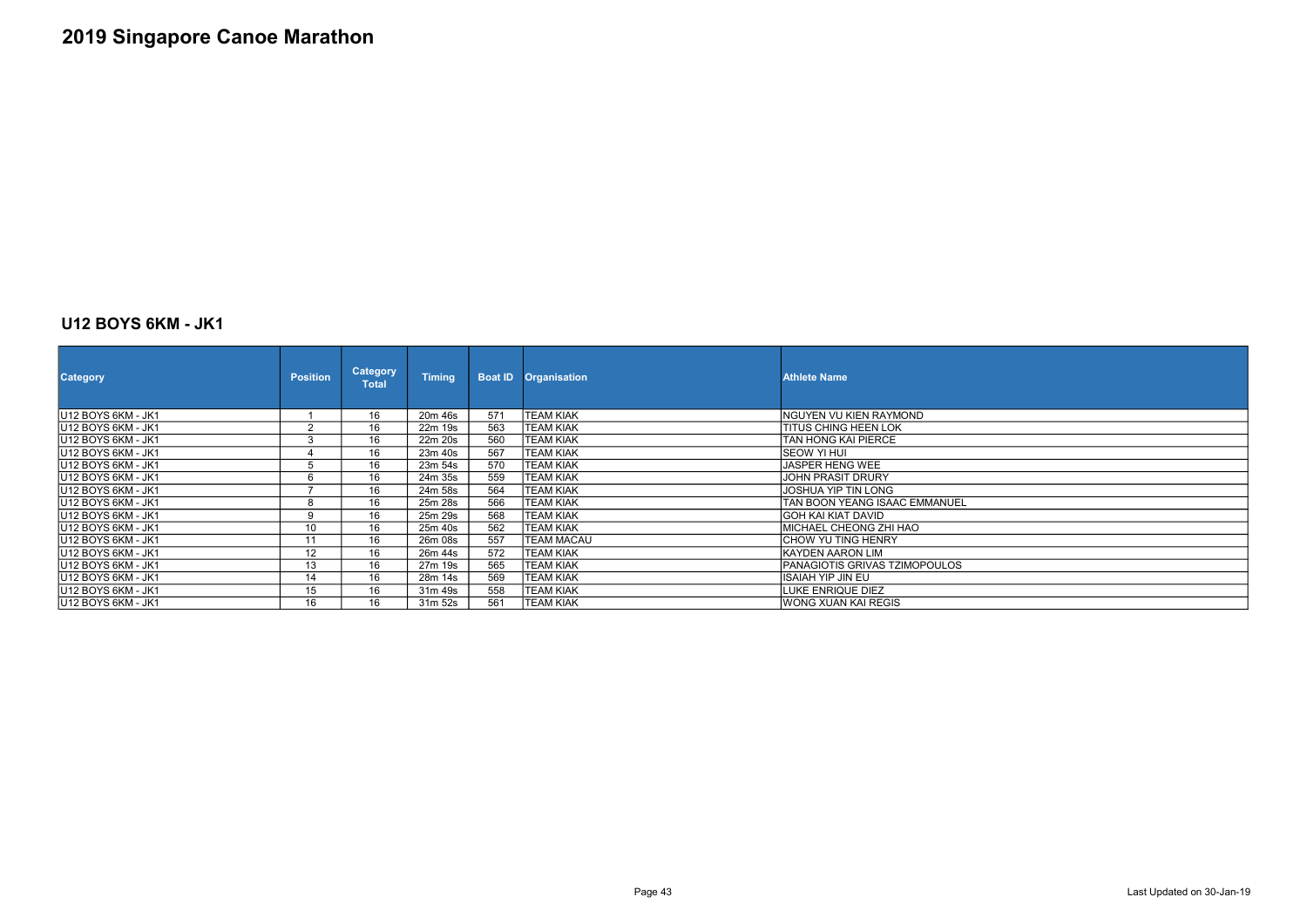### U12 GIRLS 6KM - JK1

| <b>Category</b>             | <b>Position</b> | <b>Category</b><br>Total | <b>Timing</b> | <b>Boat ID</b> | <b>Organisation</b> | <b>Athlete Name</b>        |
|-----------------------------|-----------------|--------------------------|---------------|----------------|---------------------|----------------------------|
| U12 GIRLS 6KM - JK1         |                 |                          | 24m 10s       | 577            | <b>TEAM KIAK</b>    | CHARLOTTE NG SIEN WOON     |
| <b>IU12 GIRLS 6KM - JK1</b> |                 |                          | 24m 21s       | 579            | <b>TEAM KIAK</b>    | <b>LEA JACCARD</b>         |
| <b>IU12 GIRLS 6KM - JK1</b> |                 |                          | 26m 11s       | 574            | <b>TEAM KIAK</b>    | ISARAH MUN                 |
| <b>IU12 GIRLS 6KM - JK1</b> |                 |                          | 26m 29s       | 573            | <b>TEAM KIAK</b>    | IYEO ENG HSI CHELSEA       |
| <b>IU12 GIRLS 6KM - JK1</b> |                 |                          | 26m 46s       | 576            | <b>TEAM KIAK</b>    | <b>GISELLE TAY SHI HUI</b> |
| <b>IU12 GIRLS 6KM - JK1</b> |                 |                          | 26m 48s       | 578            | <b>TEAM KIAK</b>    | IKAYLA HENG YU HSUEN       |
| U12 GIRLS 6KM - JK1         |                 |                          | 30m 04s       | 575            | <b>TEAM KIAK</b>    | MAYA MATHI KOHN            |

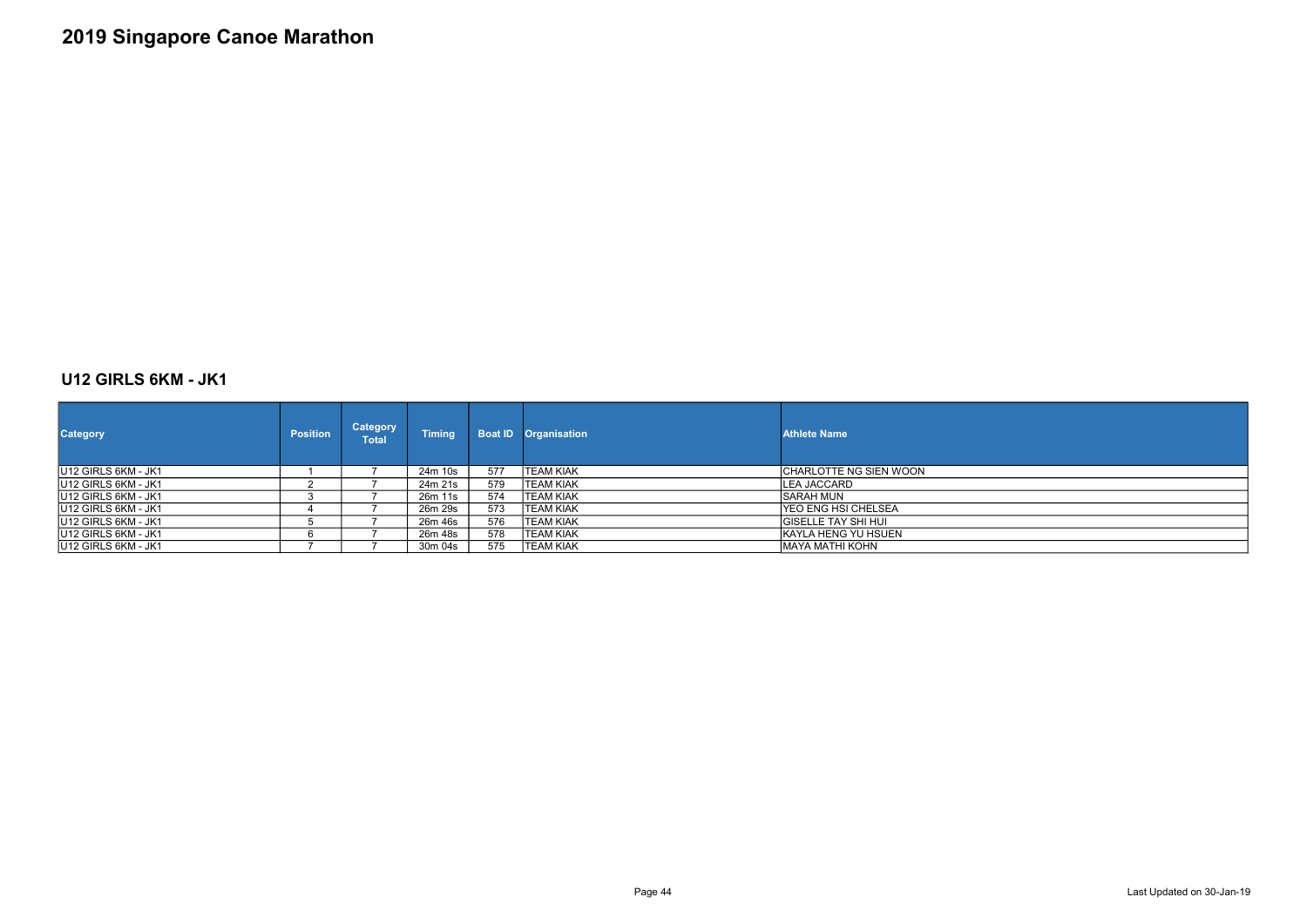### U12 OPEN MEN 6KM - JK2

| <b>Category</b>         | <b>Position</b> | Category<br><b>Total</b> | <b>Timing</b> |     | <b>Boat ID Organisation</b> | <b>Athlete Name</b>                    |
|-------------------------|-----------------|--------------------------|---------------|-----|-----------------------------|----------------------------------------|
| IU12 OPEN MEN 6KM - JK2 |                 |                          | 24m 28s       | 582 | ITEAM KIAK                  | IMARCUS NG SEN JU # EVAN CHING HEEN ON |
| U12 OPEN MEN 6KM - JK2  |                 |                          | 25m 42s       | 581 | ITEAM KIAK                  | IVALENTE JOSEPH LAY # CALEB CHEN JIALE |
| IU12 OPEN MEN 6KM - JK2 |                 |                          | 25m 44s       | 580 | ITEAM KIAK                  | ILEE JUN YU LUCAS # LEE XIN JIE LEANN  |
| IU12 OPEN MEN 6KM - JK2 |                 |                          | 26m 05s       | 583 | <b>ITEAM KIAK</b>           | IHEAH JAE REN # LEE WEN XI             |